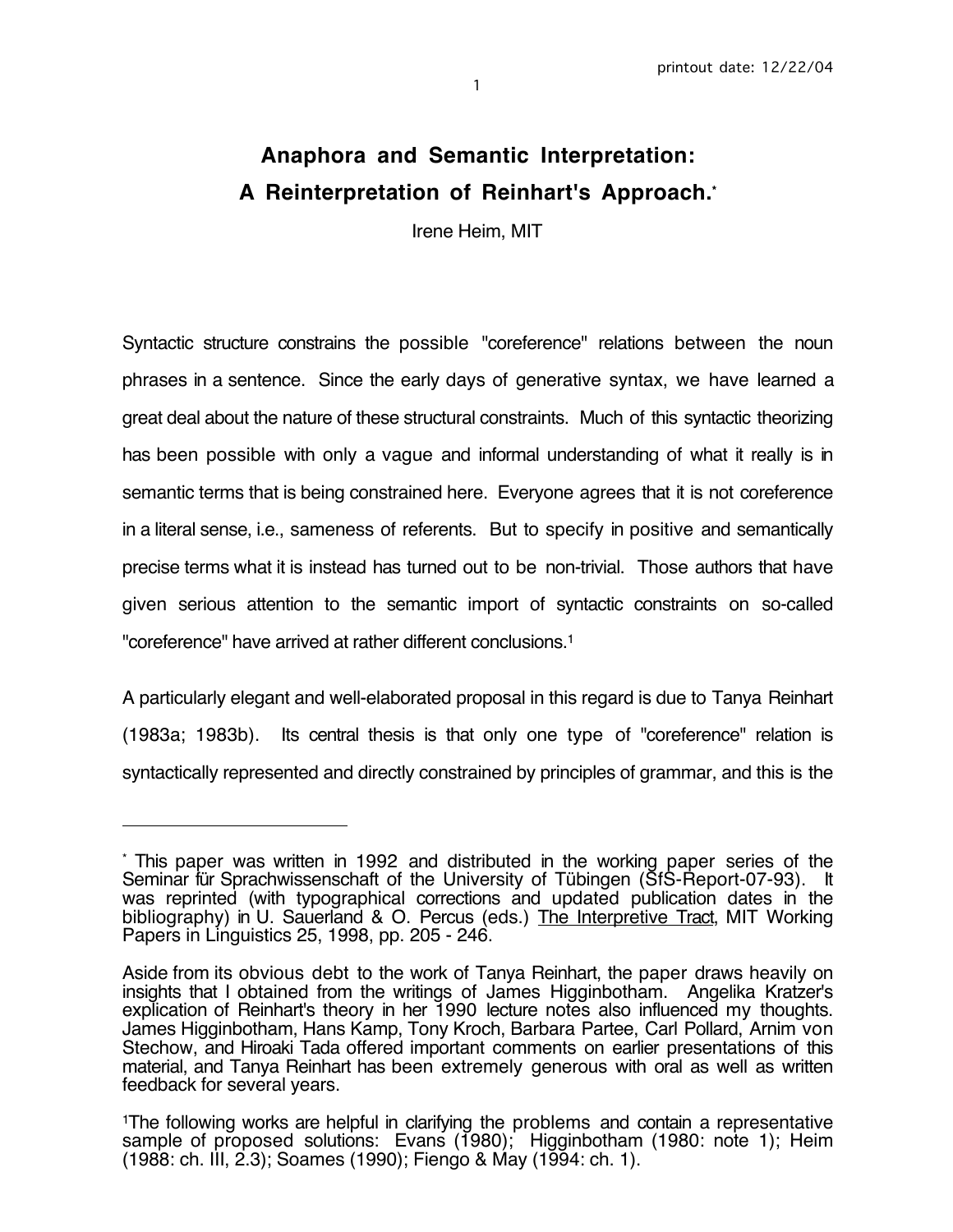well-understood relation of variable binding in the sense of formal logic. Other semantic relations, in particular such as may obtain between two referring NPs, are not even represented on any syntactic level and can therefore not be directly licensed or ruled out by structural conditions. They are regulated instead by an extragrammatical principle which says, very roughly, that coreference is unavailable whenever the same meaning can be conveyed by means of variable binding. We will get to the details shortly.

The purpose of this article is two-fold: First, I will develop a formulation of Reinhart's proposal that is in certain respects somewhat more explicit than her own. Second, I will argue for a revision which, though it does leave practically all of Reinhart's substantive insights intact, leads to a theory which no longer fits the summary I just gave. In particular, the revised theory implies that bound variable anaphora does not enjoy a special status, but coreference anaphora is syntactically represented in exactly the same way.

The reader is warned, first, that it is not the purpose of this article to survey or evaluate the competitors to Reinhart's approach which are already found in the literature. Aside from some scattered allusions, they will be disregarded. Of course, if there already is a successful alternative to Reinhart's approach on the market, then this makes the present enterprise more or less irrelevant. I do not believe that there is, but it would take a separate paper (or several) to explain just why not. Second, I will also disregard the numerous criticisms that other authors have already put forward against Reinhart.2 Some of them, I believe, have been successfully countered or happen not to apply against my particular formulation of her ideas. Others remain unrefuted, and most of those will threaten the revised theory I endorse no less than Reinhart's original version. For instance, I inherit what are likely to be the wrong descriptive generalizations about Weak Crossover3 and about ellipsis4. If I am lucky, appropriate remedies for these and other

 $\overline{a}$ 

<sup>2</sup>See especially Lasnik (1989: ch. 9) and references cited there.

<sup>3</sup>For counterexamples and alternative proposals, see especially Higginbotham (1980) and Stowell (1987).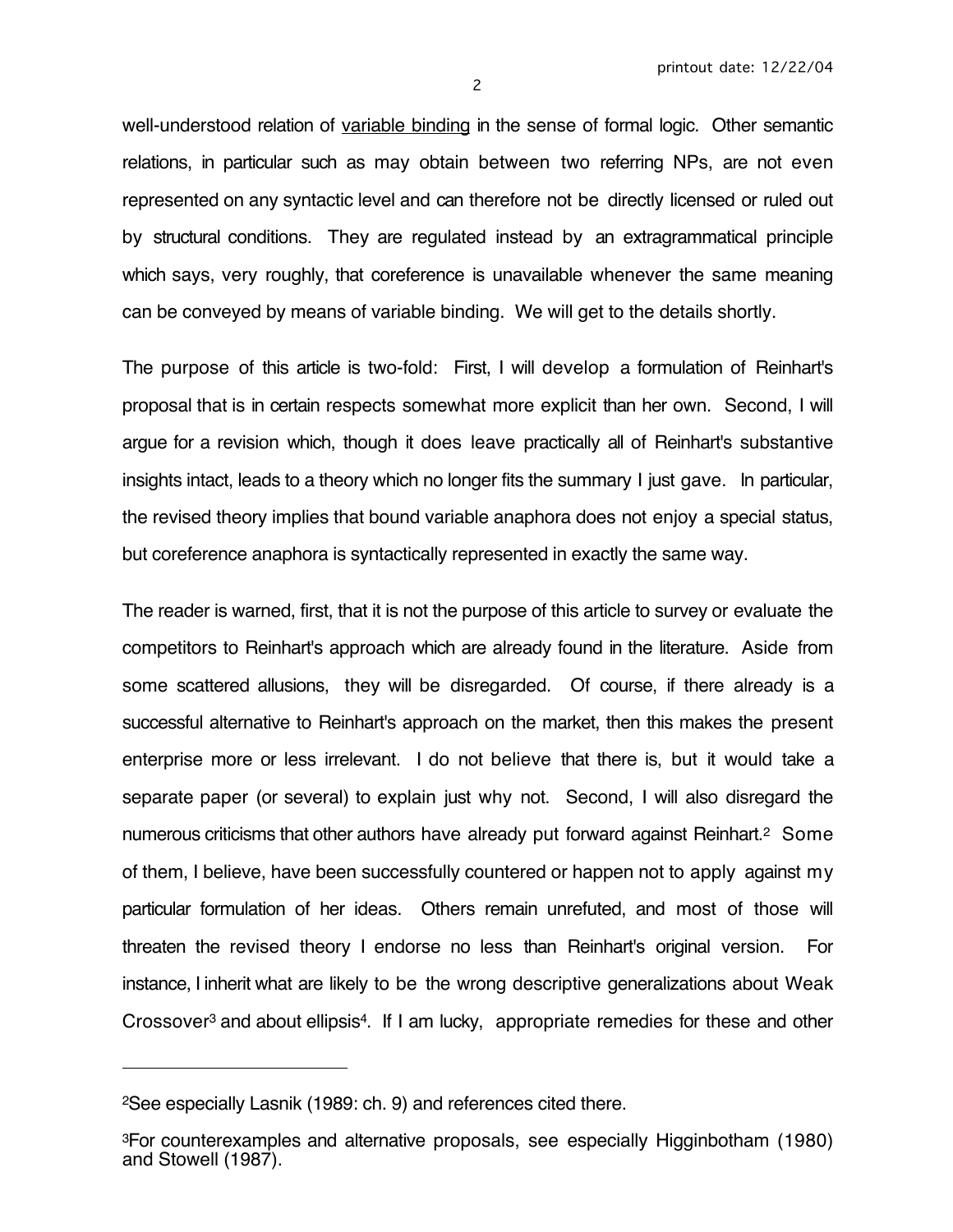shortcomings will not undermine my main points, but for all I know they might. Apart from these objections, which I am simply not competent to deal with, I neglect others for mere reasons of space. In particular, I omit all discussion of Binding Condition C, even though I defend claims that are not consistent with Reinhart's position on this matter.5

## **1. Reinhart's theory**

 $\overline{a}$ 

Reinhart's theory of the syntax and semantics of anaphoric relations is best known from her book Anaphora and Semantic Interpretation (Reinhart (1983a)). My exposition mostly follows the more recent summary in Grodzinsky & Reinhart (1993) (henceforth G&R). I take the liberty of making some small technical changes to suit my personal tastes and habits, but these should not distort any of the substantive ideas.

Let us begin with the central assumptions about the derivation and well-formedness of  $S$ structure (SS). We have free, optional indexing. Any NP may, but need not, be assigned an index (a numerical subscript), and different NPs in a sentence may receive the same or different indices. For instance, we can assign (1) any of the following indexings (among others<sup>6</sup>), though (as we will see below) some of these lead to derivations that are later filtered out as ill-formed or uninterpretable.

4Reinhart and the present work basically follow Sag (1976), which is problematic in light of a number of more recent studies (see especially Dalrymple, Schieber, Perreira (1991), Kitagawa (1991), and Fiengo & May (1994).)

6For instance, I neglected the additional option of indexing the NP his mother.

<sup>5</sup>I am persuaded that Condition C is required in the syntax in order to predict the distribution of bound variable construals for epithets, as shown, e.g., by Haïk (1984: 204f.), Lasnik (1989: ch. 9), and Higginbotham (1991). This point is independent of the argument that I have with Reinhart in this article. Once Condition C is reintroduced alongside A and B, most of what I say about Condition B below will probably carry over mutatis mutandis to C.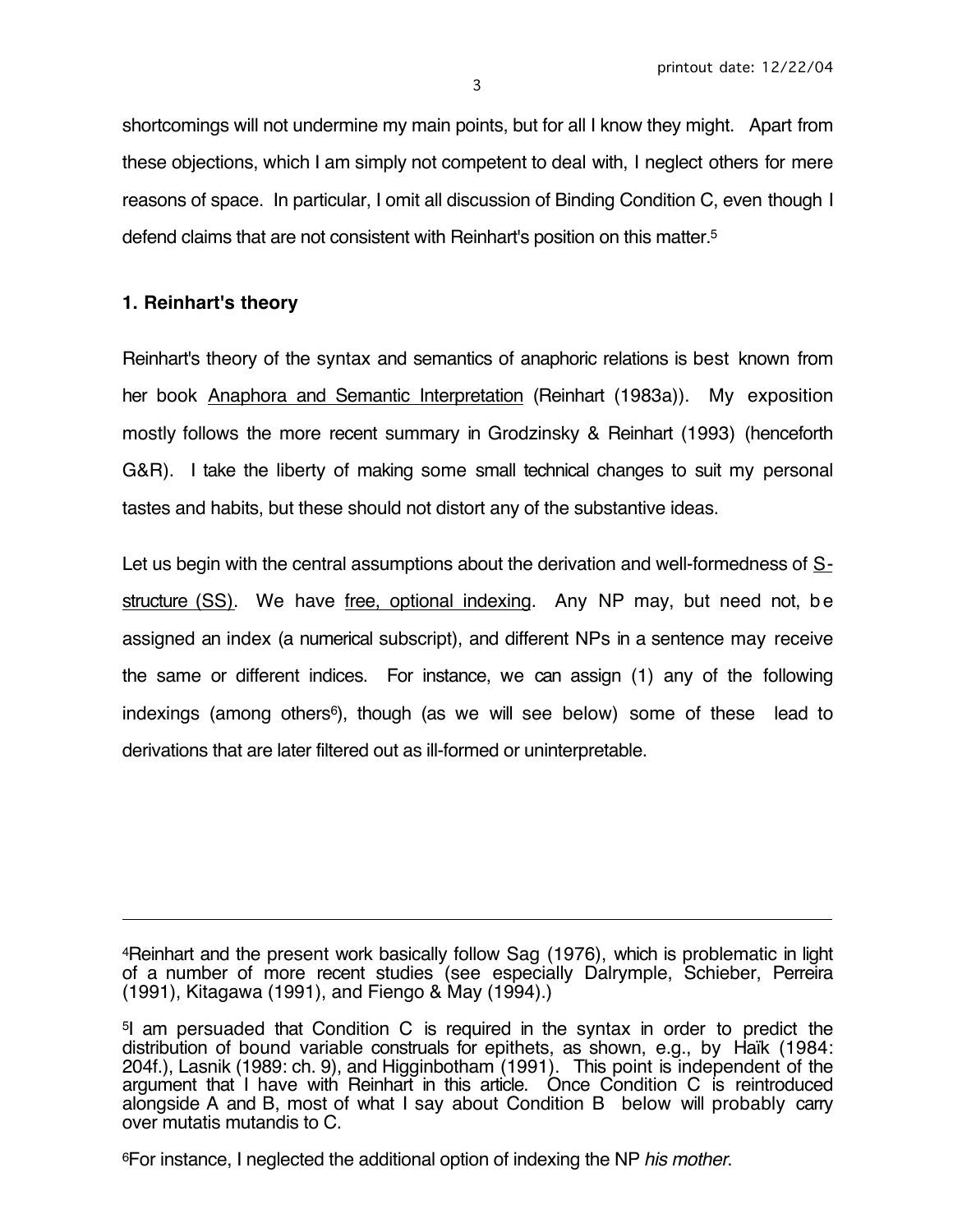- (1) Every boy called his mother.
	- (a) every boy<sub>1</sub> called his<sub>1</sub> mother
	- (b) every boy<sub>1</sub> called his<sub>2</sub> mother
	- (c) every boy called his<sub>1</sub> mother
	- (d) every boy<sub>1</sub> called his mother
	- (e) every boy called his mother

One important filter consists of the Binding Theory conditions A and B, which apply at SS:

- (2) Binding Conditions:
	- A. An anaphor is A-bound in its GC.
	- B. A pronominal is not A-bound in its GC.

(2) presupposes a lexical categorization into anaphors (in particular reflexive pronouns) and pronominals (non-reflexive personal pronouns). It also presupposes suitable characterizations of "Governing Category" (GC), for which the reader is referred to the syntactic literature. Moreover, it relies on the following definitions, which in turn appeal to standard definitions of "A-position" and "c-command" (most of the time, it will not matter which particular version).

- (3) (a)  $\alpha$  binds  $\beta$  iff  $\alpha$  c-commands and is coindexed with  $\beta$ .
	- (b)  $\alpha$  A-binds  $\beta$  iff  $\alpha$  binds  $\beta$  and  $\alpha$  is in an A-position.

None of (1a-e) happen to be filtered out by the Binding Conditions, but the reader is surely familiar with examples that would be.

From SS, a transformational derivation leads to **Logical Form (LF)**. The main operation of interest in this derivation is so-called  $Quantifier$  Raising  $(QR)$  Contrary to what its name suggests, it applies optionally and freely to all types of NPs. (But again, derivations in which QR has failed to apply will often be ruled out by yielding uninterpretable outputs.)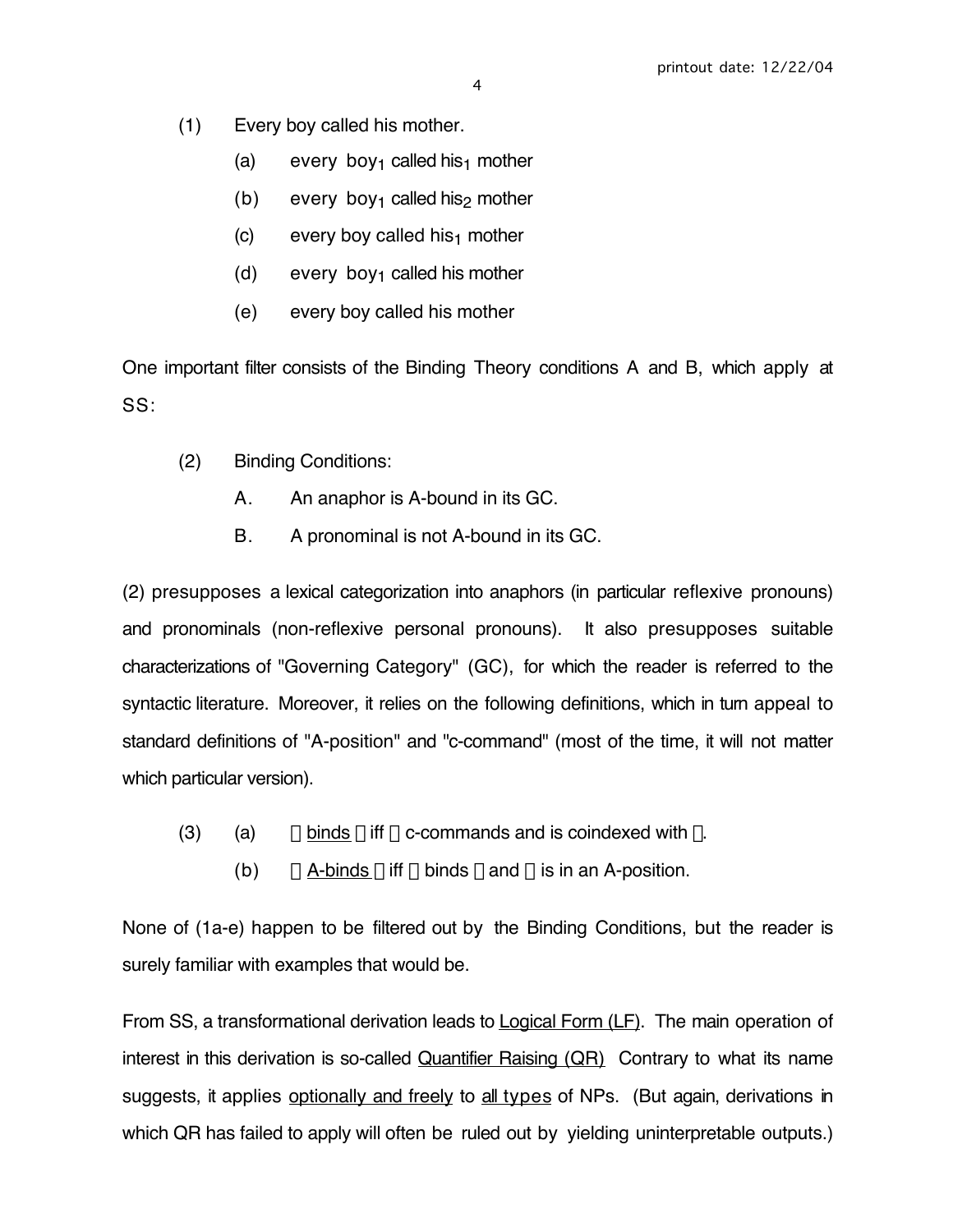Specifically, QR is assumed to apply in the following fashion: It replaces an indexed NP  $\alpha_i$  by a coindexed trace, adjoins  $\alpha$  (without the index!) to a dominating node, and prefixes the sister constituent of  $\alpha$  with a lambda operator indexed i. Schematically:

(4) QR:  $[\mathsf{s} \mathrel{{\ldots}} \alpha_! \mathrel{{\ldots}}] \Rightarrow [\mathsf{s} \mathrel{\alpha} \lambda_i[\mathsf{s} \mathrel{{\ldots}} \mathsf{t}_i \mathrel{{\ldots}}] \,]$ 

For example, the result of applying QR to every boy<sub>1</sub> in (1a) is (1f).

(1f) every boy  $\lambda_1$ [t<sub>1</sub> called his<sub>1</sub> mother]

Our formulation implies that an NP needs to have an index in order to be able to undergo QR; this means, e.g., that every boy cannot be QRed in (1c) or (1e). This in itself presumably doesn't jeopardize the derivations, because quantifiers in subject position are straightforwardly interpretable in situ, there being no semantic type mismatch.

LFs are then submitted to the following definition of "variable" and the associated filter.

- (5a) An index is a variable only if it is
	- (i) on a  $\lambda$ , or
	- (ii) on a trace and bound by a  $\lambda$ , or
	- (iii) on a pronominal or anaphor and A-bound.
- (5b) All indices must qualify as variables.

(5) cuts down on the number of possible derivations quite considerably. For one thing, it implies that all (overt) NPs apart from anaphors and pronominals, in particular all quantifiers and proper names, must wind up without an index. This means they must either start out unindexed at SS, or else undergo QR and thereby transfer their index to the  $\lambda$ . (Which makes QR effectively obligatory for *every boy<sub>1</sub>* in (1a,b,d).) From a semantic point of view, it makes sense not to allow indices on quantifiers and names: on standard assumptions, the meanings of such NPs are completely determined by the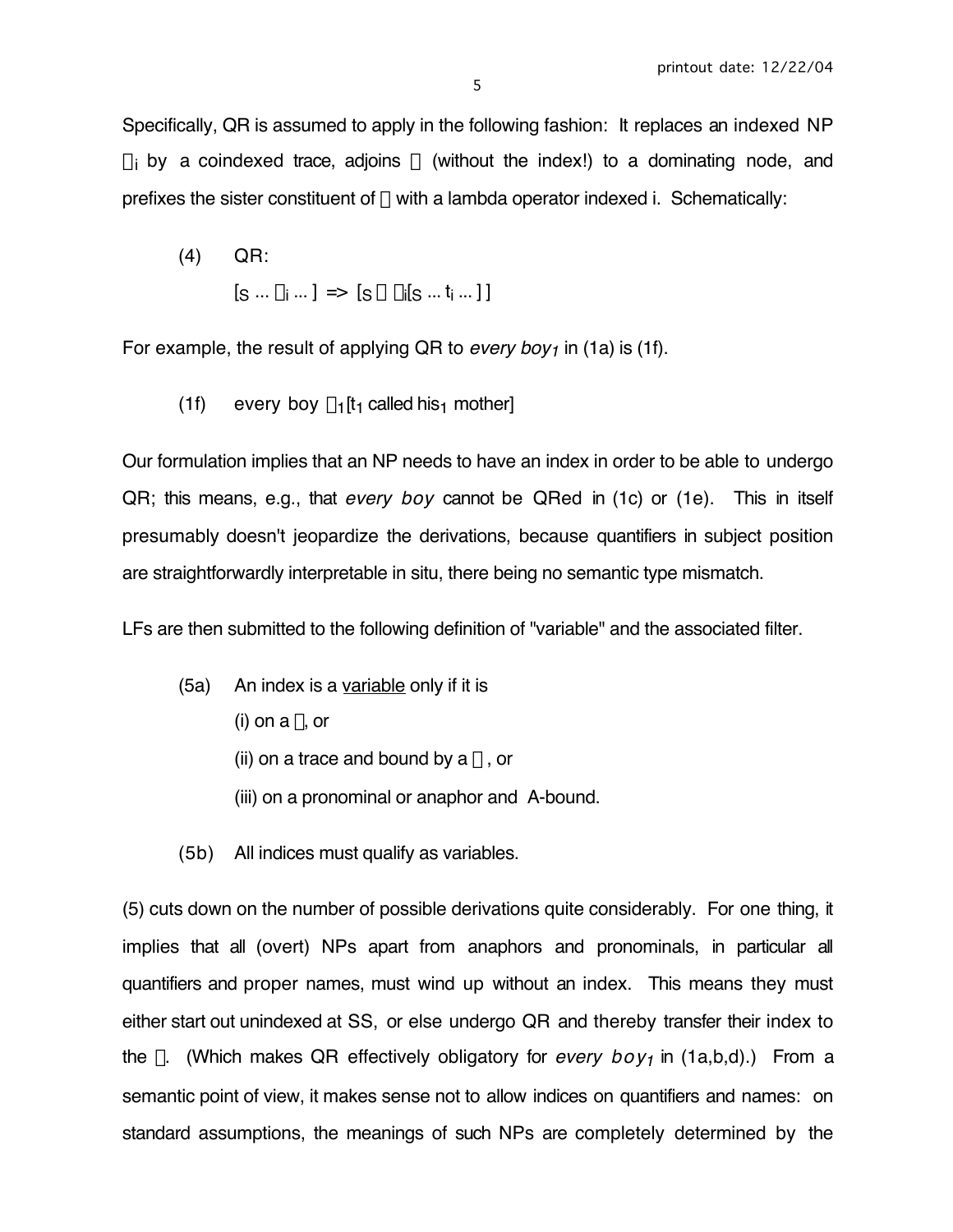lexical entries for the words in them and compositional rules; an index has no conceivable semantic contribution to make and would thus have to be ignored anyway if it were present.

(5) also implies that LFs cannot contain any free variables ("free" in the sense of standard logic book definitions). For instance, the result of QRing only every  $boy_1$  in (1b) is not a legitimate LF, because the index 2 is not sanctioned by any clause of (5). (The only chance of rescuing this derivation would be by  $\alpha$ Ring *his<sub>2</sub>* as well.)

(1g)  $*$  every boy  $\lambda_1[t_1 \text{ called his}_2 \text{ mother}]$ 

(5) moreover incorporates a version of the Weak Crossover prohibition, by disallowing locally A-bar-bound pronouns. So the derivation (1a)/(1f) is well-formed, because the pronoun his<sub>1</sub> winds up A-bound by the QR-trace  $t_1$ , but its counterpart with subject and object reversed would not be:

- (6) (a)  $SS:$  his<sub>1</sub> mother called every boy<sub>1</sub>
	- (b) LF: \* every boy  $\lambda_1$ [his<sub>1</sub> mother called t<sub>1</sub>]

The index on his in (6b) fails to count as a variable, because its only binder is the  $\lambda$  rather than an A-position.

Finally, LFs are semantically interpreted. I can be informal about this here, because how it works is mostly obvious.  $\lambda$ 's, of course, are functional abstractors. Variables in the sense defined in (5) are treated like variables in logic (with occurrences of the same numerical index counting as occurrences of the same variable, and occurrences of distinct numerical indices as occurrences of distinct variables). A constituent that bears an index simply inherits the interpretation of its index. For this reason, it is harmless and natural to refer to the whole indexed NP as a "variable", though strictly speaking, the variable is just the index.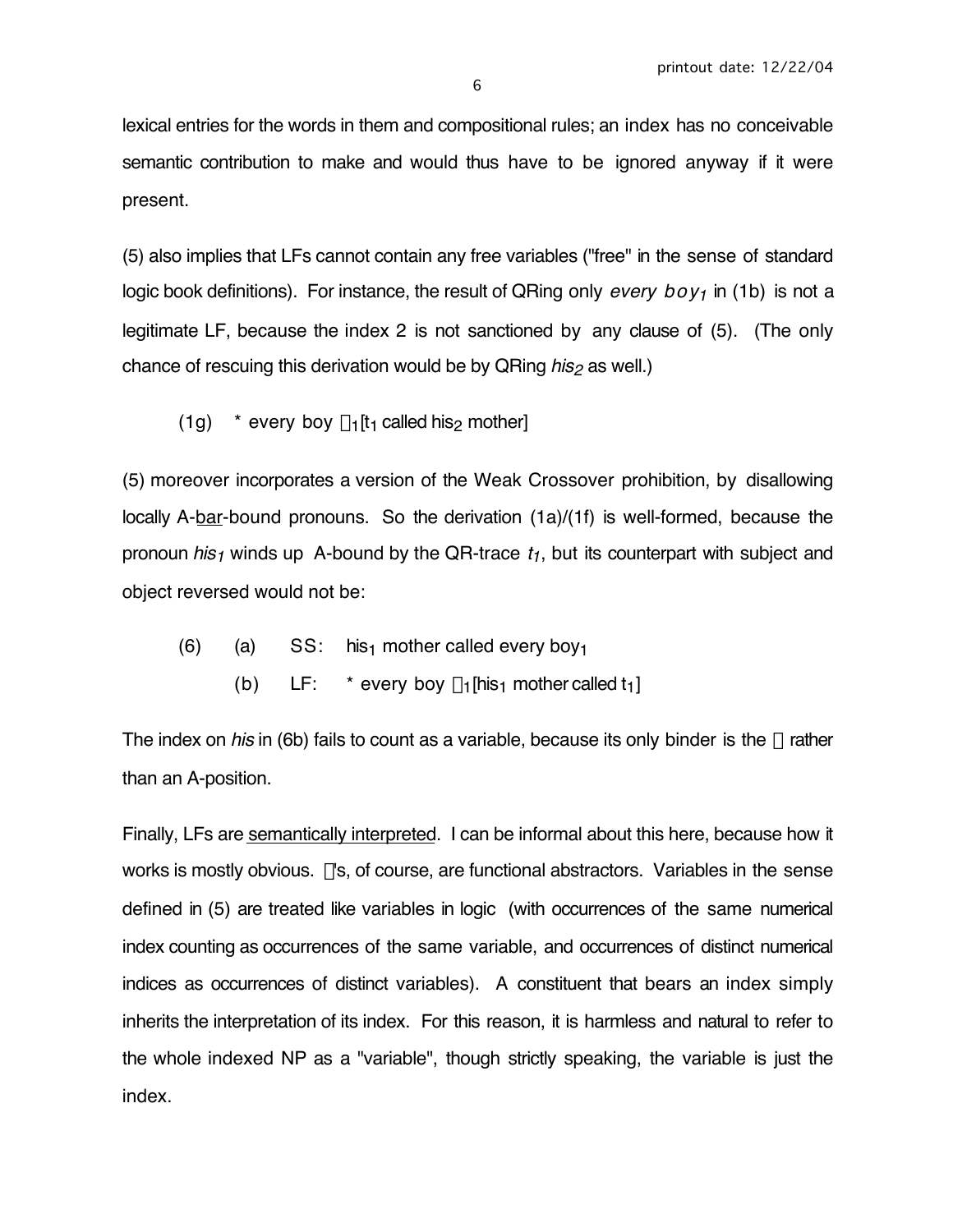Pronouns without indices are deictic and the utterance context has to provide referents for them. Apart from sortal restrictions due to the pronoun's gender, number, and person features, this reference assignment is a result of interacting pragmatic factors, including salience and overall plausibility. Moreover, it is constrained by the following principle, which constitutes the most distinctive ingredient of Reinhart's approach.

(7) Coreference Rule:  $\alpha$  cannot corefer with  $\beta$  if an indistinguishable interpretation can be generated by (indexing and moving  $\beta$  and)<sup>7</sup> replacing  $\alpha$  with a variable Abound by the trace of  $\beta$ .

The next section is entirely devoted to illustrations of (7), which will also serve to clarify some of the concepts it employs, notably "interpretation" and "indistinguishability".

# **2. Reinhart's Coreference Rule applied to examples**

This section parallels the discussion of the Coreference Rule in G&R, section 2.3. In particular, my example groups (ii) - (v) are all taken from their list (19), with one systematic alteration: Since I am not dealing with Condition C effects at all in this paper, I have replaced all apparent Condition C violations by similar examples that look as though they violate Condition B.

# 2.1. Group (i): basic cases

 $\overline{a}$ 

Let's look at three primitive examples containing the proper name John and a masculine singular pronoun.

- (8) John saw him.
- (9) John saw his mother.

The parenthesized part of the instructions can be skipped if  $\beta$  was already QRed in the original structure.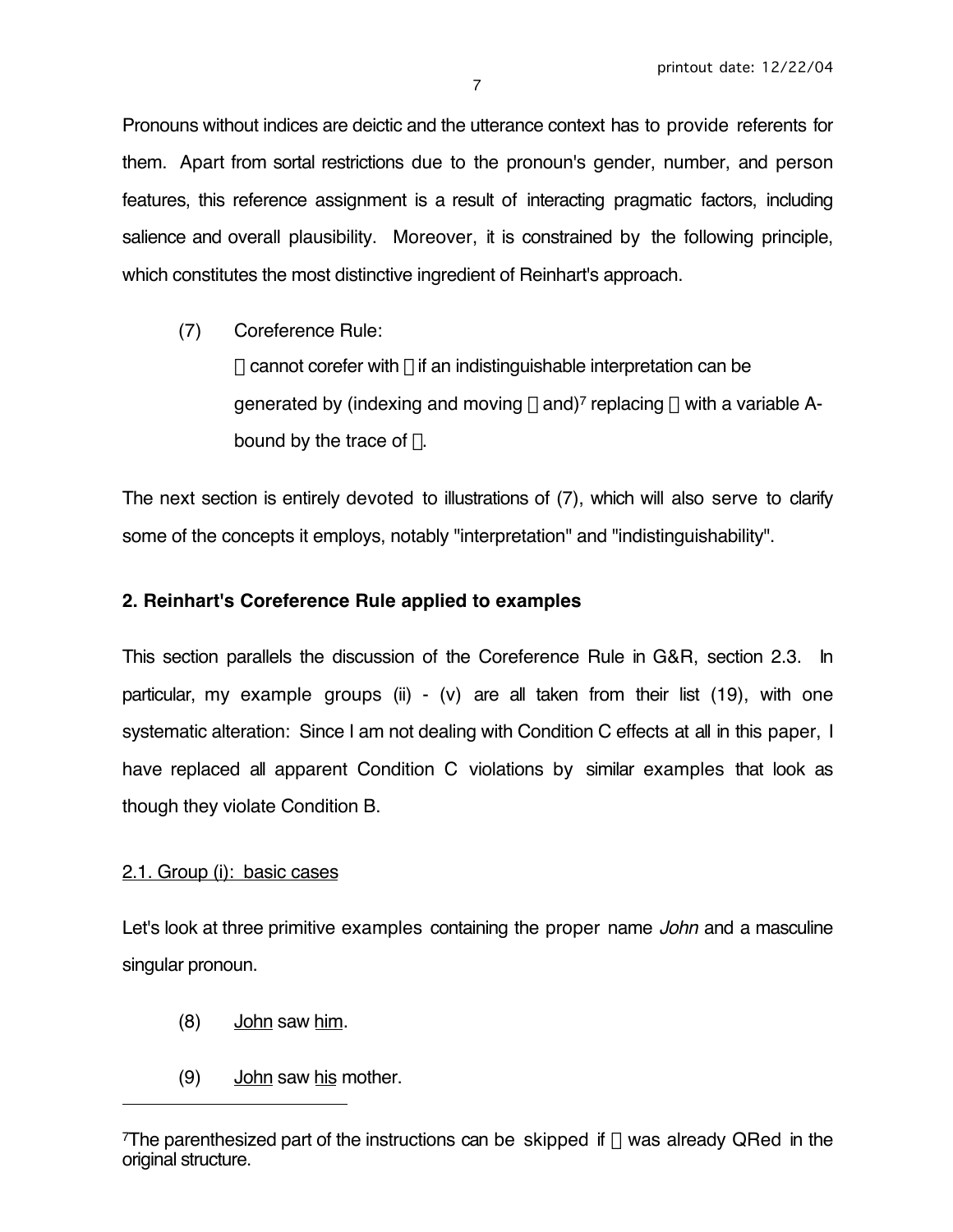(10) His mother saw John.

In each case, we are interested in the possible relations between the interpretations of the name and the pronoun. This breaks down into two questions: First, can the two stand in a variable binding relation? Second, can they corefer? The predictions turn out to be the following: (8) allows neither binding nor coreference; (9) allows binding but not coreference; and (10) allows coreference but not binding. Here is how they are arrived at:

When we ask whether the him in (8) could be a variable bound by John, we can't, of course, mean this quite literally; proper names are not variable binders, after all. What we really mean is whether the pronoun could be a variable bound by the  $\lambda$  that arose from QRing the name. So the question of whether binding is possible in (8) turns on the wellformedness of the following derivation.

- (8) (a)  $SS: * John<sub>1</sub> saw him<sub>1</sub>$ 
	- (b) LF: John  $\lambda_1$ [t<sub>1</sub> saw him<sub>1</sub>]

Though all indices in the LF (8b) qualify as variables and there is no obstacle to interpretability, this derivation is already filtered out at SS by Binding Condition B.

Could the two NPs corefer? For this we would need an LF as in (8c) (trivially derived from an identical SS in which no NP was indexed) and an utterance context that furnishes the reference assignments indicated by the pointers underneath.

(8) (c) LF: John saw him  $\downarrow$ j j

I will make use of this notation to specify utterance contexts throughout the paper: Each referring NP in the LF is connected by an arrow to its contextually supplied referent. The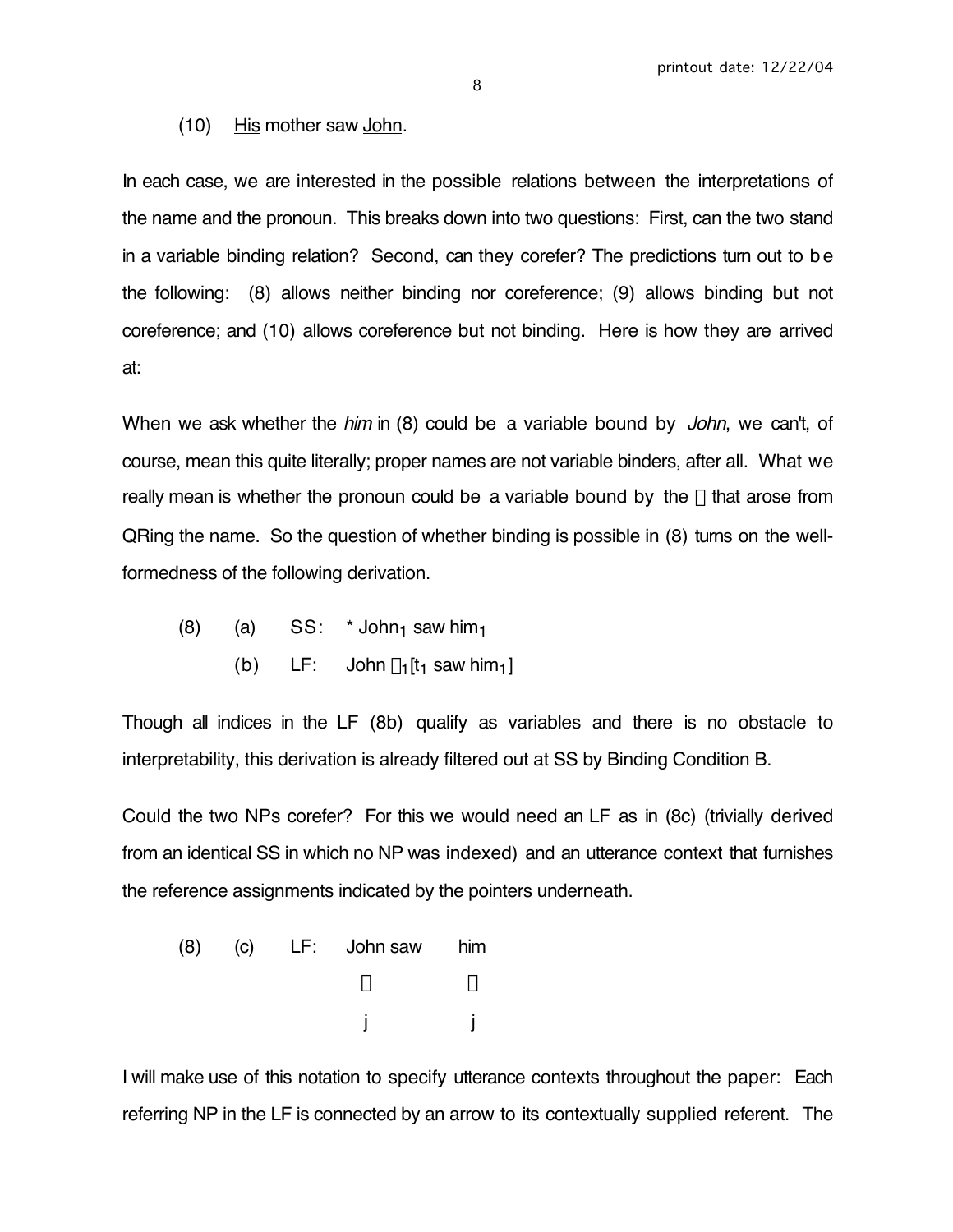lower-case letters stand for individuals out there in the world, with each letter representing a unique individual and each individual represented by a unique letter.

There would be nothing wrong with the interpretation indicated in (8c), if it weren't for the Coreference Rule. This rule instructs us to look for an alternative LF that results by certain specified alterations from that in (8c) and to make sure that it wouldn't yield an indistinguishable interpretation. A potential such alternative happens to be the LF we already saw in (8b), set in this context:

(8) (d) LF: John 
$$
\lambda_1[t_1 \text{ saw him}_1]
$$
  
\n $\downarrow$   
\nj

 $\overline{a}$ 

This differs minimally from (8c) in just the way that (7) instructs us: Of our two NPs in (8c) that were candidates for a coreferring pair, the first (John) has been indexed and QRed and the second (*his*) has been replaced by a variable (*his<sub>1</sub>*) that is A-bound by the trace of the former. It is an interpretable LF, notwithstanding the fact that it (because it would have to derive from a Condition B violation at SS) is not part of a well-formed derivation for any English sentence.8

Now we must determine whether there is any difference in the interpretations of (8c) and (8d). Suppose for now this is to be done by comparing the propositions expressed by each LF in its indicated context. It turns out that these are the same: (8c) is true in any world where j saw j, and so is (8d). So (8d) represents an indistinguishable interpretation from (8c), and therefore the Coreference Rule says that (8c) is not a permissible

<sup>8</sup>I have chosen to read (7) in such a way that the potential alternative structures to be considered in applying this principle need not be part of complete grammatical derivations. Alternatively, one might impose this further requirement, in which case the him in (8c) would have to be replaced by a himself<sub>1</sub> in (8d). Most renditions of Reinhart's proposal seem to assume the latter. It doesn't seem to make any difference for the cases considered here, but see footnote 12 of G&R (and apparently Reinhart (1991a), which I haven't seen).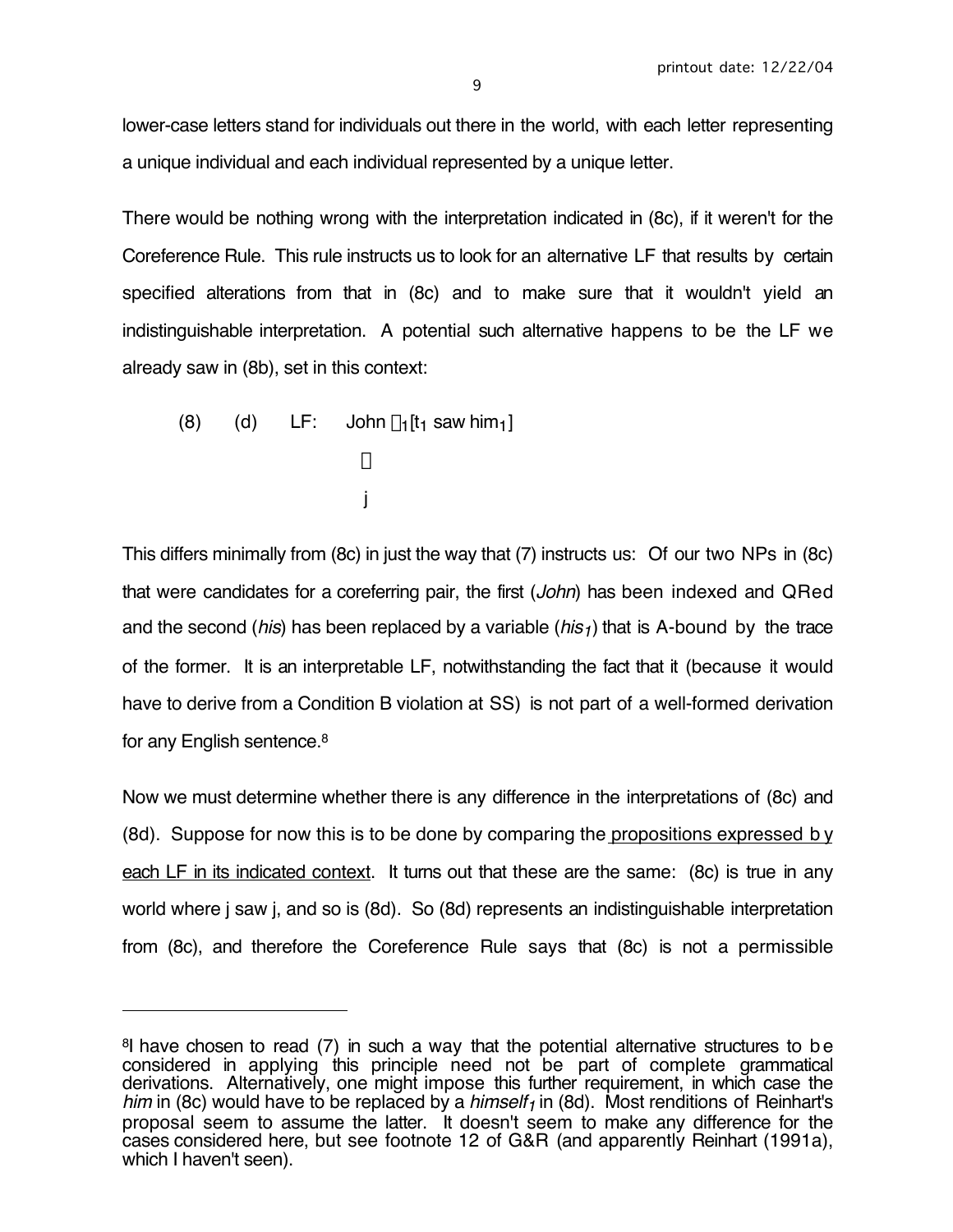interpretation for (8). In short, the option of coreference in (8) is preempted by the existence of (8d).

Let's turn to (9).

(9) John saw his mother.

Here, binding is evidently predicted possible, the following derivation being well-formed on both levels.

(9) (a)  $SS:$  John<sub>1</sub> saw his<sub>1</sub> mother (b) LF: John  $\lambda_1[t_1]$  saw his<sub>1</sub> mother]

But coreference is not. A coreferential interpretation would look like this:

| (9) |  | (c) LF: John saw his mother |  |
|-----|--|-----------------------------|--|
|     |  |                             |  |
|     |  |                             |  |

But under the Coreference Rule, this is preempted by  $(9d)$  (=  $(9b)$  plus a context).

(9) (d) LF: John 
$$
\lambda_1[t_1 \text{ saw his}_1 \text{ mother}]
$$
  
\n $\downarrow$ 

Both of these express the proposition that *i* saw *i's* mother.

(As G&R acknowledge in footnote 13, it might be preferable to predict this example to be ambiguous between a bound and a coreferential reading. They suggest that this could be accomplished by a revision of (7) that confines its application to those examples which involve prima facie violations of Condition B, in a sense they make precise. I will adopt a similar proposal below, but set the issue aside for the time being.)

In (10), we have the reverse prediction.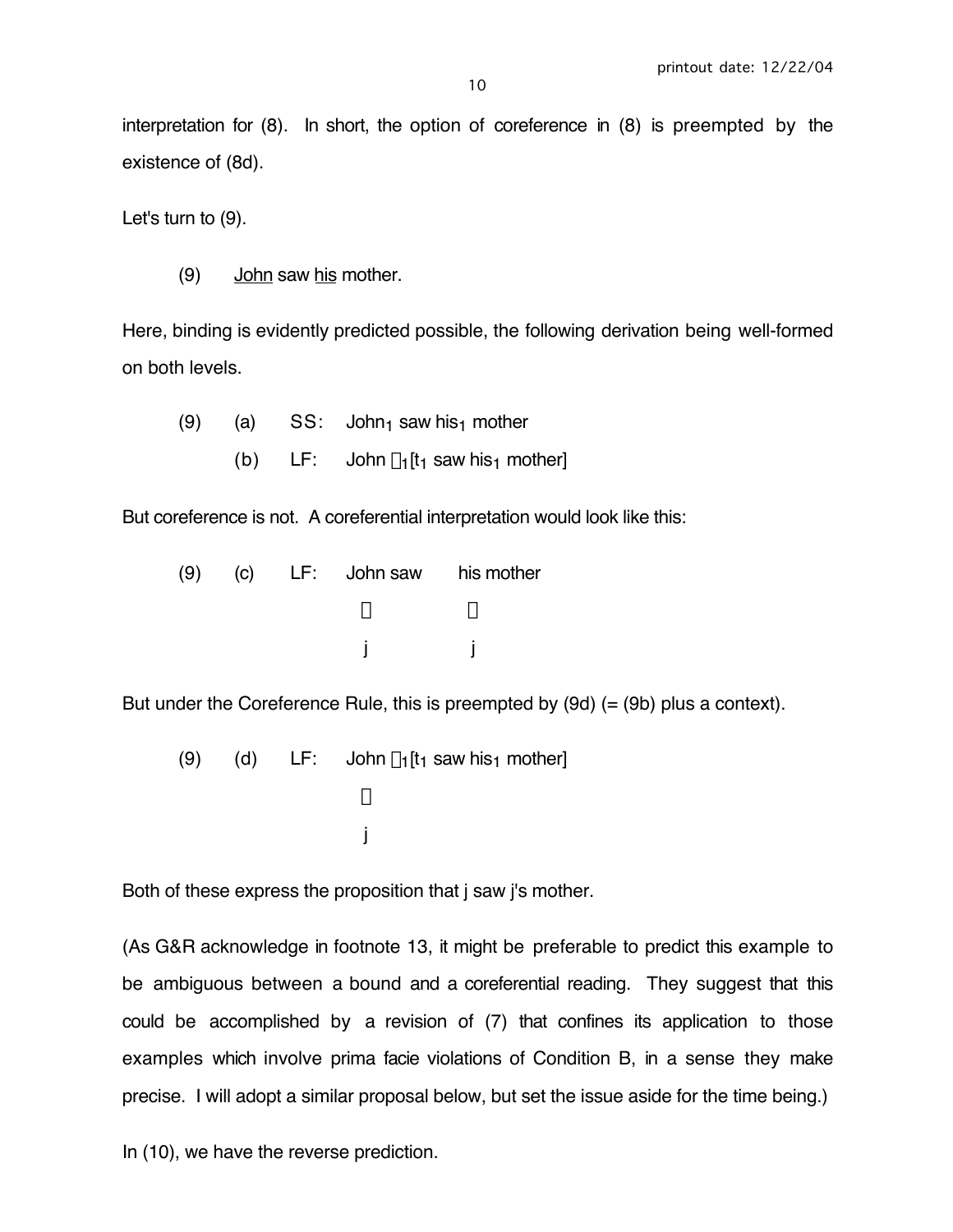(10) His mother saw John.

Binding is out, because (as we already saw with (6b)), the requisite structure contains an index on  $his<sub>1</sub>$  that fails to qualify as a variable.

(10) (a)  $*$  John  $\lambda_1$ [his<sub>1</sub> mother saw t<sub>1</sub>]

But coreference is, for this very reason, allowed. (10b) depicts the relevant interpretation.

|  | $(10)$ $(b)$ LF: his mother saw | <b>John</b> |
|--|---------------------------------|-------------|
|  |                                 |             |
|  |                                 |             |

This is not preempted by any other structure. Why not? Because the closest we can come to constructing a potential competitor according to the specifications of (7) is to index and QR John and coindex his with its trace, but then we have precisely (10a), where  $his<sub>1</sub>$  is not a variable.

These three examples should have clarified some mechanical aspects of the Coreference Rule. They also gave us the opportunity for a first stab at elucidating the notion of indistinguishable interpretations, but we will soon see that there is more to this notion than we have so far uncovered.

#### 2.2. Group (ii): examples with only

(11) illustrates another type of example which has the superficial appearance of a Condition B violation and which Reinhart cites in support of the Coreference Rule. (I won't talk about analogous cases with other focussing particles such as even.)

(11) (Everybody hates Lucifer.) Only he himself pities him.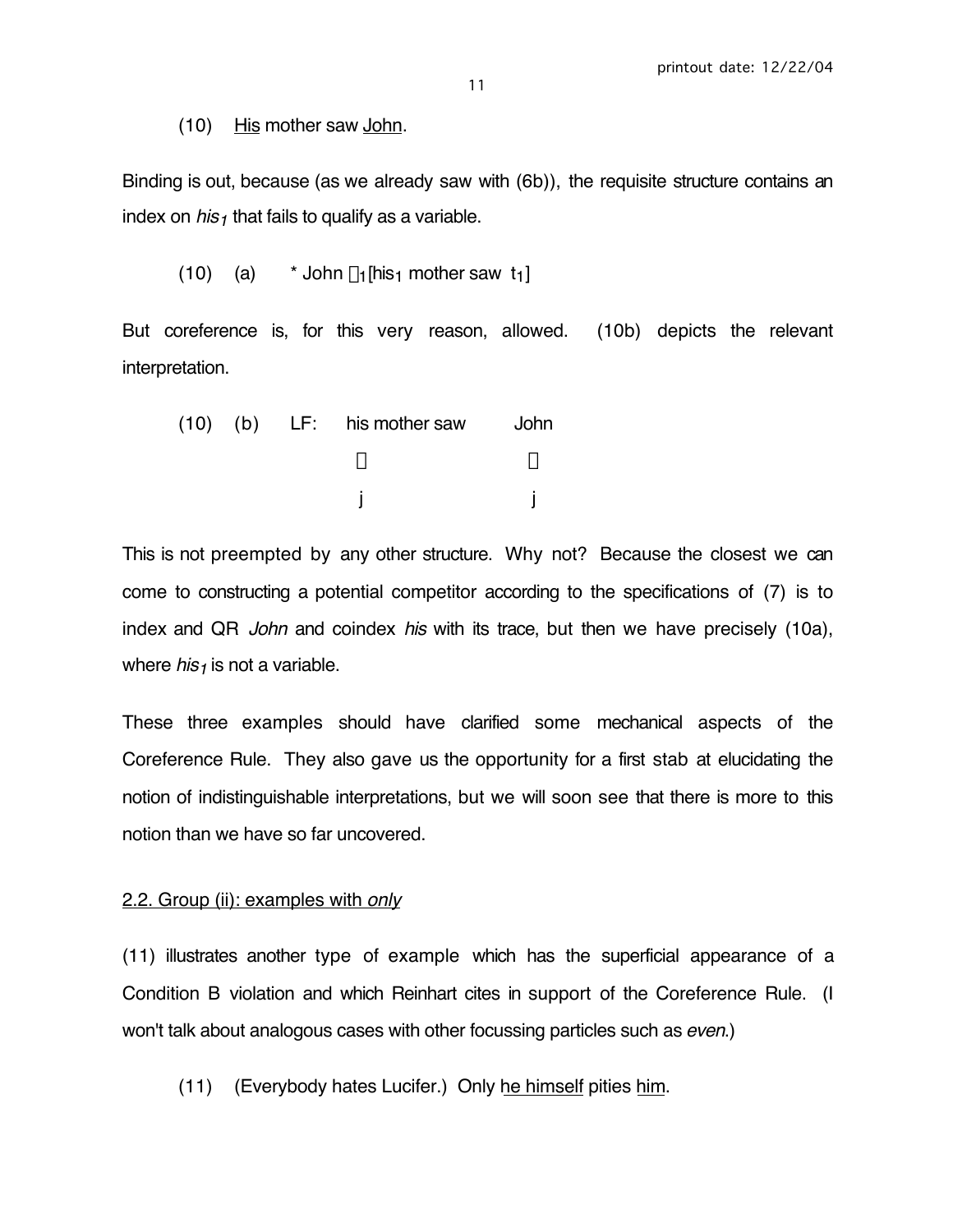Why is (11a), with coreference, an available interpretation and not preempted by the binding-alternative (11b)?

| (11) |              | (a) only he himself $\lambda_1$ [t <sub>1</sub> pities                | him <sub>l</sub> |
|------|--------------|-----------------------------------------------------------------------|------------------|
|      |              |                                                                       |                  |
|      |              |                                                                       |                  |
|      | $(11)$ $(b)$ | only he himself $\lambda_1$ [t <sub>1</sub> pities him <sub>1</sub> ] |                  |
|      |              |                                                                       |                  |
|      |              |                                                                       |                  |

Well, that's obvious. We don't need to cast around for subtle differences here. These two LFs have manifestly different truth conditions. (11a) says that nobody besides Lucifer pities Lucifer, whereas (11b) claims that there are no other self-pitiers.

Actually, a closer look at (11b) reveals a potential problem with this application of (7). Notice that what corresponds to the  $\alpha$  and  $\beta$  of (7) here are the NPs him and he himself respectively. It is these two, after all, whose coreference is to be licensed. When we construct the potential competing structure according to the specifications of (7), we are supposed to coindex  $\alpha$  with the trace of  $\beta$ . But the trace  $t_1$  with which we coindexed  $h/m<sub>1</sub>$  in (11b) is not really the trace of he himself, but rather the trace of only he himself. That is a different NP, and not a referring one, hence not a possible choice for  $\beta$  in the first place.

In short, if this is indeed the way in which G & R intend the Coreference Rule to apply to this example, then they must somehow be assuming that for the purposes of  $(7)$ ,  $t_1$  in (11b) counts as a trace of he himself. That seems a little bit hokey, but there is something to be said for it. I will return to the matter in section 5.3.3 below.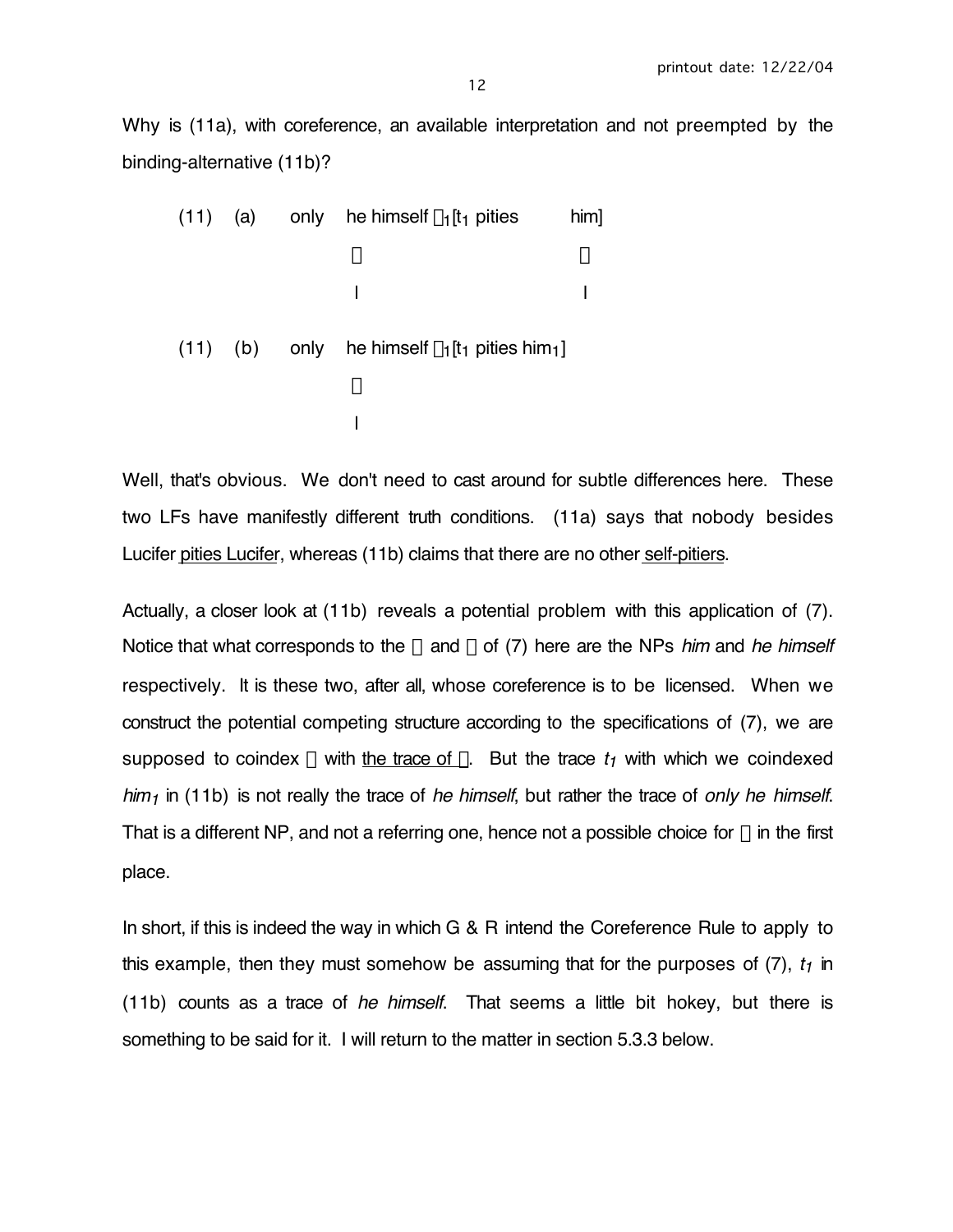### 2.3. Group (iii): identity under debate

Coreference is systematically possible in Condition B configurations when we are dealing either with explicit identity statements or with other utterances in discourse contexts where the identity of the referents is unknown or at issue. A representative example is the second to last sentence in (12).

- (12) A: Is this speaker Zelda?
	- B: How can you doubt it? She praises her to the sky. No competing candidate would do that.

Nothing is wrong with this if the woman in question indeed is Zelda and the pronouns thus corefer. Nothing is even wrong if the speaker knew this all along and makes no secret of it. Reinhart's Coreference Rule is meant to throw light on this well-known phenomenon.

Needless to say, variable binding is ruled out in the familiar way by Condition B at SS. Coreference amounts to the following interpretation:

(12) (a) she praises her to the sky  $\downarrow$ z z

We must show that (12a) is not preempted under the Coreference Rule by any other structure. A potential competitor with the right linguistic shape would be (12b).

(12) (b) she 
$$
\lambda_1[t_1 \text{ praises her}_1 \text{ to the sky}]
$$
  
\n $\downarrow$   
\n $z$ 

If this doesn't qualify to preempt (12a), it can only be because its interpretation is distinct. Is it?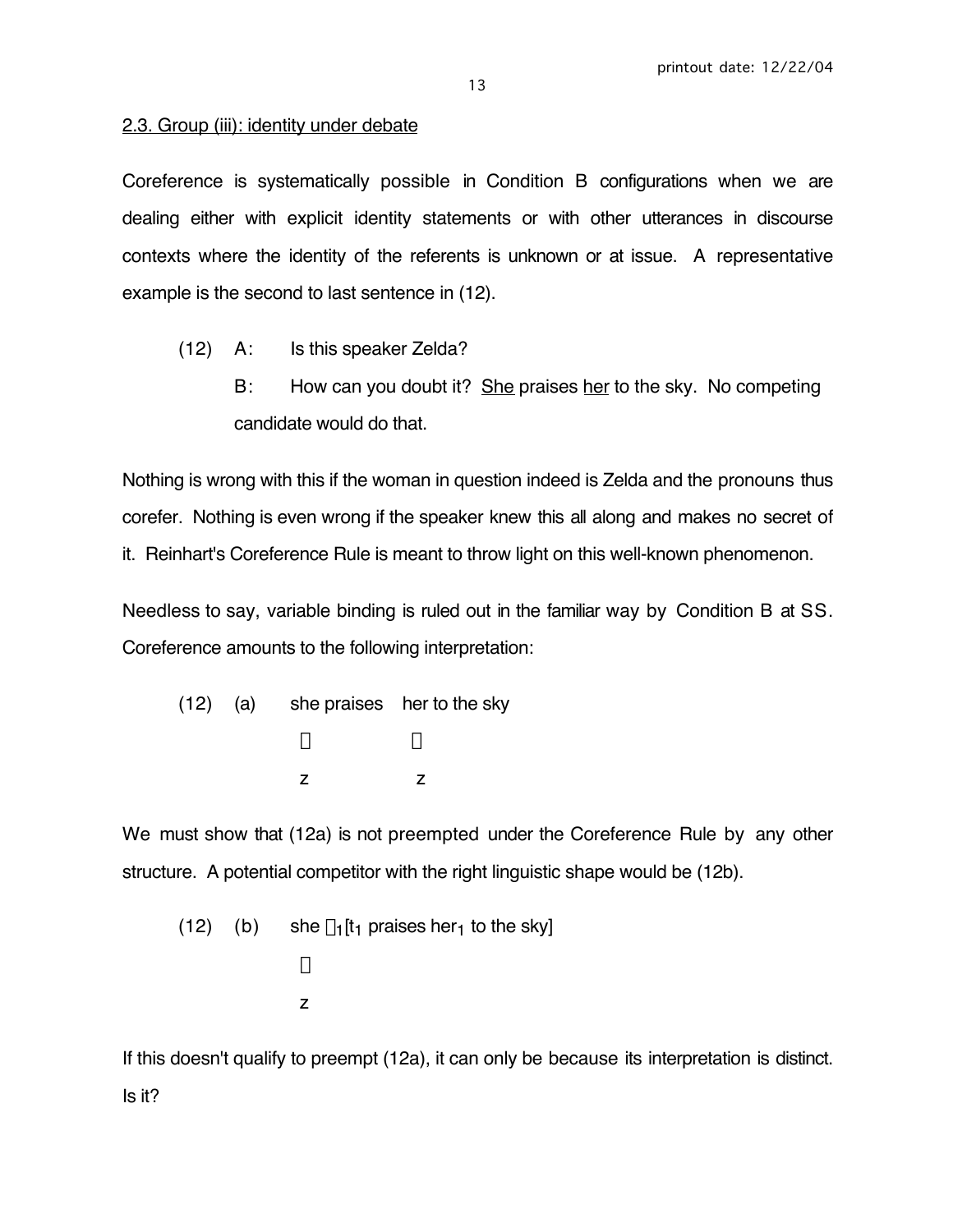Not if we just compare the propositions expressed. They are one and the same, viz. that z praises z to the sky. So if we continue to interpret the Coreference Rule in the way we did in the previous sections, it founders on this example. Alternatively, we must look for a more suitable notion of indistinguishable interpretation that will make it work right. The latter is, of course, what Reinhart intends.

It is commonplace in the philosophical literature (especially on identity statements) to distinguish the proposition expressed by an utterance from its cognitive value.<sup>9</sup> When the utterance contains referring terms10, the proposition expressed depends only on their referents, but the cognitive value depends also on the way these referents are presented. In the context of our example (12), for instance, the person z presents herself to the interlocutors in two different guises: First, they have a current visual impression of her, standing on the platform over there and speaking. Second, they carry in their memory an entry with various pieces of information about her, including that she is called "Zelda".

Now when it comes to processing our sentence *she praises her* in (12), what intuitively goes on seems to be this: Each of the two pronouns connects to its referent z via one of these two guises. She, because of a perceived anaphoric link to the subject this speaker of the preceding sentence, associates with the visual impression; and *her*, through its link to the postcopular NP Zelda, activates the memory entry. Therefore, the cognitive value of the sentence she praises her to the sky for the hearer in this context is the proposition that whoever causes the visual impression in question praises whomever the pertinent memory entry represents. This is rather a different proposition from the one the sentence expresses, viz. that z praises z.

 $\overline{a}$ 

<sup>9</sup>While some distinction along these lines is commonplace, many details and, of course, the terminology vary from author to author. (The term "cognitive value", for instance, comes form the introductory passage of Frege (1892), as translated by Max Black in Black & Geach (1952).) For a thorough introduction and overview, see Haas-Spohn (1995).

<sup>10</sup>More accurately: directly referential terms in the sense of Kaplan (1989).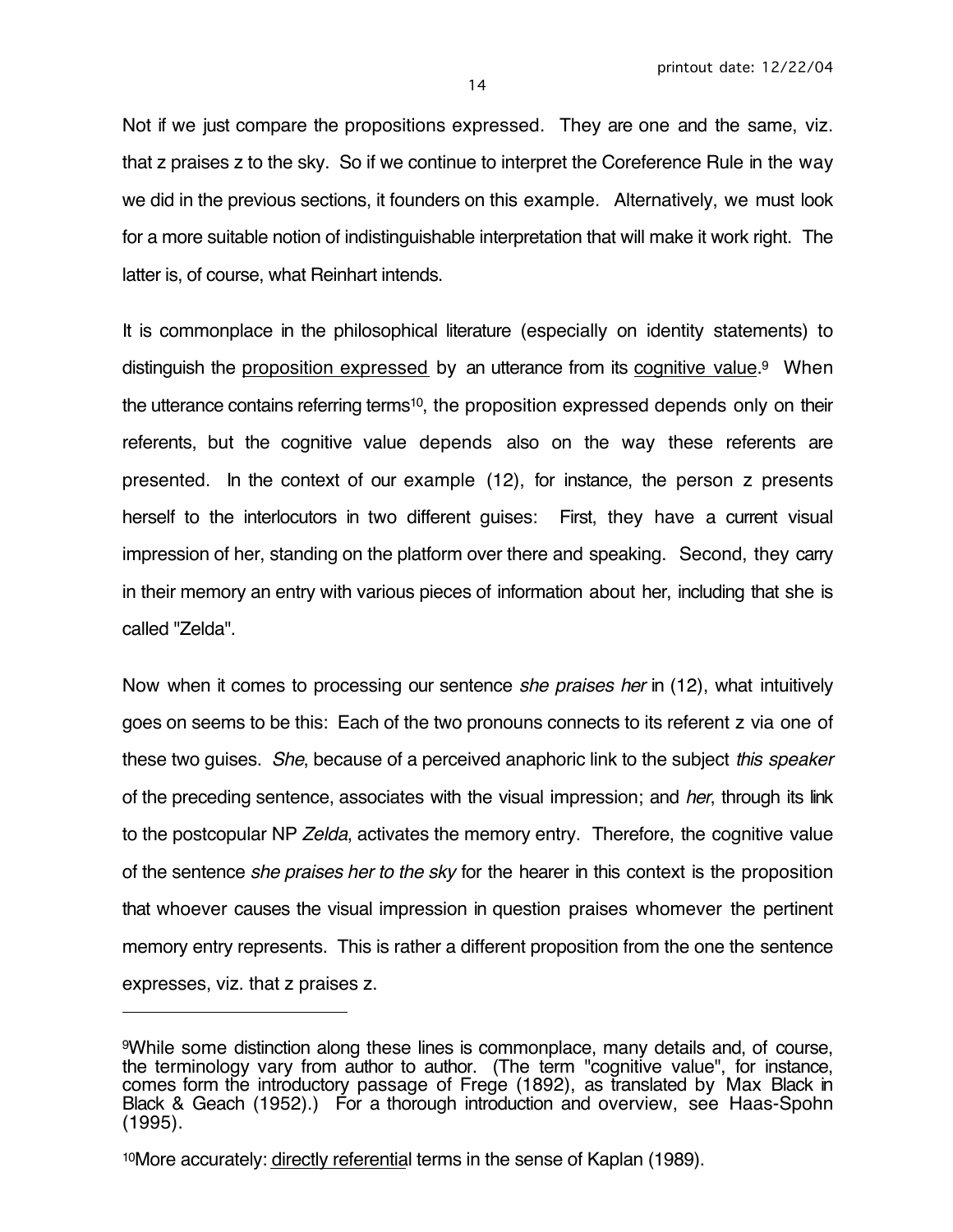More importantly for our present purposes, it is also different from the cognitive value of the potential competitor in (12b). How so? Because (12b) contains only one referring NP (she) and this will pick out its referent z via one of the two quises salient in this context. Presumably this is the same one as for the *she* in (12a), namely the visual impression. The cognitive value of the LF in (12b) thereby comes to be the proposition that whoever causes this visual impression praises herself - clearly a different proposition (with different truthconditions) from the cognitive value of (12a) as described above.

The level of cognitive values thus seems to be more appropriate than that of propositions expressed when it comes to distinguishing interpretations in the sense of Reinhart's Coreference Rule. In this respect, our little diagrams representing interpretations have been misleading or at least incomplete. An utterance context for referring pronouns doesn't just supply these pronouns with referents. Rather, it supplies them with guises, and these in turn happen to be guises of something, namely the referents. The diagrams should thus contain an additional intermediate layer for the guises. (I use capital letters 'F', 'G', ... for guises, with each letter standing for a unique guise and vice versa.) (12c) replaces (12a), and (12d) replaces (12b).

| (12)<br>(C) |  | she praises |  | her to the sky |
|-------------|--|-------------|--|----------------|
|-------------|--|-------------|--|----------------|

| ↓            |
|--------------|
| G            |
| $\downarrow$ |
| Z            |
|              |

(12) (d) she  $\lambda_1$ [t<sub>1</sub> praises her<sub>1</sub> to the sky]

- $\downarrow$  F Ø
- z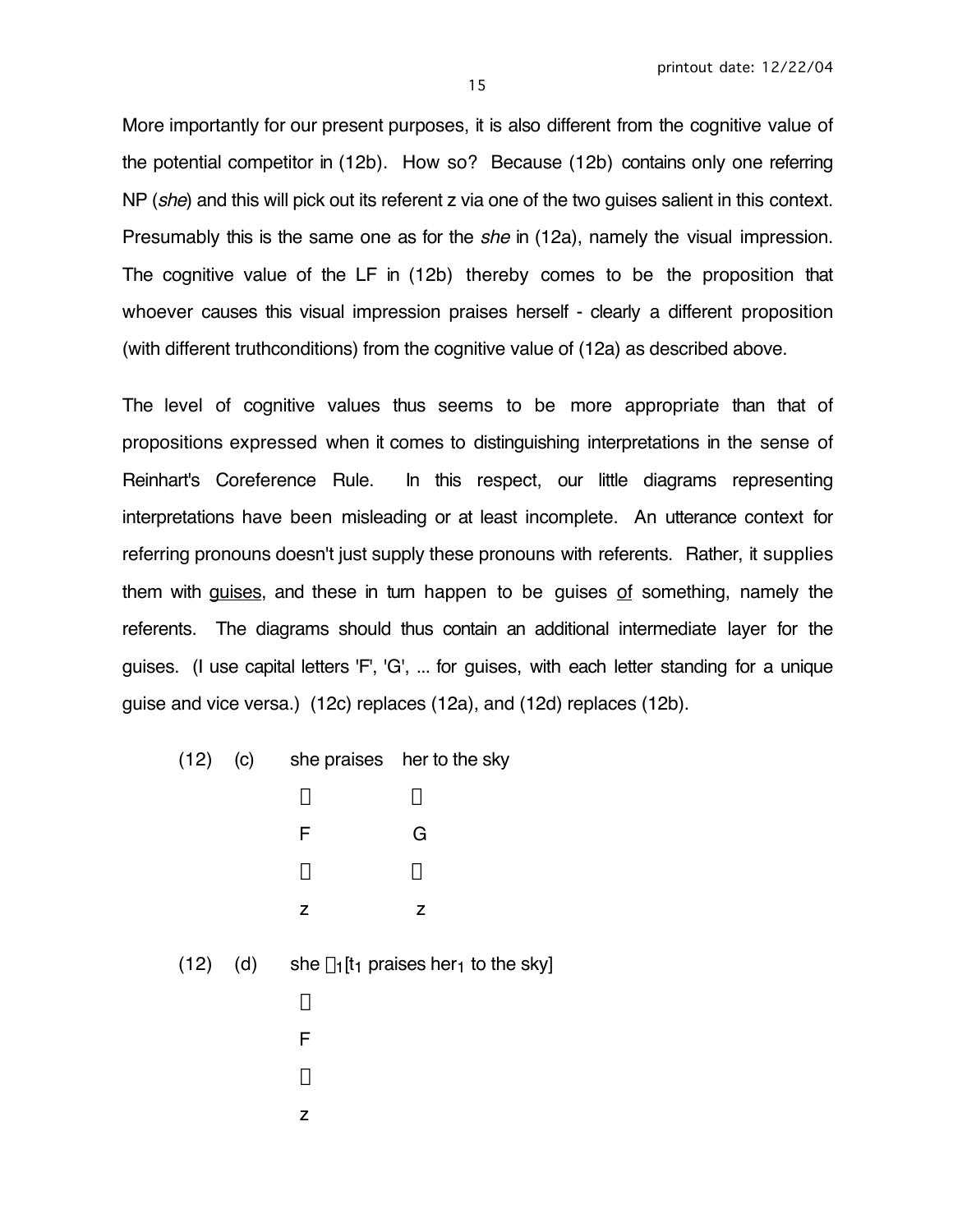Semantically speaking, a guise is an individual concept, i.e. a function from worlds to individuals. For instance, the visual impression alluded to above (represented by 'F' in (12c,d)) can be viewed as assigning to each possible world w the individual that it is an impression of in w. In the actual world of the utterance, this is z, but in other worlds it may be someone else. The cognitive value of (12c) is the proposition that is true in any w where  $F(w)$  praises  $G(w)$  to the sky; that of (12d) is the proposition that is true in any w

I will not formalize this any further, and in subsequent sections, I will even fall back into the simplifying pretense that utterance contexts match pronouns simply with referents. But before it's safe to do so, we should make sure that the stories we told about (8) - (10) in the last section haven't collapsed in the light of our refined notion of indistinguishable interpretation.

where F(w) praises F(w) to the sky.

For instance, we took coreference between *John* and *him* to be ruled out in (8) because (8d) preempted (8c). It did so, we said, because it expressed the same proposition. But now we have seen that sameness of proposition expressed is not a sufficient condition for indistinguishable interpretations. So our argument re (8) is no longer conclusive. We should have established that (8d) has the same cognitive value as (8c). Can this stronger argument be made?

Well, it can, if we bring out and exploit a tacit assumption about the example, namely that it was meant to be judged either out of context, or in some sort of run-of-the-mill context, say a conversation about John in his absence. In that kind of ordinary setting, there wouldn't be multiple salient guises of j, but just one (presumably the memory entry under his name), and the context would assign that one to both the name and the pronoun in (8c). And in that case, the cognitive values of (8c) and (8d) coincide, as desired. (Even if j happened to be presented in two ways - say, he was visible in the distance during the conversation about him -, this wouldn't suffice for the pronoun to automatically link to him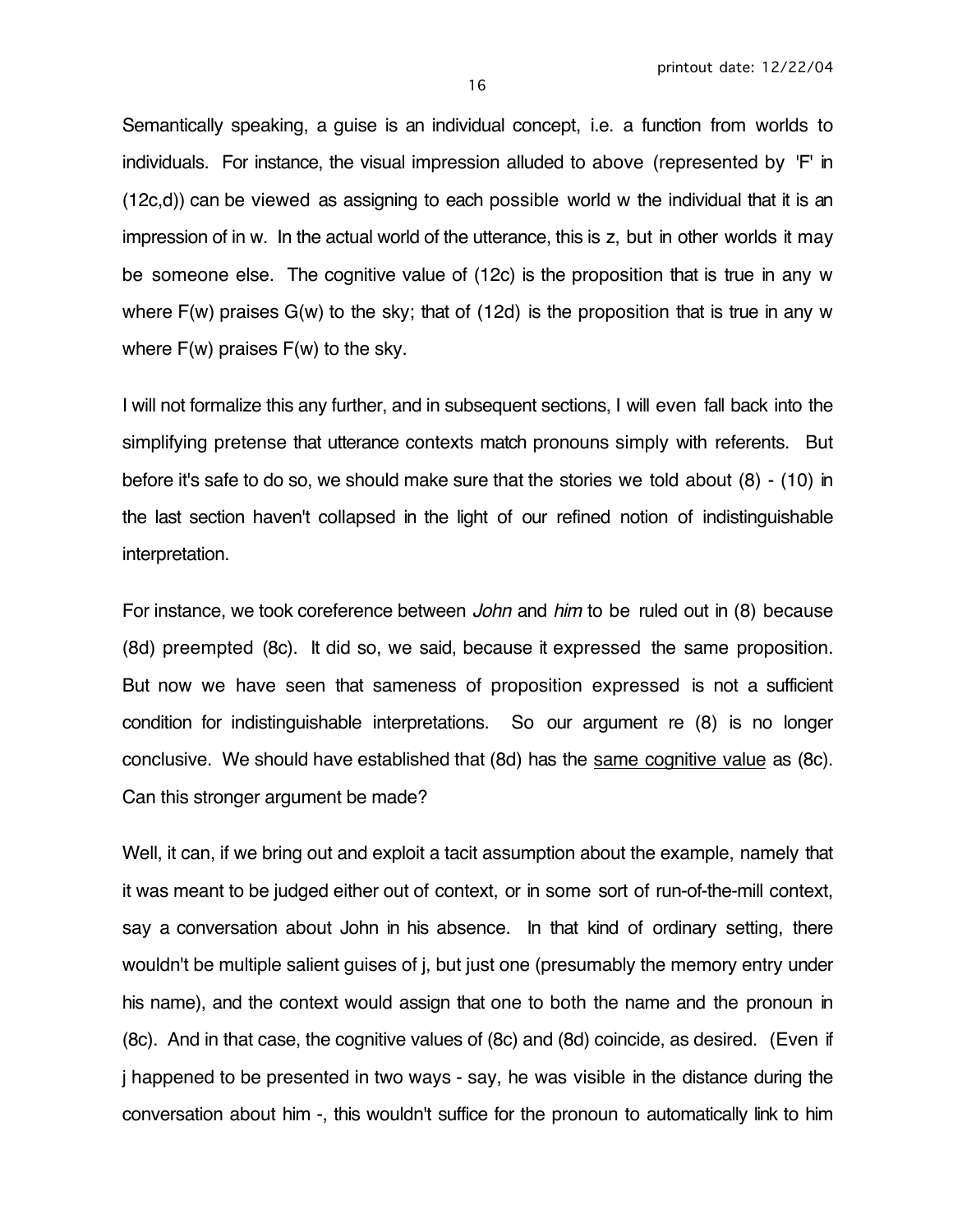via a different guise than the name. For that to happen, the context moreover has to contain appropriate clues that this is the intended disambiguation.)

In short, we must qualify our earlier conclusion about (8): It doesn't really follow from the grammar and the Coreference Rule alone that (8c) is unavailable; it only follows under additional assumptions about the context, which imply that there is only one salient guise of j. But come to think of it, this qualification is a good thing. It is a fact, after all, that even (8) could be used with John and him coreferring if it were placed in an appropriately contrived context.

There is much more to be said about the pragmatic conditions under which contexts make two distinct quises of the same referent readily enough available<sup>11</sup>, but let's move on.

## 2.4. Group (iv): when structured meaning matters

Evans (1980) emphasized a type of example that G&R likewise bring up in illustration of the Coreference Rule. It will point us to yet another aspect of the notion of indistinguishable interpretations. (The examples are again not exactly Evans's or G&R's, but adaptations thereof to Condition B configurations.)

Consider the last clause of (13).

 $\overline{a}$ 

<sup>11</sup>In Heim (1988: 315 - 320), I proposed one concrete restriction: No context ever assigns distinct but presupposedly coreferential guises to any pair of NP-occurrences. (Definition: Guises F and G are presupposed to corefer in context c iff F(w) = G(w) for every world w that conforms to the shared presuppositions of the discourse participants in c.) This means that reference to the same object via two distinct guises is possible only as long as the speaker still treats it as an open question whether indeed the same object is behind these two guises. Once this is taken for granted (more accurately: presupposed in the sense of Stalnaker (1979)), only one guise is available. (This may be the result of "collapsing" two previously available guises; in technical terms, the result of collapsing F and G is F restricted to the set of worlds on which it coincides with G.) I still think this proposal is defensible, though there are non-trivial issues to sort out (see, e.g. Landman (1986: 104 - 105) for critical discussion). For the purposes of the present article, however, I need not commit myself.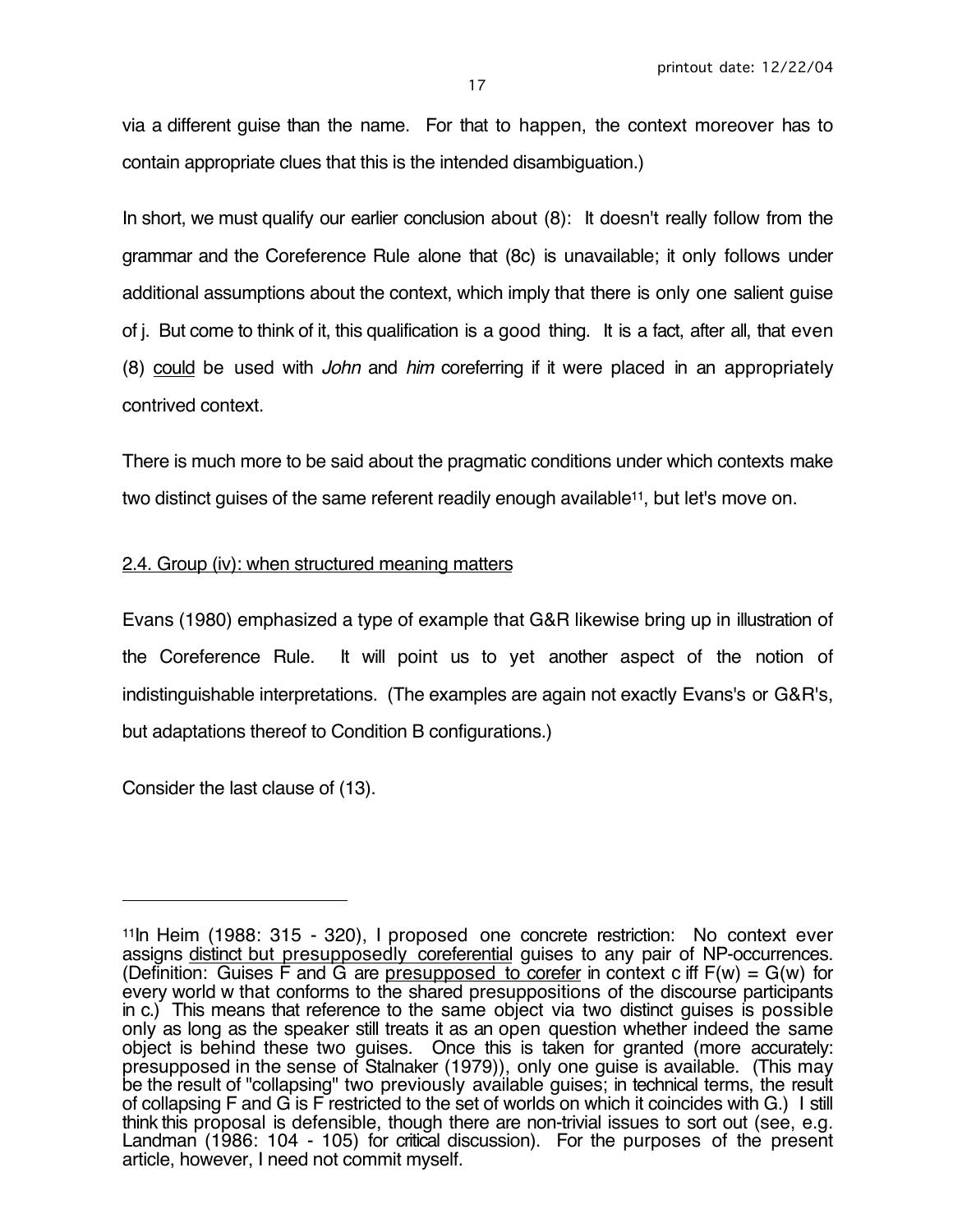(13) (You know what Mary, Sue and John have in common? Mary admires John, Sue admires him, and) John admires him too.

Despite the Condition B environment, one sort of gets away with *him* referring to John here. Apparently there is something about this particular preceding discourse that makes it possible. What exactly is it and how does the Coreference Rule predict it to matter?

The coreferential interpretation in question is (13a), and for some reason it is not preempted by (13b).

(13) (a) ... and John admires him  
\n
$$
\downarrow
$$
\n
$$
\downarrow
$$
\n(13) (b) ... and John  $\lambda_1$ [t<sub>1</sub> admires him<sub>1</sub>]\n
$$
\downarrow
$$
\nj

Why not? The propositions expressed are again identical, and there also don't seem to be two different guises of j in this context that would lead to different cognitive values. What then is the difference? It is, I think, the fact that two different properties are predicated of j in (13a) and (13b): the property P of admiring j in (13a), and the property Q of admiring oneself in (13b). In other words, (13a) and (13b) express different structured propositions<sup>12</sup>,  $\langle i, P \rangle$  and  $\langle i, Q \rangle$ , even though they express the same unstructured proposition  $P(i) = Q(i) = \text{that } j \text{ admires } j$ .

Fair enough, but why does this suddenly matter? We could have observed the same thing about all our earlier examples: there, too, the structured propositions differed, even where we concluded that the interpretations were indistinguishable. Evidently,

 $\overline{a}$ 

<sup>&</sup>lt;sup>12</sup>Structured propositions (and other types of structured meanings) have been put to various uses in semantics; see Cresswell & Stechow (1982) for a recent example.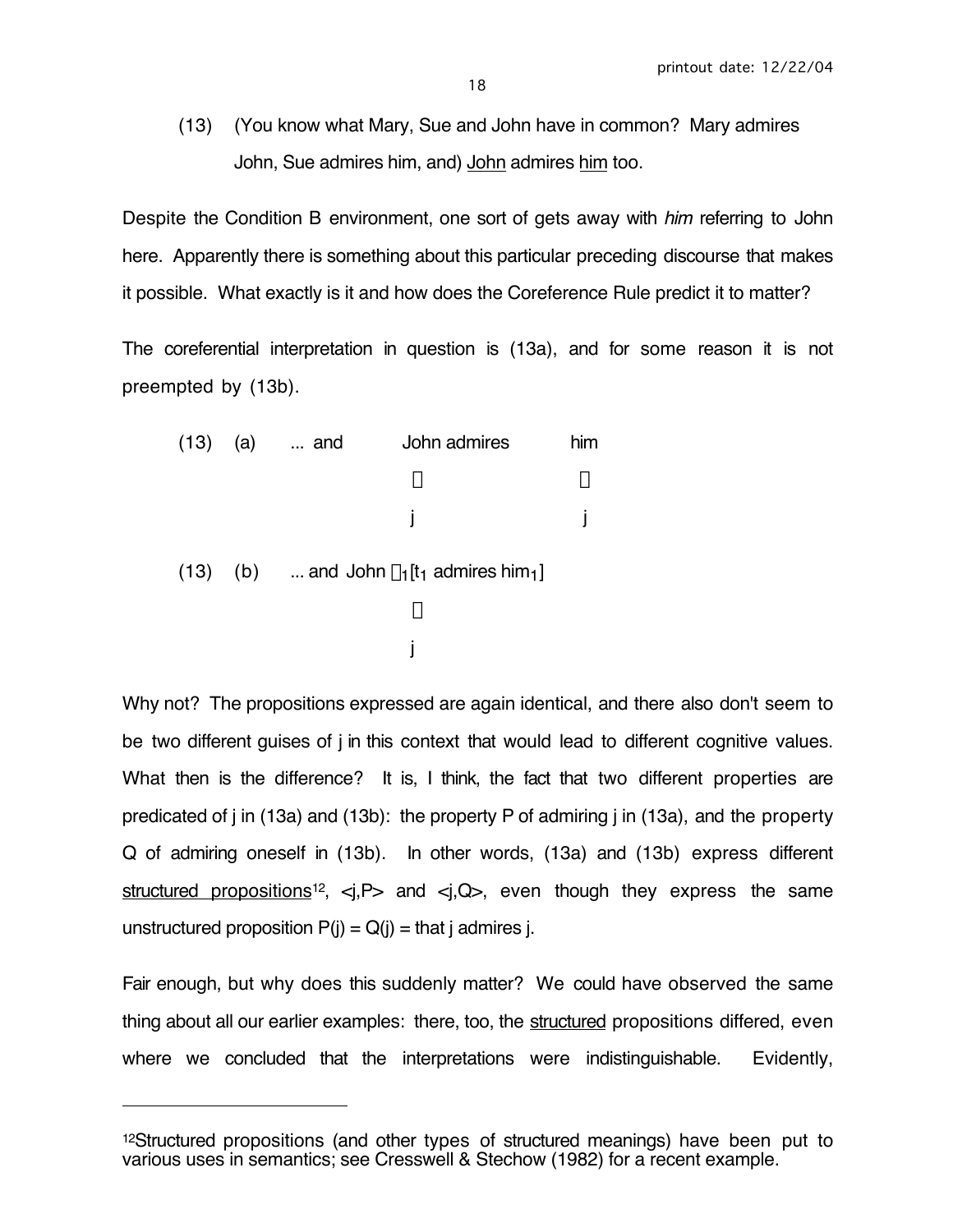differences in structured meaning do not always matter. There has to be a special reason when they do. The special reason in this case emerges when we analyze the preceding sentences: The speaker starts out with a promise to tell what Mary, Sue, and John have in common. So we expect him to mention a property that each of the three has. One particularly direct and rhethorically effective way of doing this is to utter three predications in which the same property is predicated of each of the three people in a row. Now the first two predications, concerning Mary and Sue, were as follows:

|  | (13) (c) Mary admires | John, Sue admires him, |  |
|--|-----------------------|------------------------|--|
|  |                       |                        |  |
|  |                       |                        |  |

Each of these predicates of its subject the property P of admiring j. Now if we continue by (13a), we get a third predication of that same property. (13b), on the other hand, would break the pattern and predicate a different property of j than of the previous two people. It would still, of course, give us indirect information about what the three have in common: we could determine the shared property by a simple bit of deduction. But (13b) is more explicit, and this, I submit, makes it beat out its competitor here and avoid being preempted.

A similar story applies to (14). This utterance, we are to imagine spoken by a logic tutor.

# (14) Look, if everyone hates Oscar, then it surely follows that Oscar (himself) hates him.

The intended interpretation is (14a).<sup>13</sup>

 $\overline{a}$ 

<sup>&</sup>lt;sup>13</sup>Since subject quantifiers are interpretable in situ, I didn't bother to index and QR everyone, but of course it wouldn't have hurt to do so.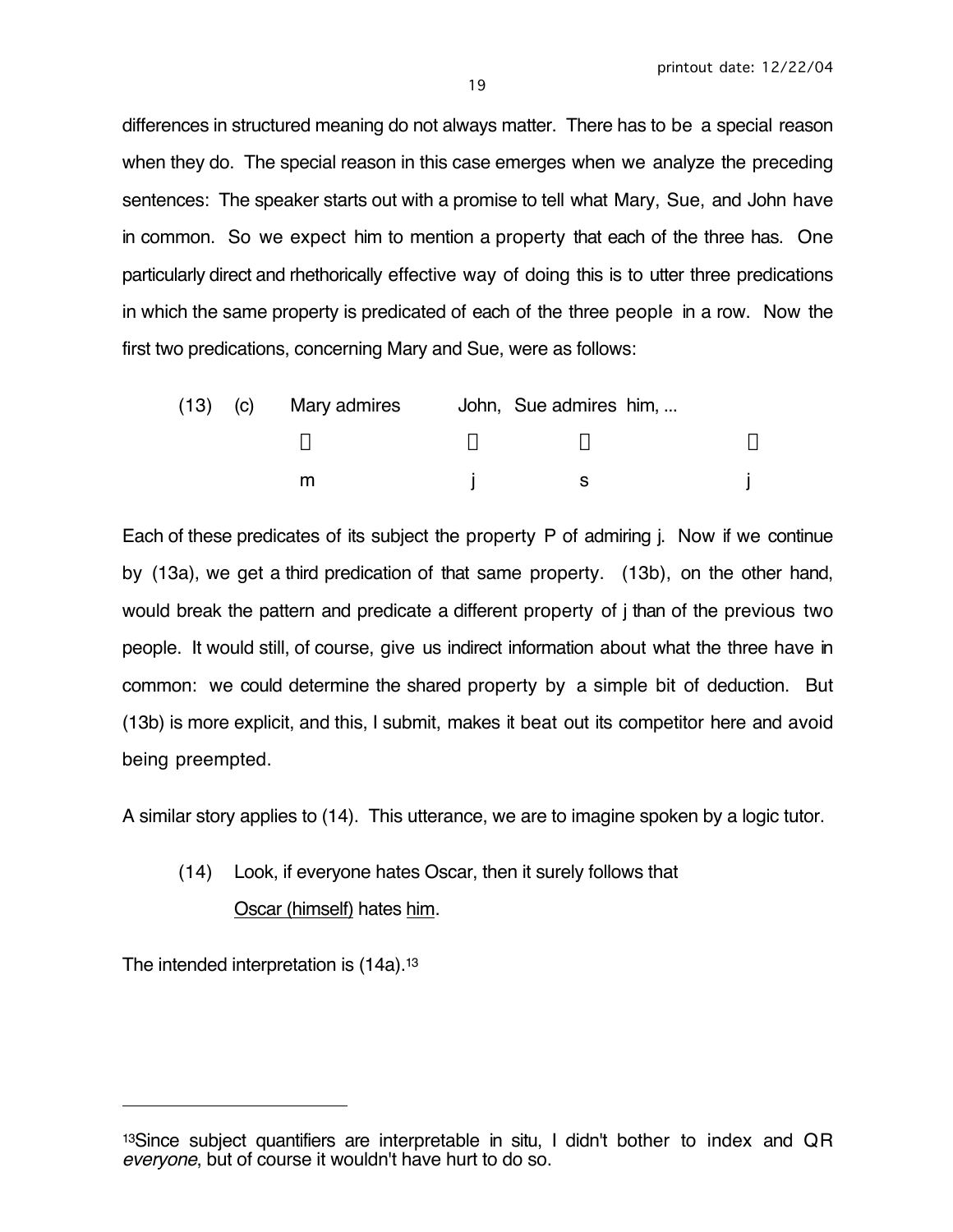| ۰, |              |
|----|--------------|
| I  | I<br>×<br>۰. |

| (14) | (a) | if everyone hates                | Oscar, | Oscar hates him                                            |   |
|------|-----|----------------------------------|--------|------------------------------------------------------------|---|
|      |     |                                  | ↓      | ↓                                                          | ↓ |
|      |     |                                  | O      | O                                                          | O |
|      |     | Why isn't it preempted by (14b)? |        |                                                            |   |
| (14) | (b) | if everyone hates                | Oscar, | Oscar $\lambda_1$ [t <sub>1</sub> hates him <sub>1</sub> ] |   |
|      |     |                                  | ↓      | Ψ                                                          |   |

Well, what the logic tutor is apparently trying to get across to the student is how to apply the law of Universal Instantiation. (14a), as it happens, is a pure illustration of that law: the predicates following *everyone* in the antecedent and *Oscar* in the consequent denote the same property, that of hating Oscar. (14b), by contrast, has the property of hating Oscar in the premise, but a different one, that of hating oneself, in the conclusion. Of course, it is likewise a valid inference. But its validity relies on more than just Universal Instantiation; it collapses two inference steps (U.I. and  $\lambda$ -conversion). And that isn't optimal didactic practice in this context.

o o

So once again, a difference in structured meaning alone matters enough to allow the interpretations (14a) and (14b) to count as distinct. But here as in the previous example, this is due to very special circumstances: Logic teachers have a professional duty to care not just about what proposition a sentence conveys, but about how that proposition is built up from parts. For most ordinary conversational purposes, however, the net message is all that counts, and so we were right to disregard mere differences in structured meaning with our earlier examples, and to disregard them again with most of the ones below.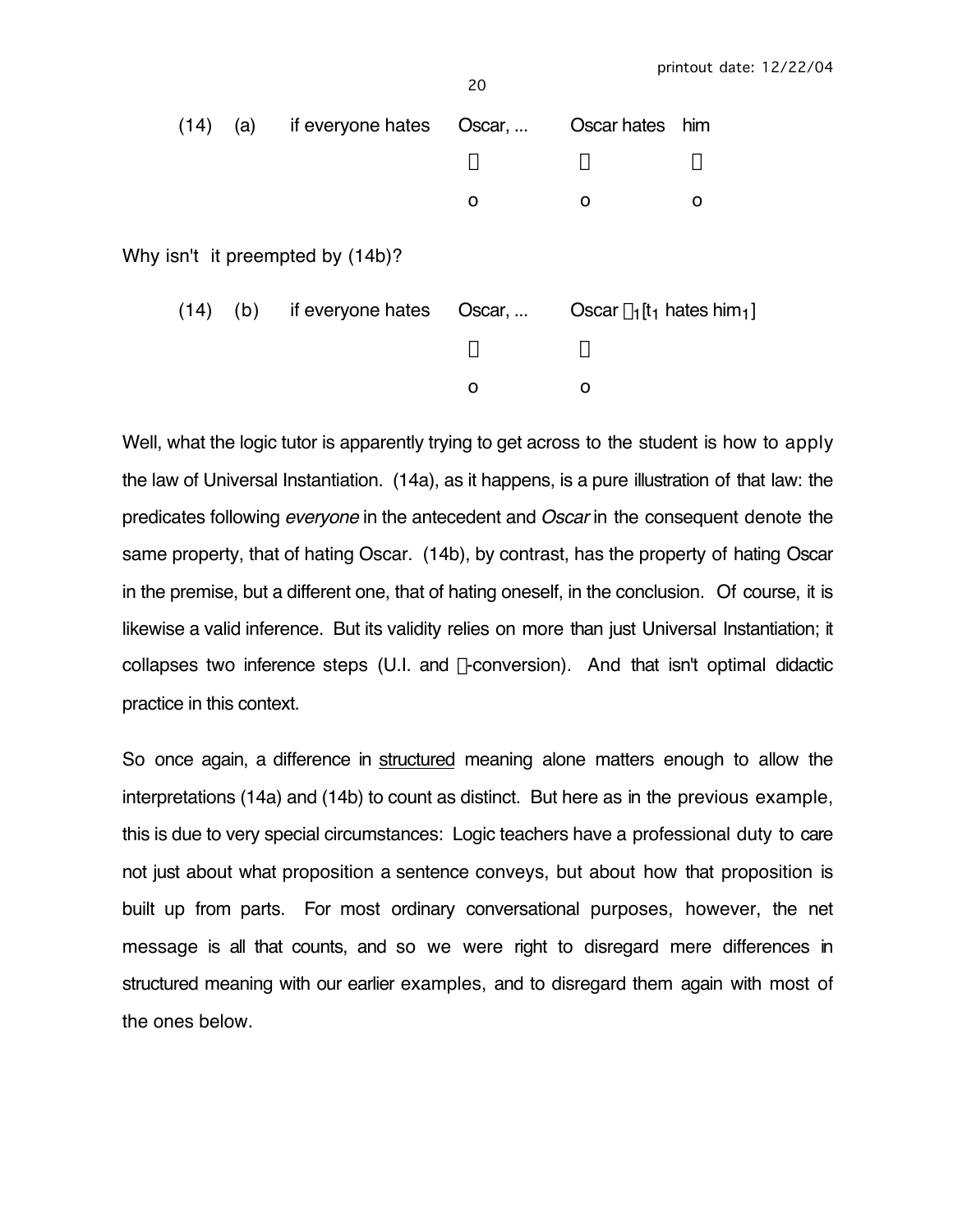# 2.5. Group (v): Lakoff's example<sup>14</sup>

Finally, why does one get away with utterances like (15), due to Lakoff (1972: 639)?

(15) I dreamt that I was Brigitte Bardot and I kissed me.

The two underlined pronouns, being both first person, supposedly can't help but corefer:

 $(15)$   $(a)$  ... and I kissed me  $\downarrow$ g g

('g' for George Lakoff, the speaker of (15).) But this interpretation ought to be preempted by (15b).

(15) (b) ... and 
$$
l \lambda_1[t_1 \text{ kissed me}_1]
$$
  
 $\downarrow$   
g

Unless, again, we can argue that the latter has a distinct interpretation. That this should be the case is made plausible by the observation that a minimally different sentence, whose grammar forces the variable binding we see in (15b), would actually describe a different dream:

- (16) I dreamt that I was Brigitte Bardot and I kissed myself.
- (16) describes a dream about self-kissing, (15) doesn't.15

 $\overline{a}$ 

<sup>14</sup>This section is substantially changed from the previous version of this paper, partly in response to questions raised by Higginbotham (p.c.) and Reinhart (1991b). Thanks to Arnim von Stechow for reminding me of Stechow (1982). (McKay (1991) also looks relevant, but I only received it when I was almost finished.)

<sup>15</sup>Actually, the data are not quite so simple. The choice of the reflexive seems to be compatible with both readings; at least this is my intuition about similar German sentences: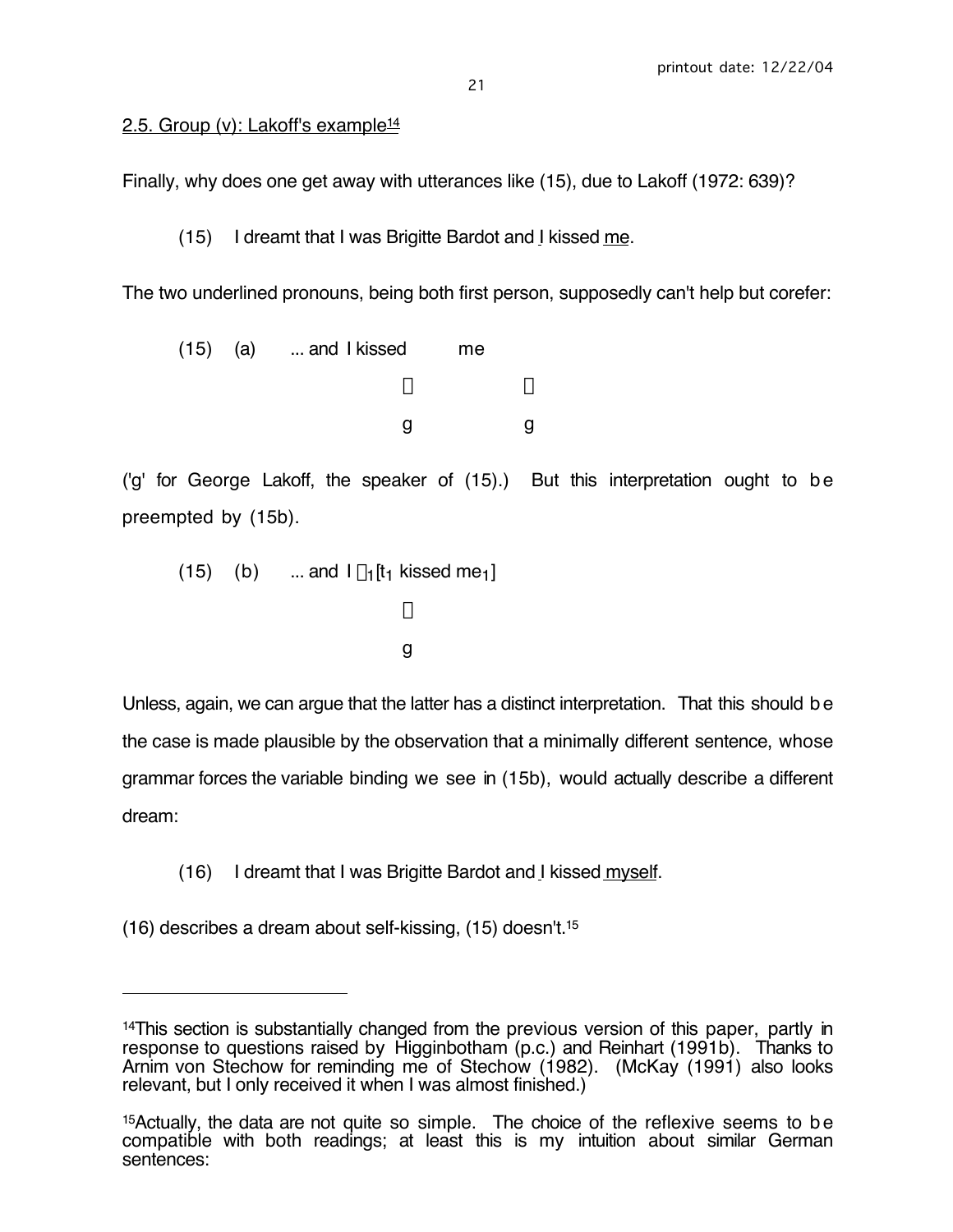Suggestive though this is, it is not so easy to show concretely how the interpretations of (15a) and (15b) differ. The propositions expressed under the reference assignments depicted in (15a,b) are certainly the same. The structured meanings are different, but it is not evident why this should matter in this context; at least there is no reason of the kind we found with (13) and (14) above. Are the cognitive values distinct, then? For all we know so far, this could only be if George Lakoff, as he utters (15), is somehow presented to his audience in two separate guises, and that doesn't seem to be the case here either. So where could the difference possibly lie?

To overcome this puzzle, we have to be a bit more precise on how such examples are semantically interpreted. A suitable analysis of pronouns in attitude reports, including an explicit application to (15), is found in Stechow (1982). Adapting his analysis (with some inessential alterations), let's begin by positing a more articulate LF representation for attitude complements than we took for granted in (15a,b). Following Quine (1956), believe, dream, and other attitude verbs are logically 3-place predicates: the basic notion is for a subject to believe (dream) something of something. The third argument (the "res"-argument) does not correspond to a surface constituent, but it is present at LF and may be filled there by material moved out of the complement clause.16 For instance, a simplified version of (15) (omitting the complement's first conjunct) may have the

 $\overline{a}$ 

<sup>16</sup>Unfortunately, the syntactic distribution of de re construals doesn't exhibit the properties of movement. An "in situ" approach of the type that has proved successful for association with focus would therefore be more appealing. The techniques for this are in principle well worked out (see e.g. Rooth (1985)) - except (to my knowledge) for the interaction with variable-binding, which happens to be crucial in the present application.

<sup>(</sup>i) Hans soll sich mal vorstellen, der Lehrer zu sein und sich/?ihn als Schüler zu haben. 'Hans should imagine being the teacher and having himself/him as a student.'

The variant with the pronominal *ihn* is unambiguous as predicted by the analysis I will sketch, though a little marginal (see below on what the marginality might be due to.) The reflexive sich, however, also allows the pragmatically preferred reading, according to which Hans imagines teaching Hans (rather than self-teaching). I have no account for this reading. The analysis sketched in the text predicts only the self-teaching interpretation here. Further research is required.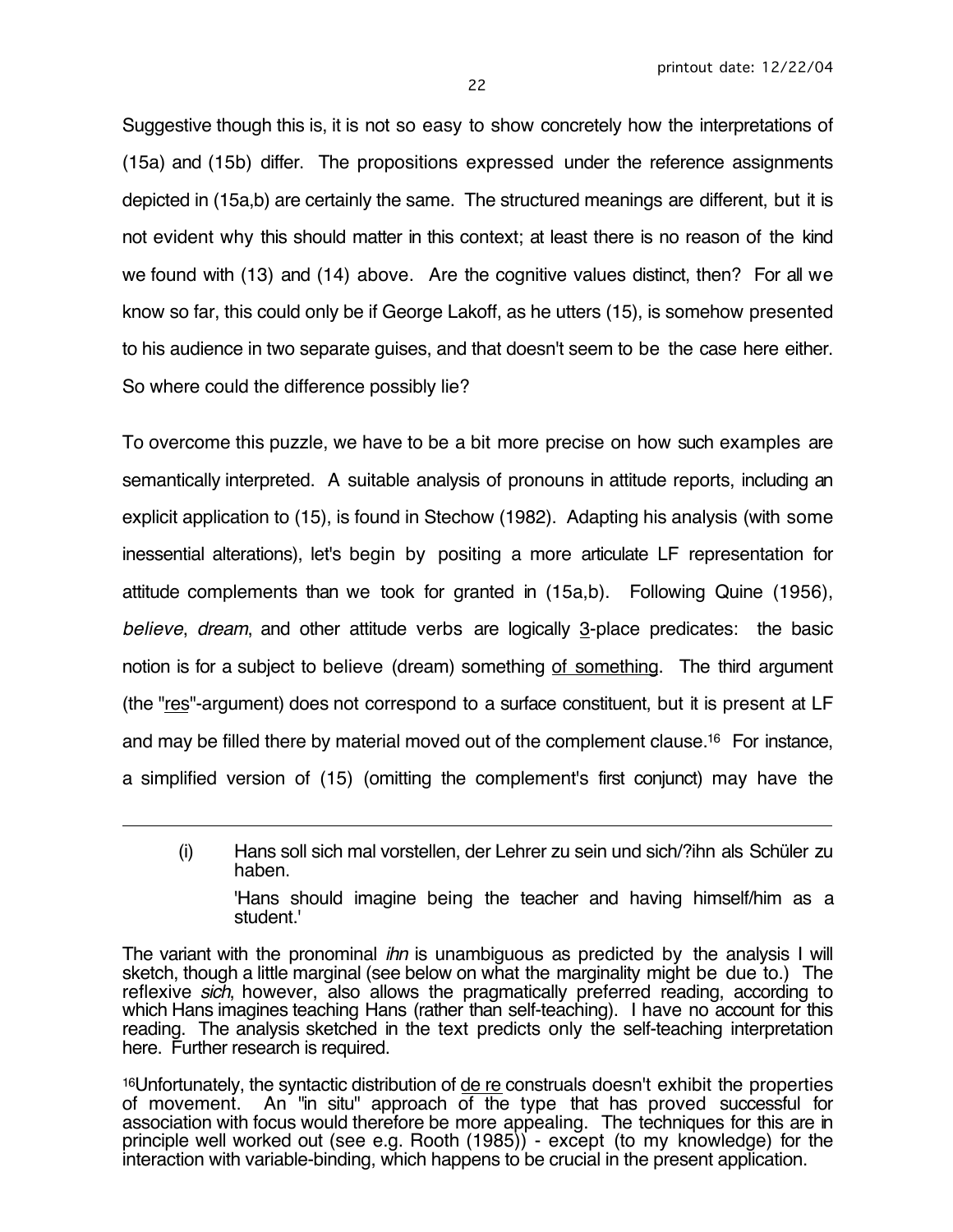following LFs, among others. (The corresponding SSs that these should derive from in Reinhart's framework - all well-formed by the Binding Conditions - appear in parentheses underneath.)

- (15) (c) I dreamt  $\lambda_1[t_1]$  kissed me] [ I ]  $(SS: I$  dreamt  $I<sub>1</sub>$  kissed me )
	- (d) I dreamt  $\lambda_1[1 \text{ t}_1\text{-ed me}]$  [kiss ]  $(SS: I dreamt I kiss<sub>1</sub>ed me)$
	- (e) I dreamt  $\lambda_1$  *p*[t<sub>1</sub> kissed t<sub>2</sub>] [ I, me ]  $(SS: I dreamt I<sub>1</sub> kissed me<sub>2</sub>)$
	- (f) I dreamt [ I kissed me ] [ ]
		- (SS: I dreamt I kissed me )

The "res-movement" that creates these LFs is like QR insofar as it involves  $\lambda$ -abstraction, but in some other respects operates quite differently: First, it isn't Chomsky-adjunction, but substitution into a kind of argument position. Second, it may affect phrases other than NPs (as in (d)). Third, it can apply multiply (as in (e)). (If pure de dicto readings are to be covered as a special case, the res-slot may also be left empty, as in (f).)

The semantic interpretation of the verb and its two internal arguments is as follows: The left argument, denotes (as the  $\lambda$ -notation implies) a property of n-tuples (n≥0, depending on the number of indices on the  $\lambda$ ). The res-argument denotes an n-tuple made up of the denotations of the phrases in it. The interpretation of the verb is relative to a special contextual parameter, an n-tuple of acquaintance relations in the sense of Lewis (1979). More precisely:

(17) An LF of the form  $[\alpha \beta \gamma [\delta_1,...,\delta_n]]$ , where  $\beta$  is an attitude verb and n≥0, requires an utterance context c which furnishes, for each  $i = 1, ..., n$ , an acquaintance relation  $D<sub>c</sub>$ .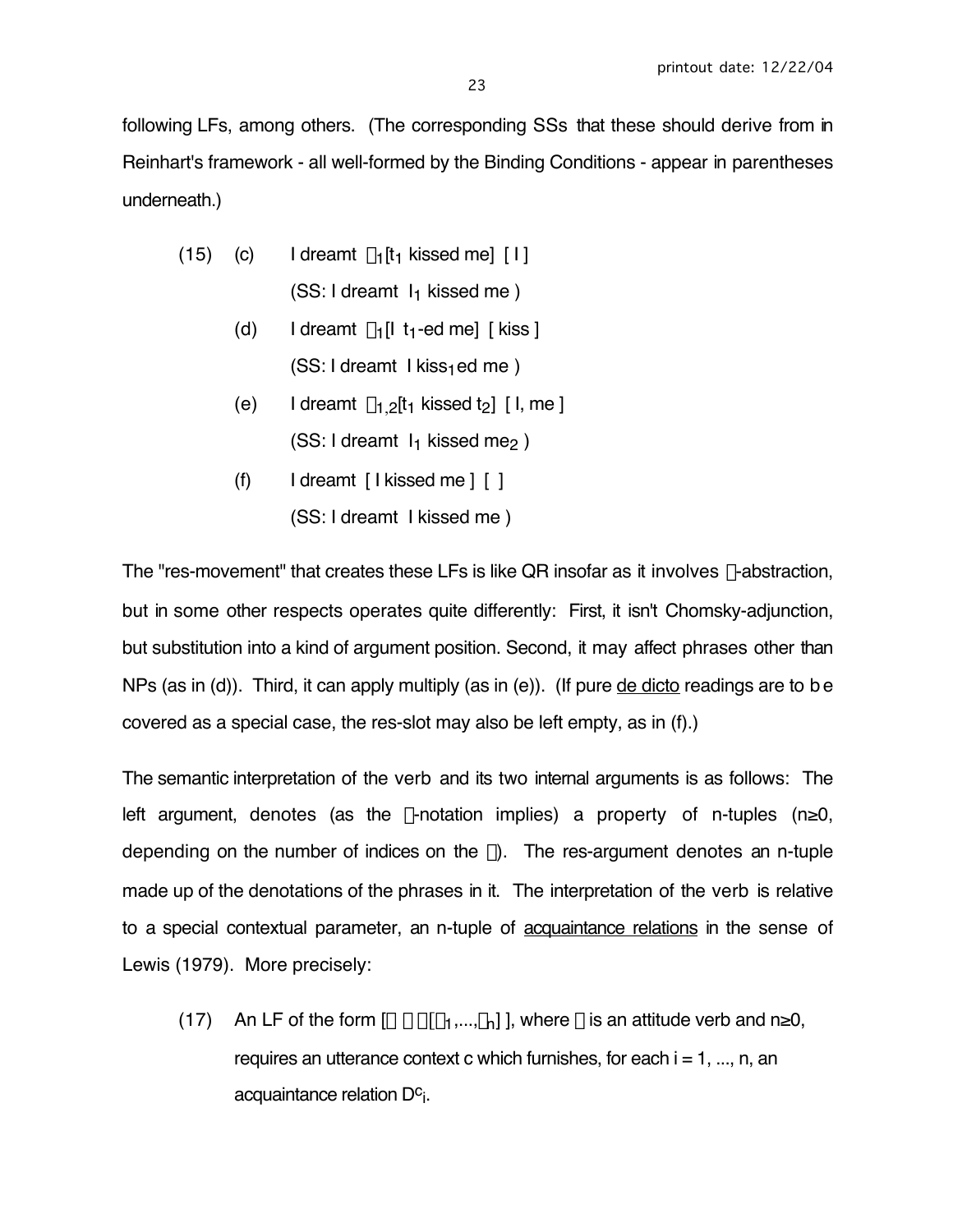To complete the analysis, take *dream* to mean 'believe in one's sleep'. In a given context c, dream then denotes the following function  $f_{\text{dream, c}}$ .

(18)  $f_{\text{dream. c}}(P)(\leq a_1, \ldots, a_n)$  (b) = 1 iff (i) b uniquely bears  $D^c_1$ , ...,  $D^c_n$  to  $\langle a_1,...,a_n \rangle$ , and (ii) b is asleep and self-ascribes the property of uniquely bearing  $D^c_1$ , ...,  $D<sup>c</sup>n$  to some n-tuple of individuals satisfying P.

Now back to our example (15). Stechow proposes that (15) under the intended reading has the LF-representation in (15c).<sup>17</sup> The utterance context under consideration (as before) assigns g as the referent to all three pronoun-occurrences, and (by (17)) moreover supplies an acquaintance relation D. Here is another picture to summarize these aspects of LF and context. (The pointer under the verb indicates the contextually supplied acquaintance relation.)

|  | $(15g)$ I dreamt $\lambda_1$ [t <sub>1</sub> kissed me] [ I ] |                           |   |
|--|---------------------------------------------------------------|---------------------------|---|
|  |                                                               | $\downarrow$ $\downarrow$ |   |
|  |                                                               |                           | u |

 $\overline{a}$ 

What is D? It is simply identity; this, at any rate, seems to be the choice that yields the intuitively salient meaning. What the utterance asserts, then, is that g self-ascribes in his sleep the property of kissing g. (The choice of identity for D amounts to a so-called de

<sup>&</sup>lt;sup>17</sup>lt might actually be more accurate to assume (15e), with both pronouns res-moved. This would come to exactly the same reading if the second acquaintance relation supplied by the context happened to be that relation which each individual bears to George Lakoff, i.e. to that world-mate who is the actual Lakoff's counterpart by match-of-origins. It is doubtful, however, that Lakoff knows enough about his origins to dream such a thing; see Lewis (1984) for discussion. An advantage of (15e) over Stechow's choice (15c) would be that the second pronoun could then be interpreted w.r.t. a similar, but probably more realistic, acquaintance relation, say, the relation that x bears to y iff y is a world-mate of x's who has the history and permanent characteristics that the actual George Lakoff knows himself to have. But I will disregard this complication.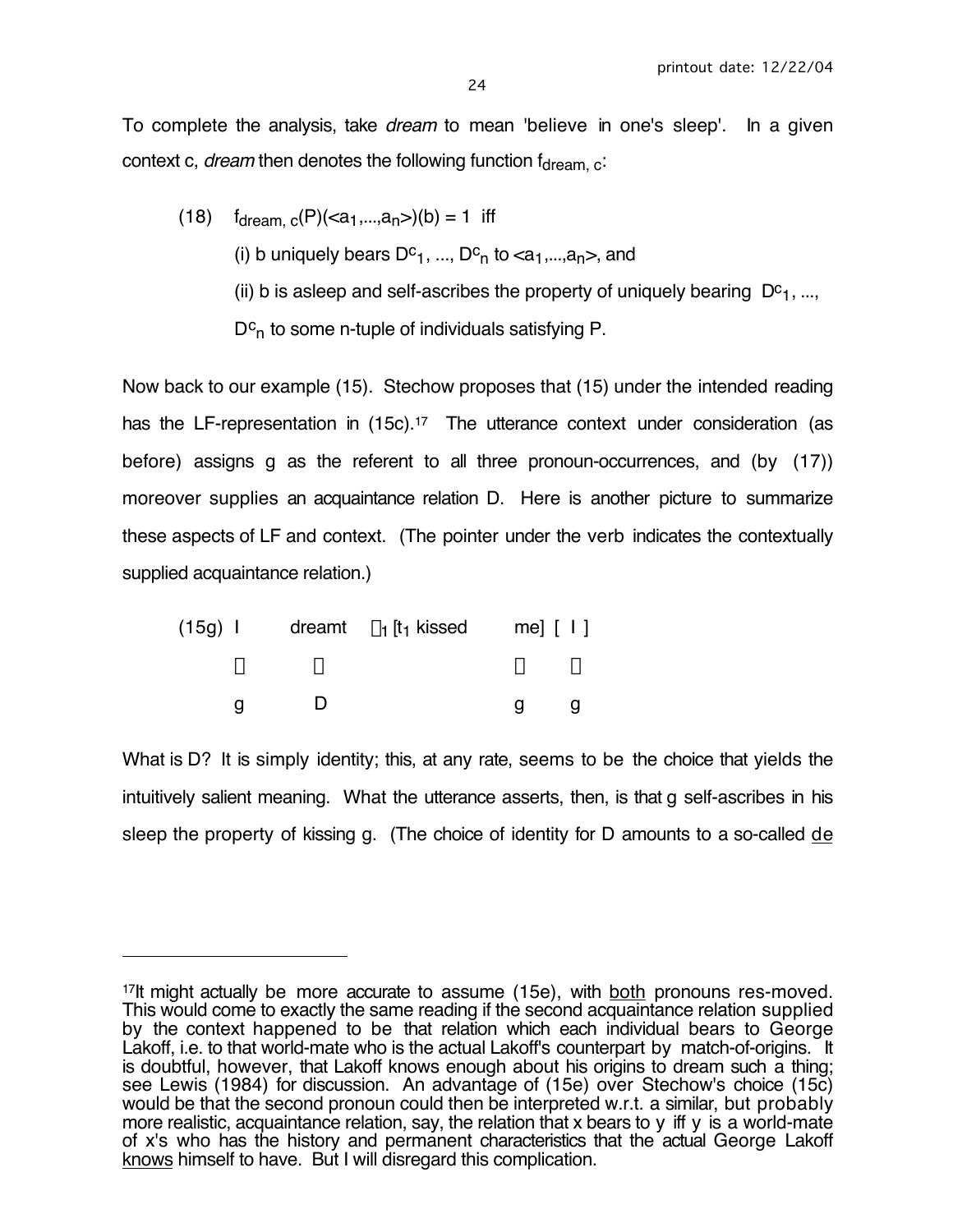se reading for the embedded subject; as Stechow notes, this is usually the preferred reading for pronouns coreferential with the higher subject.18)

Now, I think, we can finally see how G & R intend the Coreference Rule to apply to this example. The me in (15g) is a referring pronoun that corefers with the other two 1stperson pronouns in the sentence, in particular with the embedded I that originates from a c-commanding position in its GC. Why is this allowed?19 It would not be, (7) predicts, if (15g) meant exactly the same thing as the following competitor with a bound variable:

|  |  | (15h) I dreamt $\lambda_1$ [t <sub>1</sub> kissed me <sub>1</sub> ] [ I ] |  |  |
|--|--|---------------------------------------------------------------------------|--|--|
|  |  |                                                                           |  |  |
|  |  |                                                                           |  |  |

 $\overline{a}$ 

In (15h), me has been replaced by a variable (me<sub>1</sub>) A-bound by  $t_1$ , the trace of I, just as (7) demands. (The only difference compared to previous applications of (7) is that the trace in question is a res-movement-trace, rather than a QR-trace). (15h) has demonstrably different truthconditions from (15g): Given the same value for D (identity), (15h) claims that g in his sleep self-ascribed the property of self-kissing (the meaning earlier observed in sentence (16)). Hence (15h) does not preempt (15g) and so (15g) is licensed.

<sup>18</sup>For more discussion of de se readings and their status as special cases of de re readings, see Lewis (1979), Chierchia (1991), Higginbotham (1989), and Reinhart (1991b).

<sup>19</sup>Stechow also asks himself why (15) is not a Condition B violation, but his answer is not quite sufficient for our present purposes. According to him, (15g) is okay because the GC for me here is  $t_1$  kissed me, which does not contain a coreferential c-commanding NP (in fact, it contains no other referrring NP at all). But if this were good enough, why couldn't we rescue every Condition B violation simply by QRing the offending antecedent (e.g. as in John  $\lambda_1$ [t<sub>1</sub> saw him])? At any rate, it is not good enough for Reinhart, whose theory we are assuming here. Under her assumptions, only looking at (15g) itself is not enough to license it; we must also consider potential competing structures.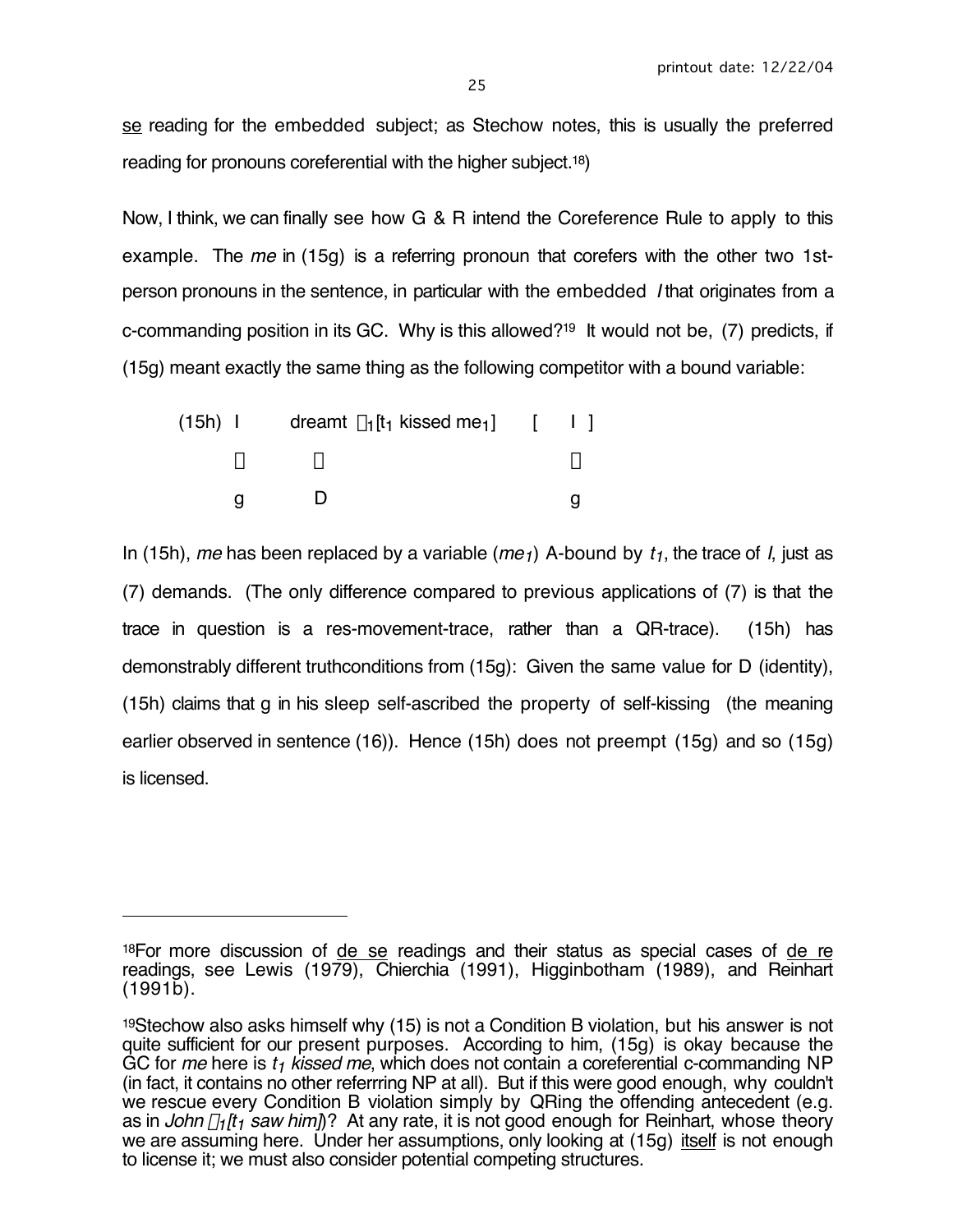#### **3. Reference isn't special**

Up to now I have merely tried to explain Reinhart's analysis. If I have gone beyond plain repetition from G & R and her earlier publications, it was only to flesh out details in the semantic analysis of certain examples, but not to add anything that wasn't there yet, at least between the lines. In this section, I will begin to disagree.

Let us look again at our fourth group of examples, the ones where structured meaning mattered ((13) and (14)). Reinhart's account of them captures an important intuition: These examples are licensed because of a contextually important aspect of their meaning that would get lost if they were replaced by their bound-variable counterparts. As such they call for a rule of the kind of Reinhart's Coreference Rule, which essentially involves a comparison between the meanings of two competing structures.

I still have a quibble, however: Is the phenomenon illustrated by (13) and (14) really peculiar to referring NPs? Is it only referential pronouns that we are sometimes allowed to use in unusual ways when a conversational purpose justifies it? Come to think of it, such a limitation wouldn't be particularly plausible to expect in an essentially pragmatic principle of this sort. And indeed, once we start looking for the relevant examples, it isn't well supported empirically either.

Recall, for instance, our logic tutor and his excuse for the coreferential use of Oscar and him in (14). Once we let him get away with (14), are we really going to put our foot down when he goes on as in (19)?

(19) ... And, of course, this doesn't just hold for Oscar, but for any arbitrary man: If everyone hates a man, then that man himself hates him.

My point, of course, is that the last sentence in (19) is a donkey-sentence and the two underlined NPs are donkey-anaphors, hence not referring terms. Under one analysis of donkey-sentences, they are plainly bound variables, i.e., the LF should be something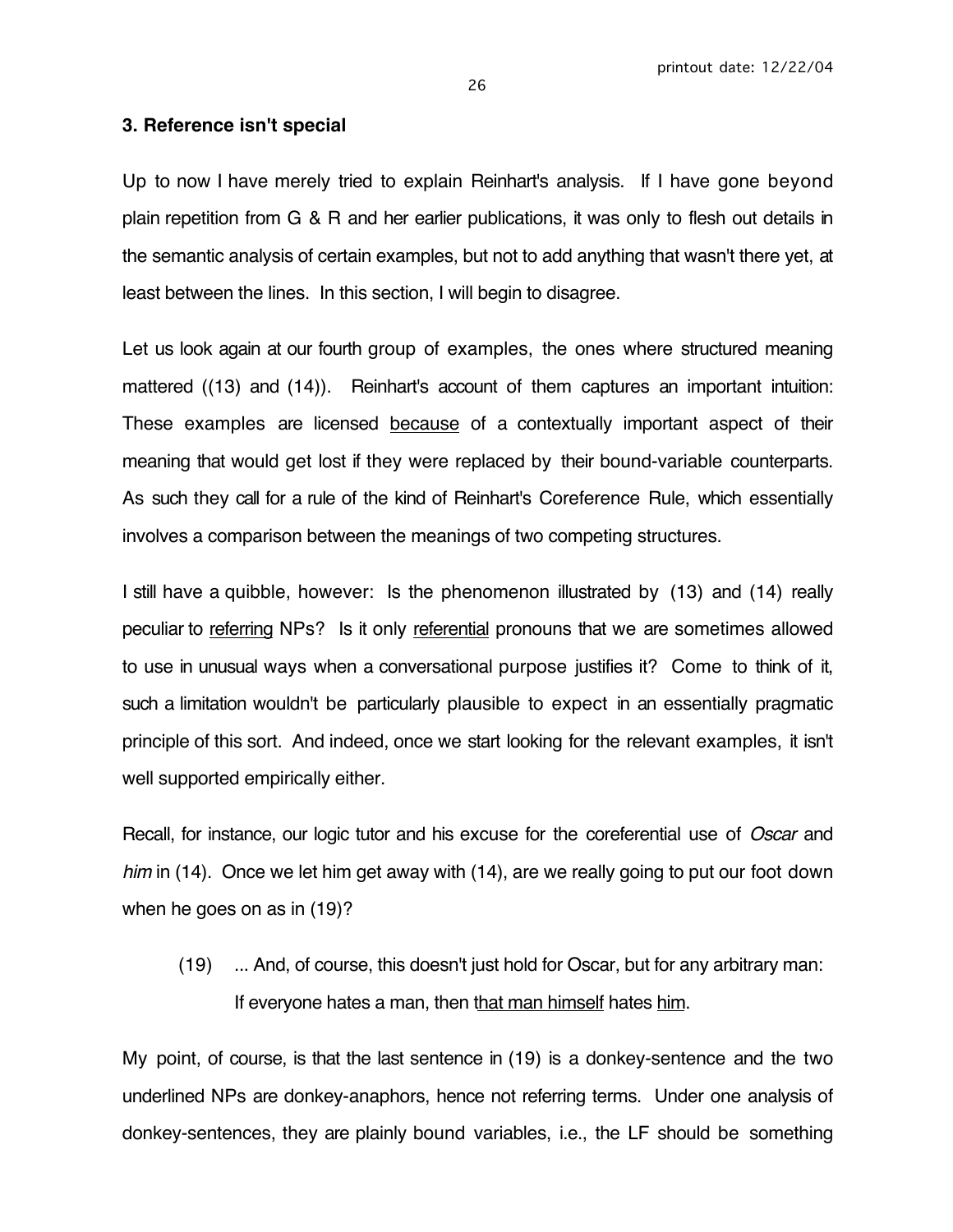like (19b), with a silent adverb of quantification equivalent to a restricted universal quantifier (here abbreviated as  $\Psi$ ").  $20,21$ 

- (19) (a)  $SS:$  \* if everyone hates [a man] $_1$ , [that man himself] $_1$  hates him $_1$ 
	- (b) LF:  $\forall$ <sub>1</sub> [ if [a man]<sub>1</sub> [everyone hates t<sub>1</sub>] ] [ [that man himself] $_1$  hates him $_1$  ]

But this cannot be generated under Reinhart's assumptions: the derivation would be blocked by Condition B at SS. There is no provision for licensing ill-formed derivations like this, and the Coreference Rule is simply not pertinent here at all. I take it that this is not satisfactory: (19) should be predicted to have pretty much the same status as (14), with the choice of *him* over *himself* allowed for the very same reason. Admittedly, (19) is (even) more contrived than (14) and highly questionable from a pedagogical point of view. But it seems to me that its added complexity is sufficient to account for what degradation we perceive here. There isn't a qualitative contrast that would justify the special status of referring pronouns that Reinhart's Coreference Rule in its present form grants them.

 $\overline{a}$ 

- (iv) or on an indefinite in the restriction of a QAdv and A-bar-bound by it,
- (v) or on a definite in the nuclear scope of a QAdv and A-bar-bound by it.

<sup>20</sup>Under an alternative (E-Type) approach to donkey-sentences, the donkey anaphors are not plain bound variables, but descriptions of some kind, and the silent universal quantification is not directly over men, but over cases. (See Neale 1990, Heim 1990, and others for recent discussion.) Still, the donkey-anaphors are not referring terms under that alternative either, because they would contain a bound case-variable, and so my main point goes through all the same.

<sup>21</sup>It is not entirely obvious at this point how this LF is to be derived and licensed. One revision to the present system that is surely required, once we bring in donkeysentences, is that indefinites on the one hand and demonstratives (and other complex definites) on the other be allowed to count as variables, along with pronouns and anaphors. The definition of variables also needs extending for donkey anaphors that are ordinary pronouns, because these need not be A-bound. A suitable pair of added clauses might be: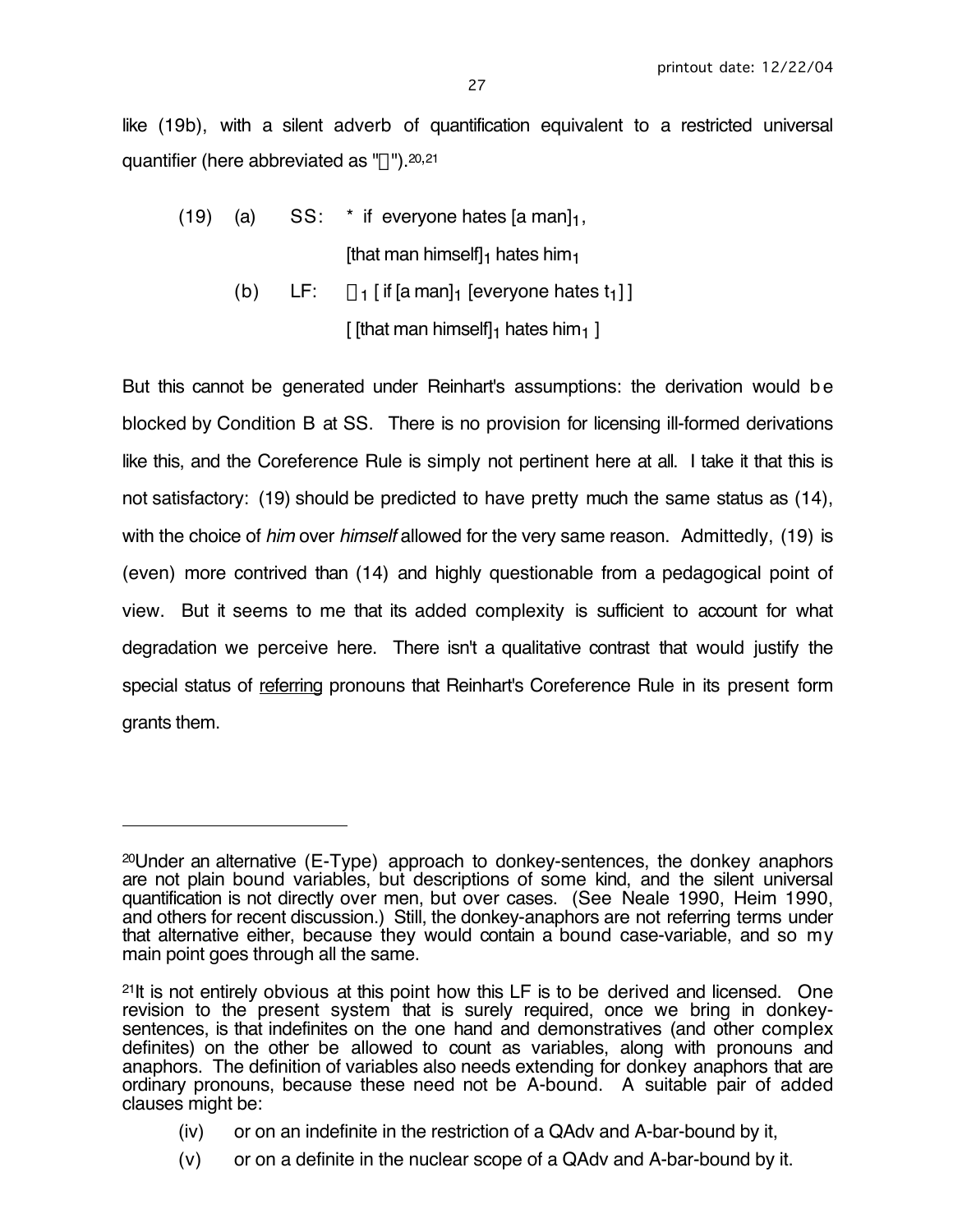And while you are in the appropriately contrived mind-set, consider a bound variable variant of our other "structured meaning" example, (13):

(20) Somebody said that what he had in common with his siblings was that his sister admired him, his brother admired him, and he (himself) admired him.

Again, it may not be the most natural English sentence, but the judgment isn't such as to warrant a fundamental disparity between referential and bound variable pronouns. M y conclusion, therefore, is that Reinhart's Coreference Rule captures the right intuition of what makes utterances like (13) and (14) possible, but it should be made a little more general so that it covers (19) and (20) as well.

Analogous points could be made about some of the other groups of examples, but are more easily obscured there by murky technical details. Recall, for instance, the onlyexample, whose intended interpretation is repeated here:

|  | (11) (a) only he himself $\lambda_1$ [t <sub>1</sub> pities | him] |
|--|-------------------------------------------------------------|------|
|  |                                                             |      |
|  |                                                             |      |

This, too, has bound-variable counterparts with much the same intuitive status. For instance, (21) allows the reading in (21a).

(21) Every devil knows that only he himself pities him.

(a)  $\forall x[devi(x) \rightarrow know(x, that \forall y[y \neq x \rightarrow \sim pity(y,x)])]$ 

In Reinhart's system, this reading must have a derivation such as (21b,c).

|     | $(21)$ (b) SS: every devil <sub>1</sub> knows that                          |
|-----|-----------------------------------------------------------------------------|
|     | [only [he himself] $_1$ ] <sub>2</sub> pities him $_1$                      |
| (C) | LF: every devil $\lambda_1$ [t <sub>1</sub> knows that                      |
|     | [ only [he himself] $\lambda_2$ [t <sub>2</sub> pities him <sub>1</sub> ]]] |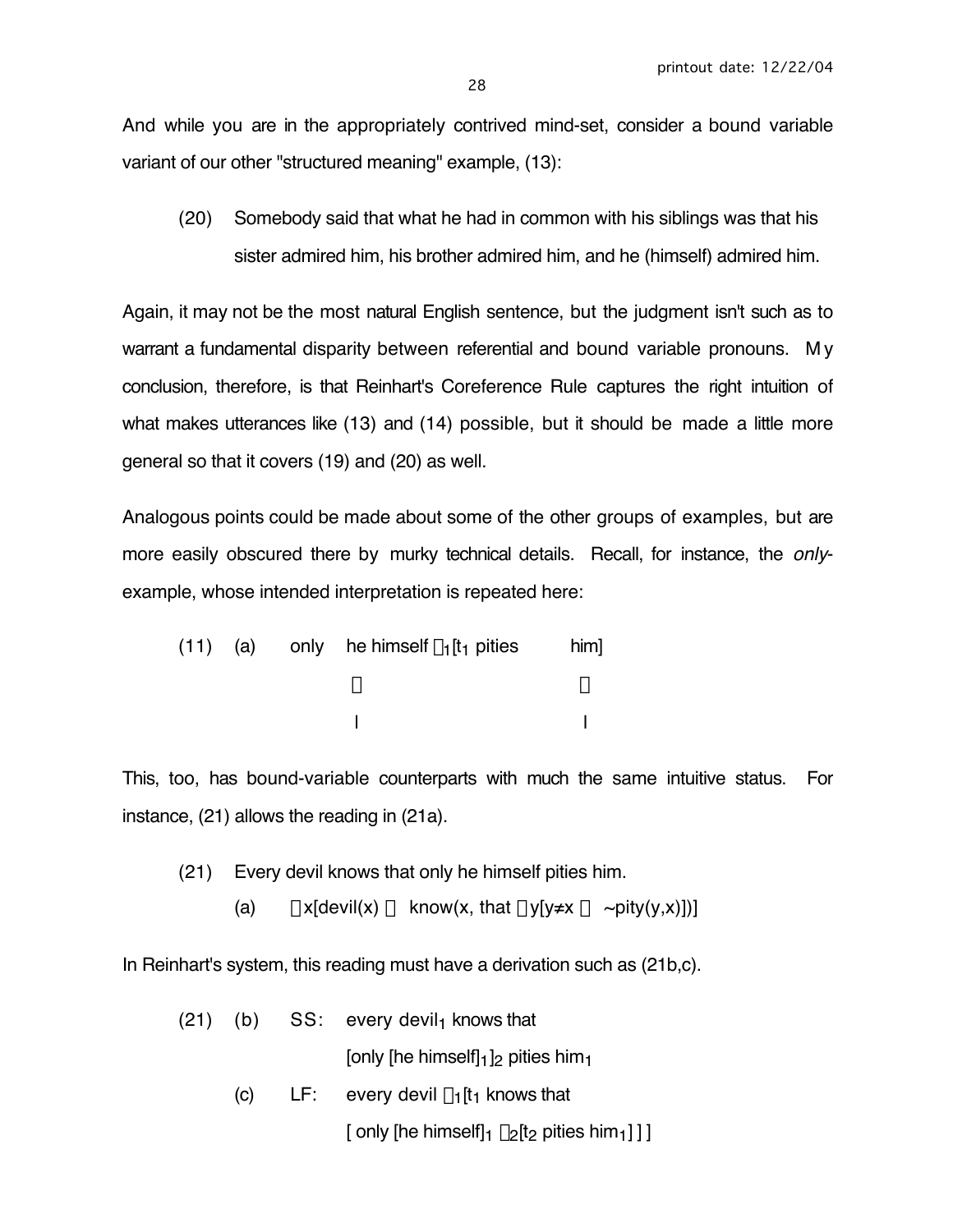Presumably, this is okay because no well-formedness constraint at either level rules it out (in particular, the SS doesn't violate Condition B, because the adjoined only blocks Abinding of him<sub>1</sub> by [he himself]<sub>1</sub>). It is thus not directly problematic for Reinhart's theory. But isn't it a little strange that the explanation for the acceptability of reading (21a) in (21) should be so completely unlike the explanation for the acceptability of reading (11a) in (11)? The latter crucially involves comparison with potential preemptors under the Coreference Rule, whereas the former relies entirely on considerations of syntactic wellformedness. We may suspect that a generalization is being missed here. It would require some work to turn this suspicion into a real objection, but since I won't let it carry the burden of my argument, I can afford to stop short of this here.

The Lakoff-example likewise has bound-variable cousins, for instance (22).

(22) Not only I dreamt that I was Brigitte Bardot and I kissed me.

The relevant reading here is the one where (spoken by g) it says that there was some  $x \neq g$  such that x self-ascribed the property of kissing x (not to be confused with the property of self-kissing). This seems no less acceptable than the reading we have discussed for (15). But again, the explanation in Reinhart's framework for why (22) allows such a reading cannot be anything like the account given above for (15). Presumably, (22) has this reading because it allows a derivation terminating in the following LF.

(22) (a) not only  $l \lambda_1[t_1]$  dreamt that ...  $\lambda_2[t_2]$  kissed me<sub>1</sub>] [  $I_1$  ] ]

It is not so clear at this point how such an LF is derived: what exactly is the SS and why doesn't it violate Condition B? One way or another, these details must be sorted out if the reading in question is to be generated. I will offer a concrete suggestion below, but my present point doesn't depend on it. It is simply that, whatever the details of an account of (22) in Reinhart's framework may turn out to be, the Coreference Rule will not play any role in it. It couldn't, because there is no coreference to be licensed (only a certain pattern of variable binding). So once again, what to the naive observer appears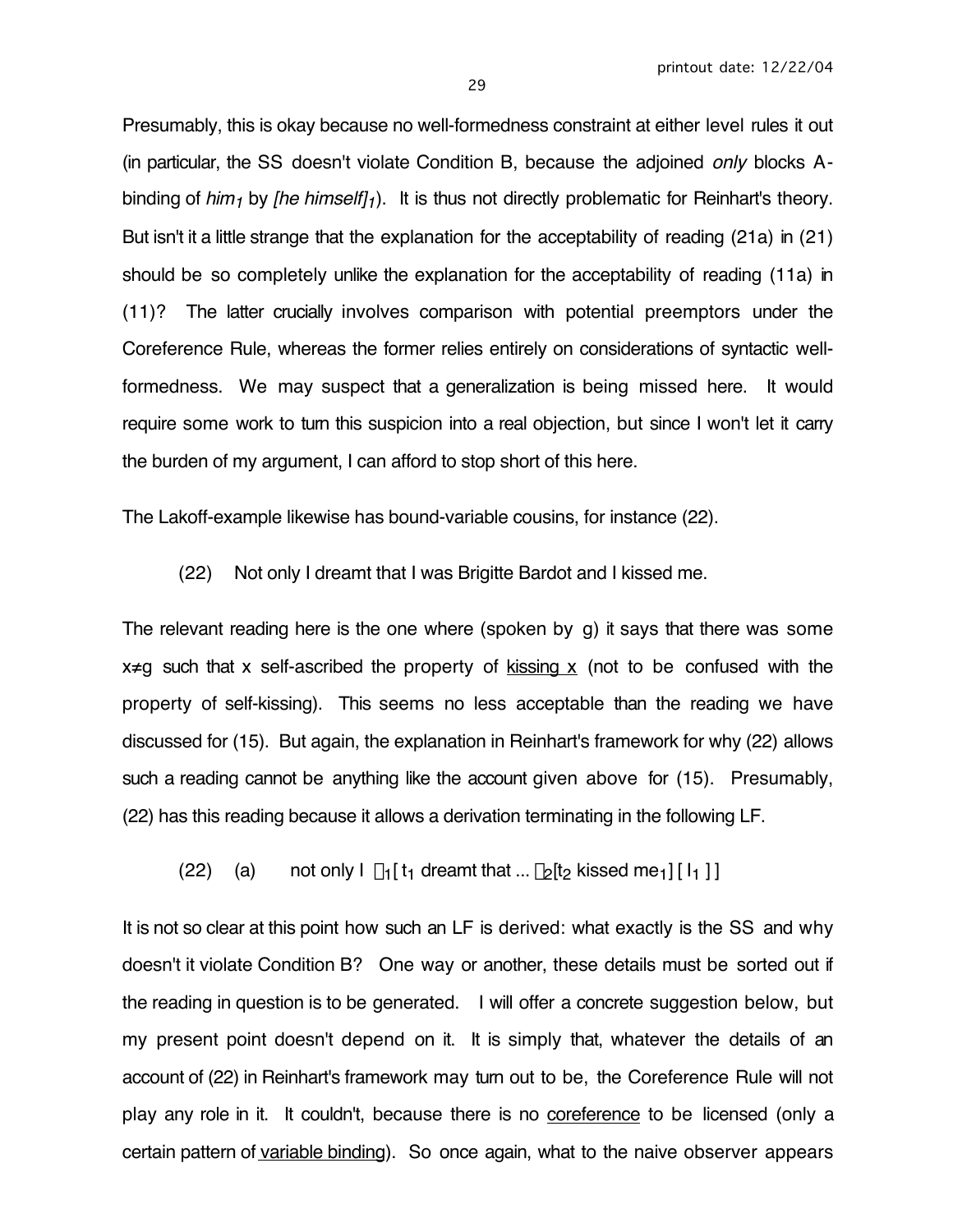to be just a more complicated instance of the same phenomenon receives a qualitatively different explanation -- not, as it stands, a legitimate objection, but grounds for more suspicion.

The moral of this discussion seems to be that we should look for a more general version of the Reinhart's Coreference Rule, one that will cover bound variable examples like (19) along with their simpler cousins involving referential NPs, like (14). What we would like to replace (7) with is something like the following:

(23) Coreference-or-Cobinding Rule:

 $\alpha$  cannot corefer or be cobound with  $\beta$  if an indistinguishable interpretation can be generated by (indexing and moving  $\beta$  and) replacing  $\alpha$  with a variable A-bound by the trace of  $\beta$ .

This formulation presupposes a distinction between  $\alpha$  and  $\beta$  being cobound on the one hand and  $\alpha$  being bound by (=cobound with the QR-trace of)  $\beta$  on the other. (If "cobound" and "bound by" just meant the same thing, (23) would not make sense, because then the cobound interpretation would be necessarily indistinguishable from the one we are instructed to compare it to.) The distinction is clear enough. For instance, *[that*] man himself]<sub>1</sub> and him<sub>1</sub> are cobound in our LF (19b) above, because each is bound b y  $\forall$ <sub>1</sub>. If the latter were to be bound by the former, the structure would have to look different, namely like this:

(19) (c)  $\forall$ <sub>1</sub> [ if [a man]<sub>1</sub> [everyone hates t<sub>1</sub>] ] [ [that man himself]  $\lambda_2$ [t<sub>2</sub> hates him<sub>2</sub>] ]

The consequent clauses of (19c) and (19b) are logically equivalent, but they differ in structured meaning, in just the way we have found to matter to the logic tutor. So it is plausible that reading (19b) is available for (19) because of this difference between it and (19c). (23), which predicts this, is on the right track.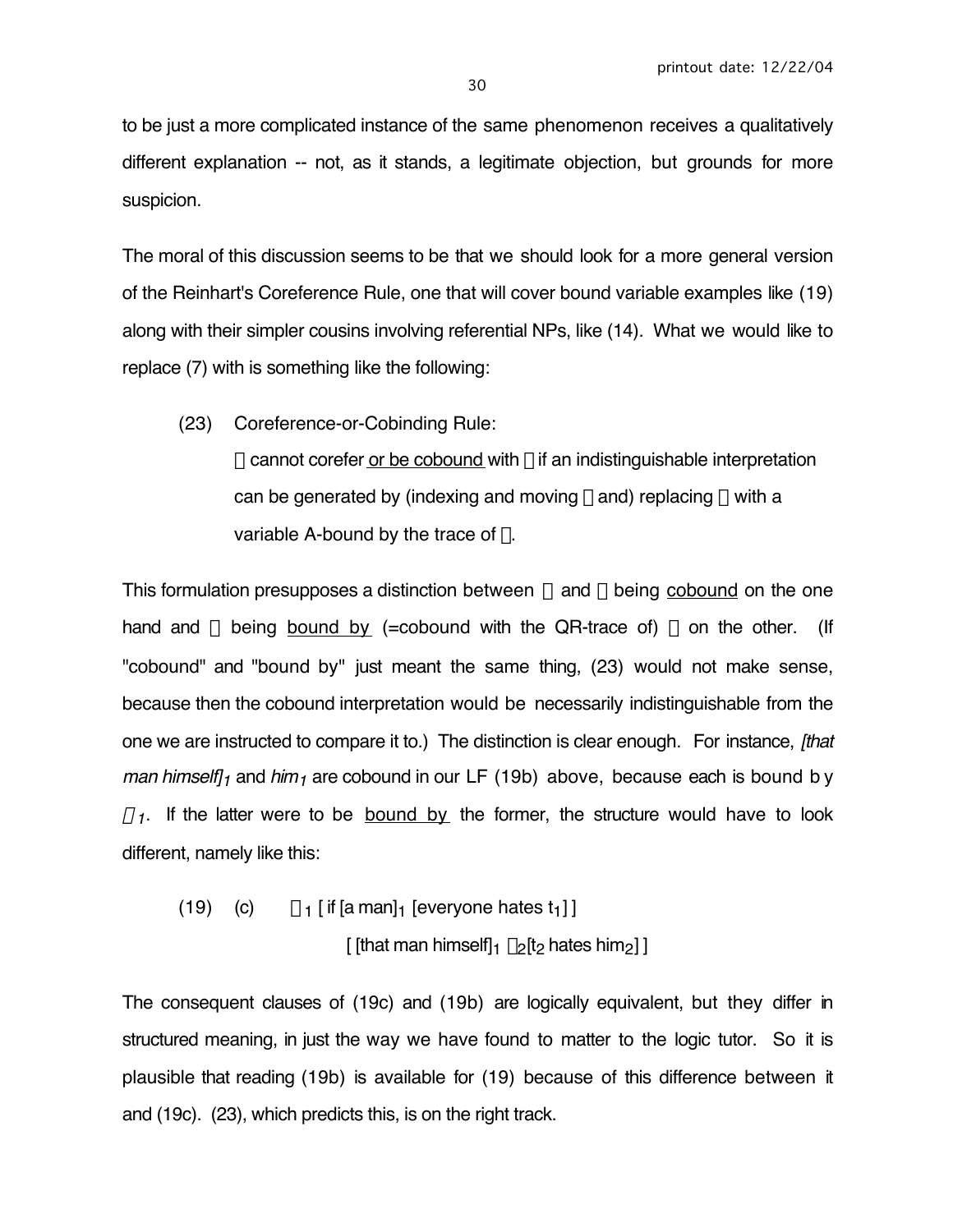The main point of this article is that (7) should be generalized to something like (23), and having made that point, couldn't I stop here? I could if it weren't for the following remaining loose ends and problems. First, I haven't been able to be very precise yet about the treatment of the other types of examples introduced in this section, i.e., (21) and (22). Second, (23) contains an explicitly disjunctive formulation which it would be nicer to avoid. Third, even with the generalized principle (23) in place of the former (7), the theory still partitions the phenomena in a strange way: In coreference cases like (14), (23) serves to license a certain interpretation for a grammatical derivation, but in cobinding cases like (19) it acts to redeem an ungrammatical one. The actual status of the examples does not warrant such a distinction; it would be better if they were all grammatical, or all ungrammatical. Or, even better yet, if they were all somewhere in between, which is what I will actually say below. I will return to these points in section 5. The next section is devoted to an independent criticism of Reinhart's system. The reason why I insert it at this juncture is that it leads to some technical refinements that will be useful below.

## **4. From coindexing to linking and codetermination**

#### 4.1. Bound variable pronouns that undergo QR

A technical difficulty arises when we ask what exactly happens when a bound variable pronoun undergoes QR. Now I must first convince you that this situation ever arises in the first place. To be sure, we have made QR completely optional and unrestricted, so it would require a special stipulation to prevent it from applying to bound variable pronouns. But do we really ever need to exercise this option? The answer is 'yes': If we accept Reinhart's analysis of ellipsis, there will be readings of English sentences that we can only generate by QRing a bound variable pronoun.

This is not the place to launch into a detailed discussion of ellipsis. I will just give a very brief exposition of Reinhart's approach and, for simplicity, will concentrate entirely on Bare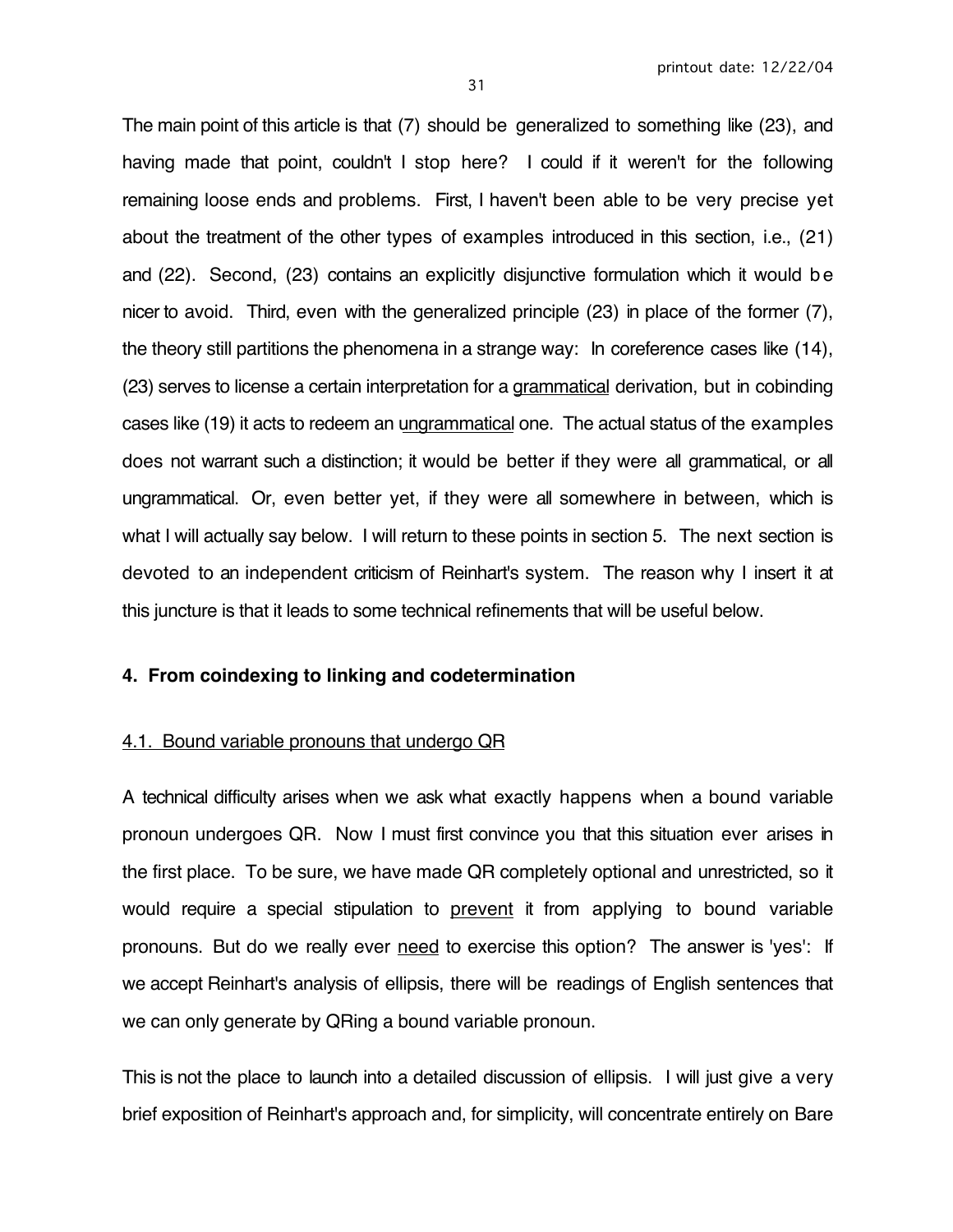Argument ellipsis, setting aside any of the additional complications that arise with the more common and colloquial VP ellipsis. Consider a simple ellipsis structure:

(24) I called John, and the teacher too.

(24) is ambiguous: the second conjunct can mean that the teacher called John, or that I called the teacher. In the first reading, the "correspondent" of the "remnant" the teacher is the subject I, in the second reading, the object John is the correspondent.<sup>22</sup> The basic idea, going back at least to Sag (1980), is that an LF for the elliptical conjunct is derived by (a) QRing the correspondent in the antecedent sentence, and (b) inserting a copy of the resulting  $\lambda$ -abstract next to the remnant. Depending on the intended reading, this procedure yields (24a) or (24b) for (24). (The copied material is in italics.)

- (24) (a) I  $\lambda_1$ [t<sub>1</sub> called John], and the teacher  $\lambda_1$ [t<sub>1</sub> called John] too
	- (b) John  $\lambda_1$ [I called t<sub>1</sub>], and the teacher  $\lambda_1$ [I called t<sub>1</sub>] too

The semantic interpretation of these LFs is transparent.

 $\overline{a}$ 

In the two readings of example (24), the correspondents were a referential pronoun and a proper name. But it is easy to construct similar examples where the correspondent is a bound variable pronoun. A case in point is the reading of (25) where it means that every boy said that I called both him (the boy) and the teacher.

(25) Every boy said that I called him, and the teacher too.

To derive the appropriate LF, we must QR the correspondent, which in this case is the bound variable pronoun him. How exactly does this derivation proceed? First, what's the SS we start out from? Presumably, it has him coindexed with every boy.

(25a) SS: every boy<sub>1</sub> said that  $\left[1 \text{ called him}_1\right]$ , and the teacher too

<sup>22</sup>The terminology of "correspondents" and "remnants" comes from the discussion of Gapping in Pesetsky (1982).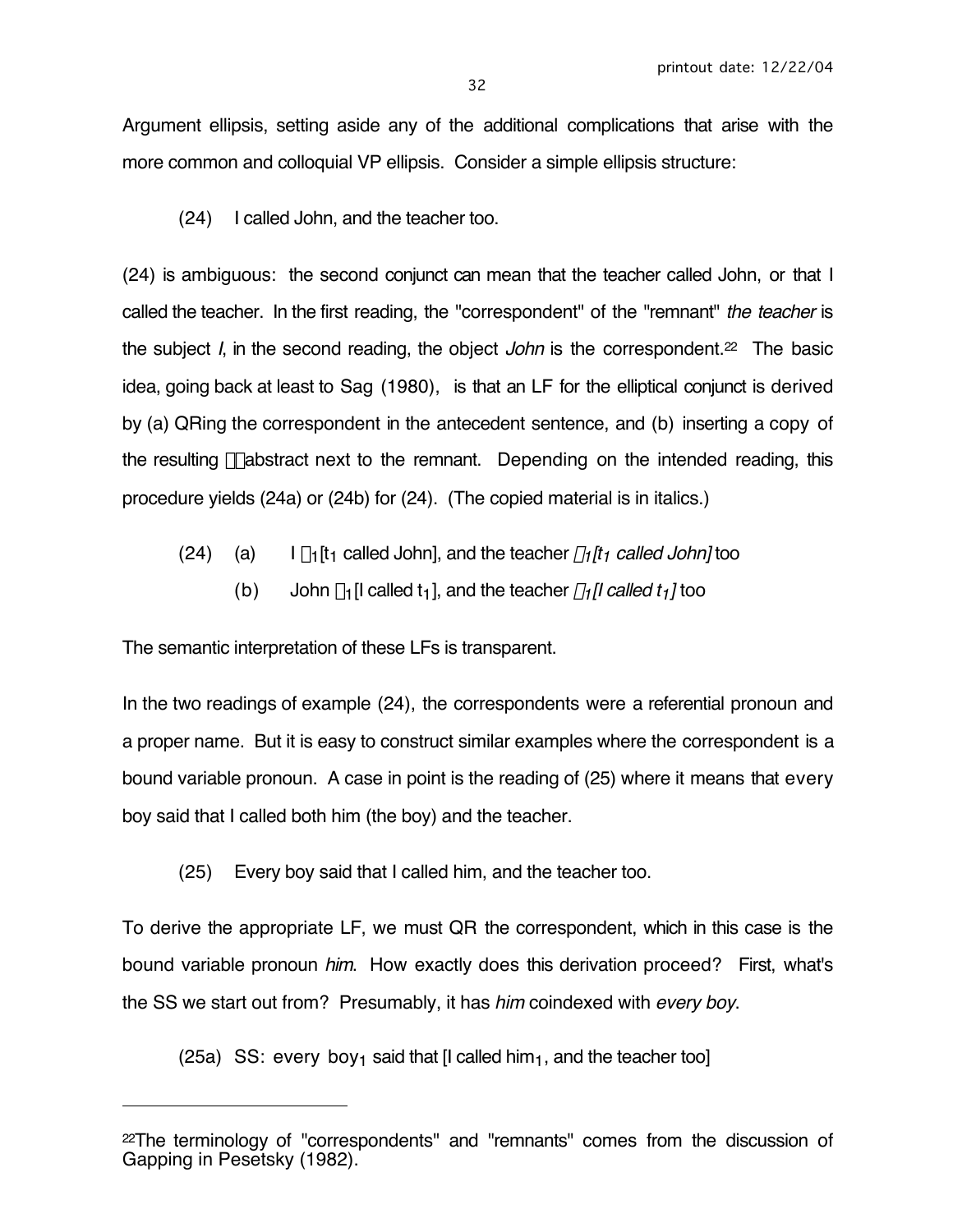(The bracket just serves to indicate that the conjunction is in the lower clause.) On the way to LF, both *every boy<sub>1</sub>* and him<sub>1</sub> must QR, the former to bind the pronoun, and the latter to create a constituent for ellipsis copying. So far, we have assumed that QR applies in such a way as to shift the index on the moved phrase over to the newly created  $\lambda$  next to it, so that the moved phrase itself winds up unindexed. And this made sense in view of the fact that indices on quantifying phrases like *every boy* (as well as indices on proper names and on deictic pronouns) could make no semantic contribution anyway. However, if we blindly applied QR to  $him_1$  in exactly this same fashion, we get something undesirable, namely (25b).

(25) (b) every boy  $\lambda_1$ [t<sub>1</sub> said that

[ $\lim \lambda_1$  [I called t<sub>1</sub>], and the teacher  $\lambda_1$ [I called t<sub>1</sub>] too]]

The him has lost its index to the  $\lambda$  next to it and therefore is no longer bound by (the  $\lambda$ next to) every boy. So (25b) cannot represent the intended reading.

It is not hard to think of ways to avoid this problem. The most obvious and elegant option that comes to mind is to make the disappearance of the index under QR simply optional: we are free to either retain the index of the QRed phrase on both itself and the  $\lambda$ , or else - as before - to retain it only on the  $\lambda$ . In most cases, we will effectively be forced to the second choice, because we would otherwise end up with indexed NPs that don't qualify as variables under (5). But nothing prevents us from retaining two copies of the index in the special case where we QRing a bound variable pronoun, and thus we can derive an appropriate LF from the SS (25a), namely (25c).

(25c) every boy  $\lambda_1$ [t<sub>1</sub> said that

[ $\lim_1 \lambda_1$  [I called t<sub>1</sub>], and the teacher  $\lambda_1$ [I called t<sub>1</sub>] too]]

This expresses the intended meaning, and so we seem to have solved our problem.

But wait, there is a complication: Consider the following slightly more complex example: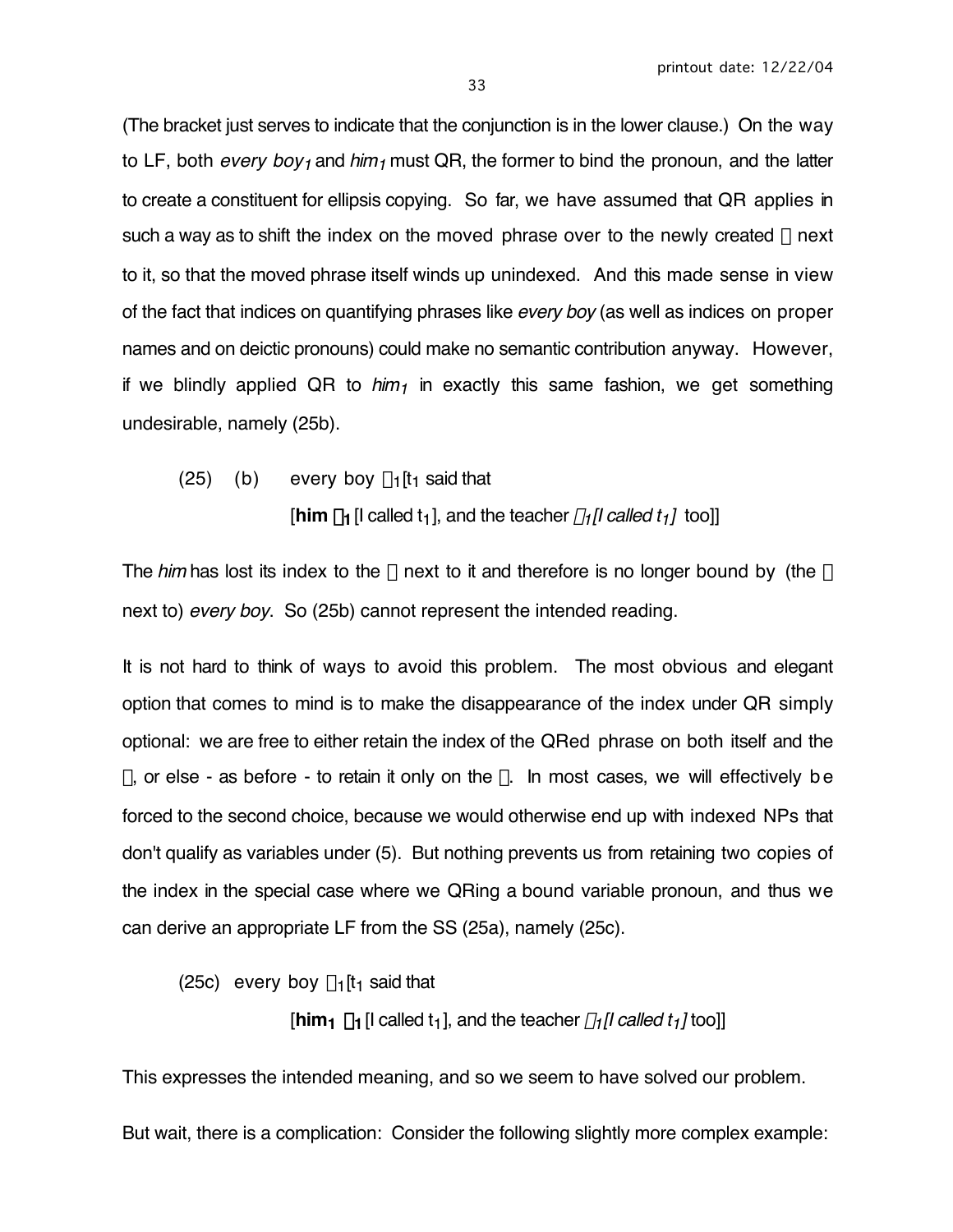(26) Every boy said that [he called his mother and the teacher too].

This has many different readings, most of which are to be ignored here. We are only interested in readings where (a) the correspondent of the *the teacher* is the embedded subject he, and (b) both he and his are anaphorically related to every boy. Still, there are two distinct readings that fit these specifications. The difference comes out in the following two paraphrases for the elliptical conjunct:

(26) (a) ... and the teacher called his own (the teacher's) mother.

(b) ... and the teacher called his (the boy's) mother.

(26a) is a sloppy reading and (26b) a strict one. What SS and LF representations are associated with each of these two readings?

Under our present assumptions, there is only one SS and LF available to represent either reading: Because both *he* and *his* are to be bound variable pronouns and anaphorically related to every boy, we can't but assign the following indexing at SS:

(26c) every boy<sub>1</sub> said that he<sub>1</sub> called his<sub>1</sub> mother and the teacher too

From there on, we have no real choices (not counting derivations that terminate in uninterpretable LFs or leave the he unbound). Two applications of  $QR$  and ellipsis copying yield (26d).

(26d) every boy  $\lambda_1$ [t<sub>1</sub> said that

[he<sub>1</sub>  $\lambda_1$ [ t<sub>1</sub> called his<sub>1</sub> mother] and the teacher  $\lambda_1[t_1]$  called his<sub>1</sub> mother] too]]

(26d) represents the sloppy meaning (26a). But for the other reading, the strict one in (26b), we are left without any possible derivation.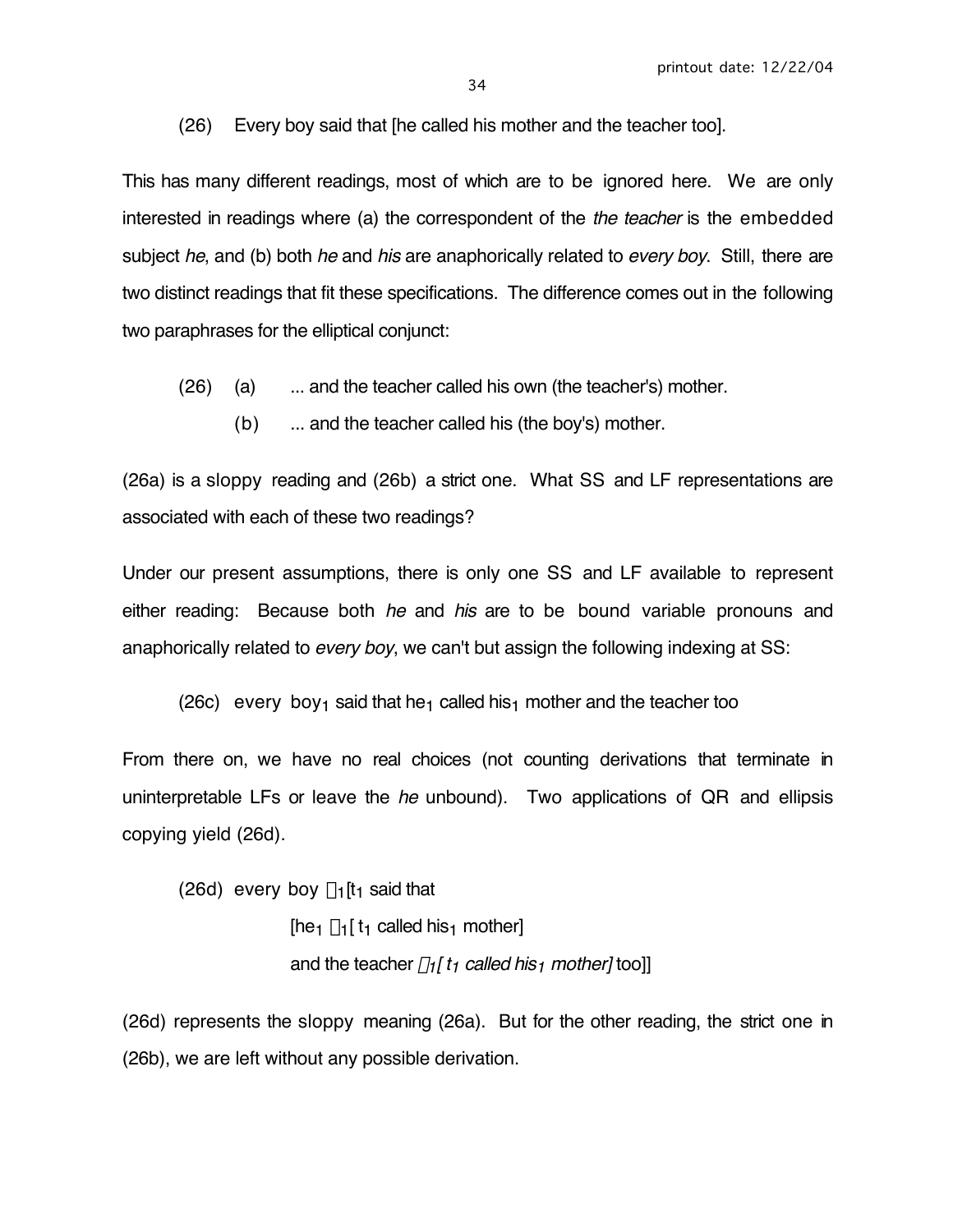## 4.2. Inner and outer indices

 $\overline{a}$ 

To remedy this limitation, I propose that we allow pronouns to be doubly indexed at S S already. They can have an inner index that encodes what they are bound by, and an additional outer index to encode what they in turn bind. (This will be made more precise right below.) The inner and outer index need not be the same.

Such dual indexing may look like a new-fangled notational contrivance, but the distinctions it is meant to express are anything but new. Two particularly important precedents are found in the PTQ fragment (Montague (1974)) and in the Linking framework of Higginbotham (1983). Both of these provide two diifferent analyses for a sentence like (27) (a simplified version of (26), without the elliptical conjunct).

(27) Every boy said that he called his mother.

In PTQ, one option (call it (a)) is to build up a sentence with three occurrences of the same free pronoun: he<sub>1</sub> said that he<sub>1</sub> called his<sub>1</sub> mother, then use S14 with the operation  $F_{10,1}$  to quantify in *every boy*. In this derivation, both surface pronouns are bound (=lose their subscripts) simultaneously in the last step. Another option (b) would be to generate he<sub>2</sub> called his<sub>2</sub> mother, then quantify he<sub>1</sub> into this to yield he<sub>1</sub> called his mother, then build up further to he<sub>1</sub> said that he<sub>1</sub> called his mother, and finally quantify in every boy with  $F_{10,1}$ . This time, the his was bound earlier in the derivation, whereas the he had a subscript until the last step.<sup>23</sup> Of course, the meanings are equivalent, as one translation reduces to the other by  $\lambda$ -conversion.

<sup>&</sup>lt;sup>23</sup>Of course, these are just two out of infinitely many derivations. For one thing, there are infinitely many isomorphic derivations to each (a) and (b) where 1 and 2 are replaced b y different numbers. More interestingly, there are infinitely many additional derivations not isomorphic to (a) or (b) which also yield the same meaning. Not all of these can also be distinguished by means of my double indices. For instance, in PTQ we might build  $he_1$ said that he<sub>1</sub> called his<sub>1</sub> mother, then quantify in he<sub>2</sub> with  $F_{10,1}$ , and then quantify in every boy with  $F_{10,2}$ . This derivation is not replicable in my system -- unless I were to allow triple indices at SS, but I am not aware of any empirical motivation for this. There are, however, some more types of PTQ-derivations besides (a) and (b) that do correspond to distinct double-indices-representations; one of them will in fact become relevant right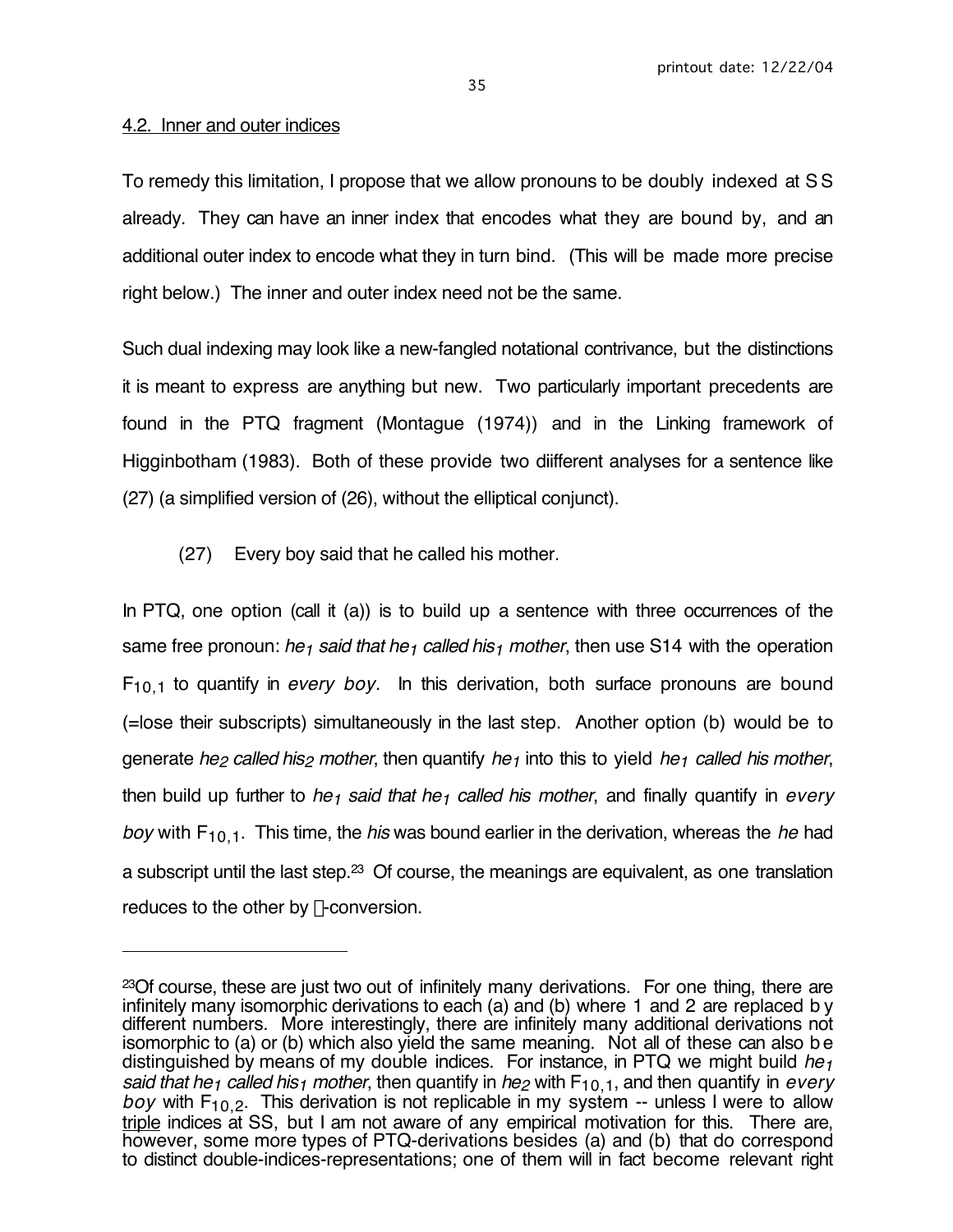In Higginbotham's framework, (27) is generated with two different linked structures:

(27) (a) every boy said that he called his mother  $\uparrow$   $\qquad$ ↑\_\_\_\_\_\_\_\_\_\_\_\_\_\_\_\_\_\_|

(b) every boy said that he called his mother



These correspond respectively to the (a) and (b) derivations in PTQ. Given the semantics for linked structures in Higginbotham (1987: 125 - 127, 130 -131), they are again logically equivalent.

My double-indexing scheme mimics the two PTQ-derivations (a) and (b) as follows:

- $(27)$  (c) SS: [every boy]<sub>1</sub> said that  $[he_1]$  called  $[his_1]$  mother LF: every boy  $\lambda_1$  [t<sub>1</sub> said that he<sub>1</sub> called his<sub>1</sub> mother]
- (27) (d) SS:  $[every\,b$  ov $]_1$  said that  $[he_1]_2$  called  $[his_2]$  mother LF: every boy  $\lambda_1$  [t<sub>1</sub> said that he<sub>1</sub>  $\lambda_2$  [t<sub>2</sub> called his<sub>2</sub> mother]]

The LFs here and their intended semantics should be self-explanatory, but the new SSs and SS-to-LF-changes call for some comments. Notice the distinction between [ $\alpha$ i] (inner index only), [ $\alpha$ ]<sub>i</sub> (outer index only), and [ $\alpha$ <sub>j</sub>]<sub>i</sub> (doubly indexed). Regarding the operation of QR, I return to our original view that it always works the same way. The trace retains the outer index of the moved phrase, but the moved phrase itself transfers it to the  $\lambda$  and thereby loses it. Bound variable pronouns are no exception. If an NP doesn't have an outer index at SS, it just can't QR. On the other hand, if it does have one, it must QR, or else its outer index will fail to qualify on the following revised definition of "variable" and the LF will be flitered out. (Note the change in clause (iii).)

 $\overline{a}$ below, see (26e) and (26g). (This footnote was prompted by questions raised b y Barbara Partee (p.c.). I am aware, of course, that I have not even begun to seriously explore the expressive capacites of the proposed notation and its relation to alternatives in the literature.)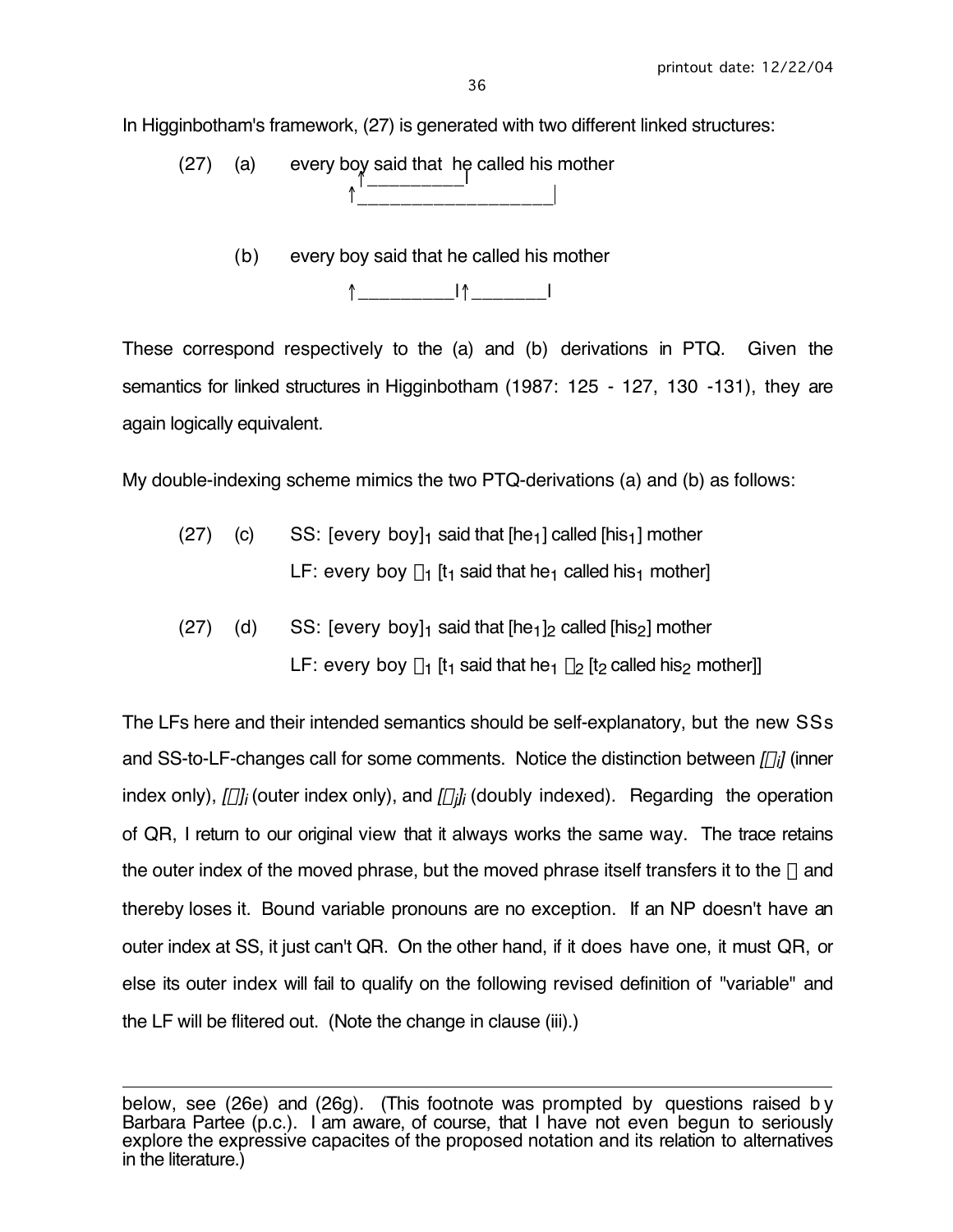(28) Definition of "variable", revised: An index is a variable only if it is (i) on a  $\lambda$ , or (ii) on a trace and bound by a  $\lambda$ , or

(iii) the inner index of a pronominal or anaphor and A-bound.

It follows that a bound variable pronoun that is to QR needs two indices: an outer one in order to QR and an inner one in order to be bound.

Let's return to our problem with the strict-sloppy ambiguity in example (26). Instead of the previous single option in (26c), we now have two choices for representing (26) at SS, even when both pronouns are to be bound and the subject the correspondent:

(26e) [every boy]<sub>1</sub> said that  $[he_1]_2$  called  $[his_1]$  mother and the teacher too

(26f) [every boy]<sub>1</sub> said that  $[he_1]_2$  called  $[his_2]$  mother and the teacher too

(26f) is, of course, just like (27d) above; (26e) is like (27c) as regards the indexing of his, but has an additional outer index on he (which we need to enable it to QR, a prerequisite for ellipsis copying).24 Each of these derives a unique LF:

(26g) every boy  $\lambda_1$ [t<sub>1</sub> said that

 $\overline{a}$ 

[he<sub>1</sub>  $\lambda$ <sub>2</sub>[ t<sub>2</sub> called his<sub>1</sub> mother] and the teacher  $\lambda$ <sub>2</sub>[ t<sub>2</sub> called his<sub>1</sub> mother] too]]

<sup>24</sup>Ignoring the elliptical conjunct, a PTQ derivation that corresponds to the indexing choices in (26e) would proceed by building up *he<sub>2</sub> called his<sub>1</sub> mother*, quantifying in *he<sub>1</sub>* b y  $F_{10,2}$  to yield he<sub>1</sub> called his<sub>1</sub> mother, building up to he<sub>1</sub> said that he<sub>1</sub> called his<sub>1</sub> mother, and finally quantifying in every boy by  $F_{10,1}$ . After the second step, this is like derivation (a), and as in (a), both surface pronouns are bound simultaneously in the last step.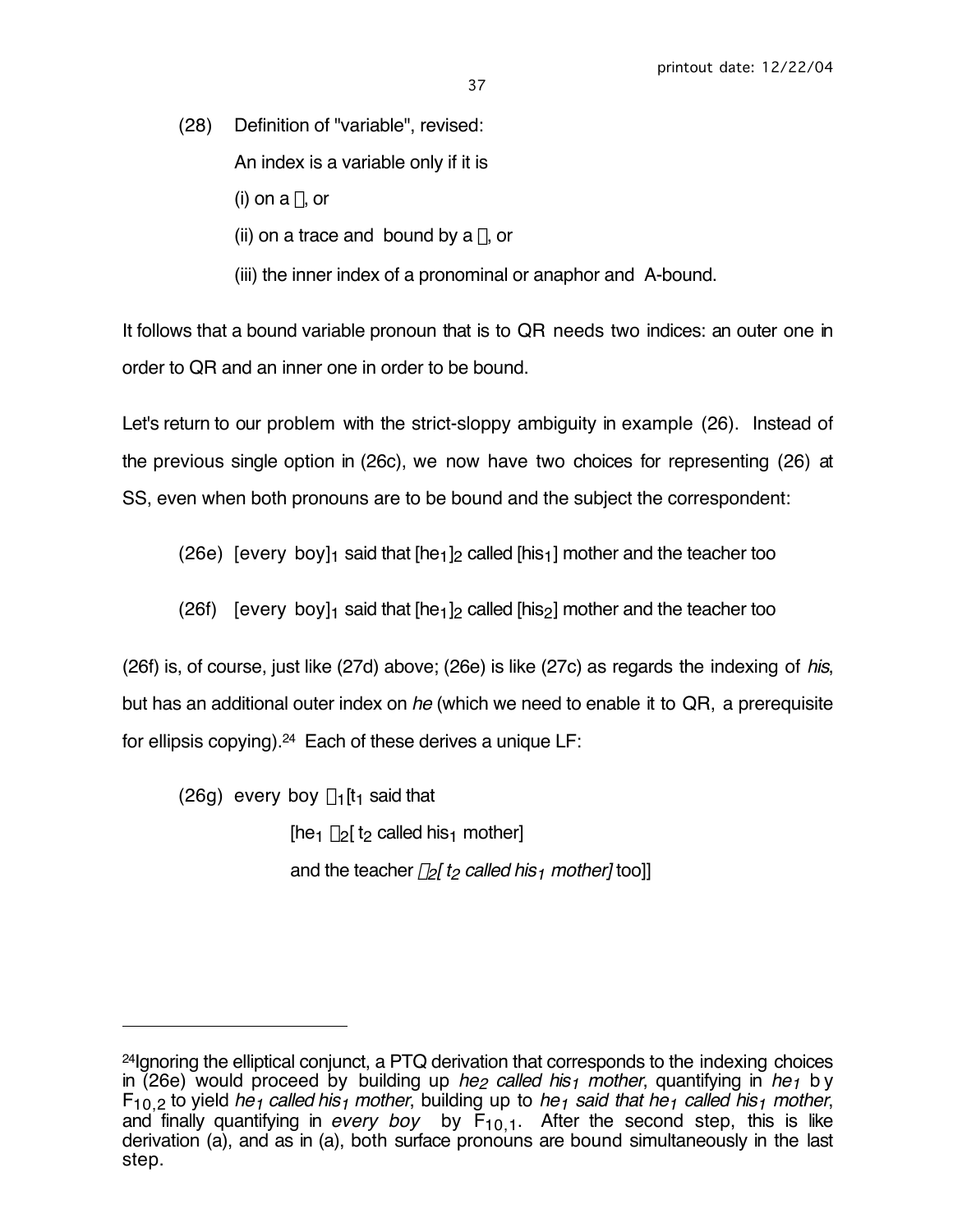(26h) every boy  $\lambda_1$ [t<sub>1</sub> said that

[he<sub>1</sub>  $\lambda$ <sub>2</sub>[ t<sub>2</sub> called his<sub>2</sub> mother]

and the teacher  $\lambda_2$ [ t<sub>2</sub> called his<sub>2</sub> mother] too]]

And these correctly express the strict and sloppy readings respectively.

# 4.3. The strong version of Condition B

We have now solved our initial technical problem about bound variable pronouns undergoing QR, but we have yet to explore the repercussions of our solution, especially for the operation of the Binding Conditions. With NPs allowed to bear two distinct indices at once, there no longer is a unique obvious notion of "coindexing," and thus of the Binding Conditions which rely on it.<sup>25</sup> A variety of different coindexing-concepts are in principle definable, including the following two:

(29) Definition:

 $\overline{a}$ 

- (a)  $\beta$  is linked to  $\alpha$  iff  $\alpha$ 's outer index =  $\beta$ 's inner index.
- (b)  $\alpha$  and  $\beta$  are colinked iff  $\alpha$ 's inner index =  $\beta$ 's inner index.

The terminology is deliberately reminiscient of Higginbotham's linked structures. It'll make sense to you if you glance at (27a,b) while applying the definitions to (27c,d). In fact, linking as defined in (29a) has exactly the properties of Higginbotham's linking relation; for instance, unlike coindexing it is neither symmetric nor transitive.

Consider now Condition A. In the version used so far, it requires that an anaphor be "coindexed with" a c-commanding A-position in its GC. How should we reinterpret it in the present setting? Higginbotham proposes to replace "coindexed with" by "linked to":

 $25$ The reference to "A-binding", and hence to "coindexing", in LF-conditions like  $(28)$ remains unproblematic, since all indices are single by the time we reach a well-formed and interpretable LF.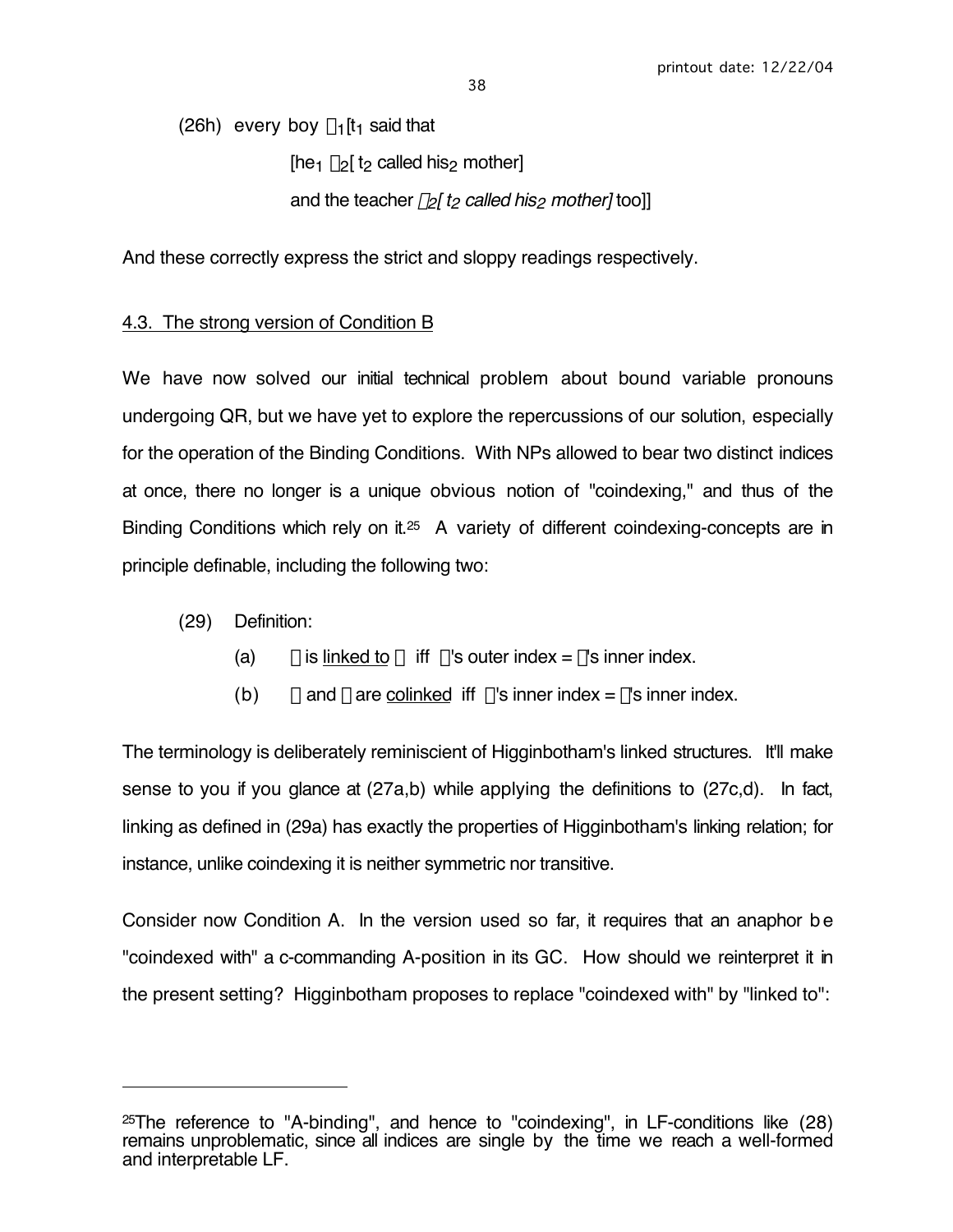(30) Condition A, new version:

An anaphor is linked to a c-commanding A-position in its GC.

(30) predicts that an SS such as (31a) is ill-formed.

 $(31a)$  \* [he<sub>1</sub>]<sub>2</sub> cut [himself<sub>1</sub>]

The reflexive, though in some sense "coindexed" with the subject, is not linked to it in the sense of definition (29a). What (30) requires instead is the kind of indexing shown in (31b).

 $(31b)$  [he<sub>1</sub>]<sub>2</sub> cut [himself<sub>2</sub>]

 $\overline{a}$ 

The semantic import of this prediction is that a reflexive must really be bound within its GC, not just have a cobound antecedent there. To see this, look at the LFs that (31a,b) give rise to:

- (31) (c) from  $*(31a)$ : he<sub>1</sub>  $\lambda_2[t_2 \text{ cut himself}_1]$ 
	- (d) from (31b): he<sub>1</sub>  $\lambda_2[t_2 \text{ cut himself}_2]$

The reflexive is free in (31c) and bound in (31d). Neither of these, of course, is a wellformed LF on its own on our current assumptions, because of the free index on  $he_1$ . But they might be part of larger well-formed LFs such as (32a,b).

- (32) (a) every boy  $\lambda_1[t_1]$  said that he<sub>1</sub>  $\lambda_2[t_2]$  cut himself<sub>1</sub>]
	- (b) every boy  $\lambda_1[t_1]$  said that he<sub>1</sub>  $\lambda_2[t_2]$  cut himself<sub>2</sub>]]

These two happen to be logically equivalent, so we cannot observe right here whether the prediction that (32a) comes from an ungrammatical SS is borne out. But if we add an elliptical conjunct, the difference becomes manifest: (30) predicts, correctly, I assume26, that (33) - unlike (26) - allows only a sloppy reading.

<sup>26</sup>More precisely: if (33) allows a strict reading as well, it does so no more easily than (i).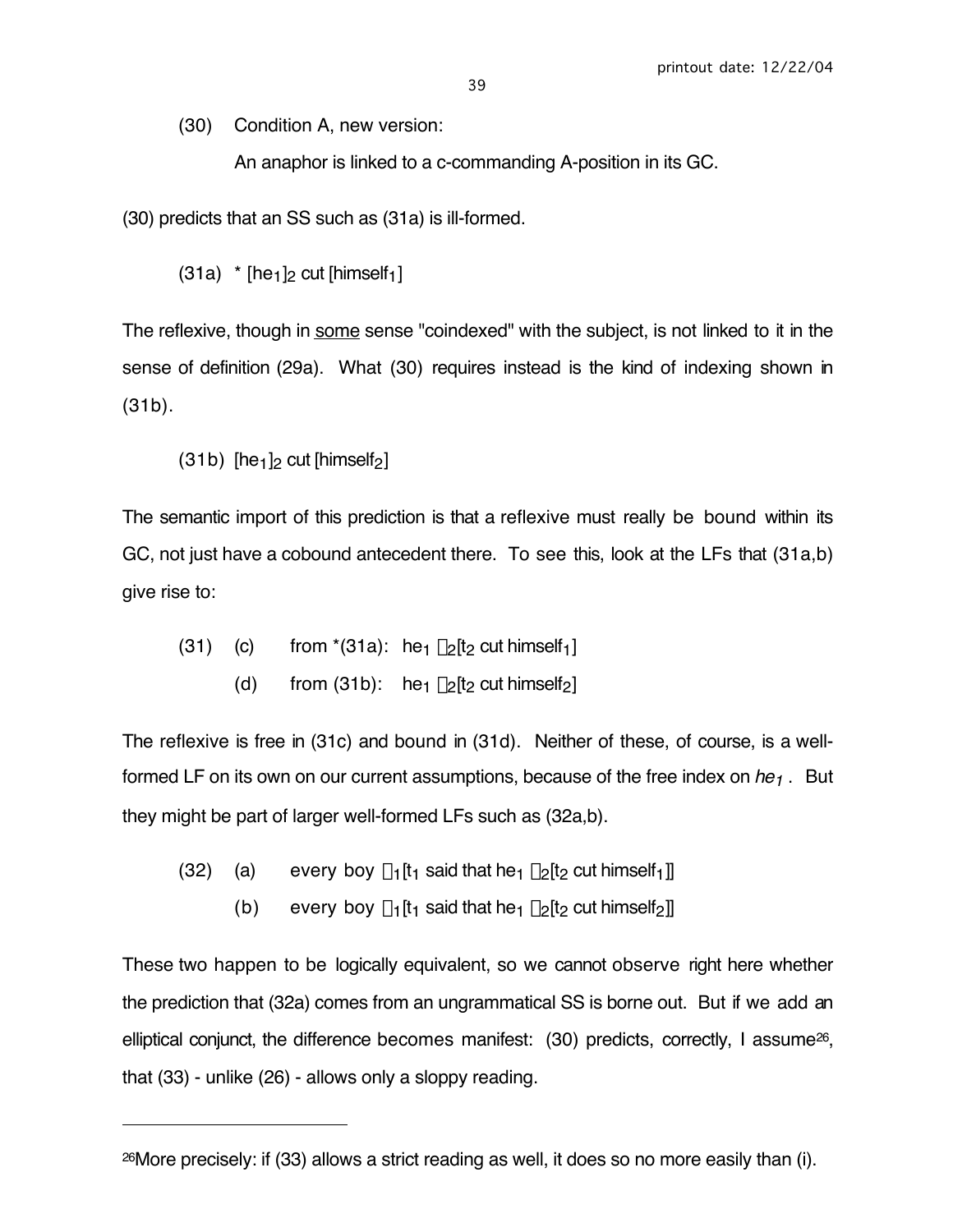40

(33) [every boy]<sub>1</sub> said that  $[he_1]_2$  cut  $[himself*1/2]$  and the teacher too.

Now let's turn to Condition B. This used to require that a pronominal not be "coindexed with" any c-commanding A-position in its GC. Should we again replace "coindexed with" by "linked to"? If we have learned the lessons of Partee & Bach (1984)27 or Higginbotham (1983; 1985), we know better than that. Consider the following potential derivation for sentence (27):

- (27) every boy said that he called him
	- (a)  $SS:$  [every boy]<sub>1</sub> said that  $[he_1]_2$  called  $[him_1]$
	- (b) LF: every boy  $\lambda_1[t_1]$  said that he<sub>1</sub>  $\lambda_2[t_2]$  called him<sub>1</sub>]

(27b) is logically equivalent to every boy  $\lambda_1/t_1$  said that he<sub>1</sub> called him<sub>1</sub>], a reading that sentence (27) clearly lacks and that English can only express with the reflexive: 'every boy said that he called himself'. So this derivation should be ruled out. If Condition B merely prohibits linking, it will not block (27a): [him<sub>1</sub>] is not, after all, linked to [he<sub>1</sub>]<sub>2</sub> (nor is there anything else we know of wrong with the derivation). [he<sub>1</sub>]<sub>2</sub> and [him<sub>1</sub>] are, however, colinked (as defined in (29b)). So if we make Condition B sensitive to both

 $\overline{a}$ 

<sup>(</sup>i) John cut himself, and the teacher too.

Whatever relaxation of Reinhart's assumptions (here left untouched) about reflexives and ellipsis will accommodate a strict reading in (i) should do so for (33). I don't mean to dismiss the issue of strict readings with reflexives or diminish its potential significance for the goals of this paper, but one thing that seems fairly clear is that we don't want a theory that draws the dividing line between (33) and (i).

 $27$ I am indebted to Barbara Partee for reminding me of this important reference. It may be the earliest attempt to formulate Binding Conditions A and B within a framework which (due to its kinship with PTQ, in this case) captures semantic distinctions that turn on the difference between "cobound" and "bound by", such as the strict/sloppy ambiguity in (26). Just as in Higginbotham's framework, the need to strengthen Condition B arises as an immediate consequence of the system's ability to represent this semantic distinction. Partee & Bach present the issue somewhat differently than I have done here: Their treatment of ellipsis (which focusses on VP Ellipsis rather than Bare Argument Ellipsis) does not rely on quantifying-in of pronouns. But the Derived VP Rule that they employ instead has a similar effect of multiplying the possible derivations for sentences with two pronouns (like (27)). A detailed comparison between their proposals and those of Higginbotham or the present article must await another occasion.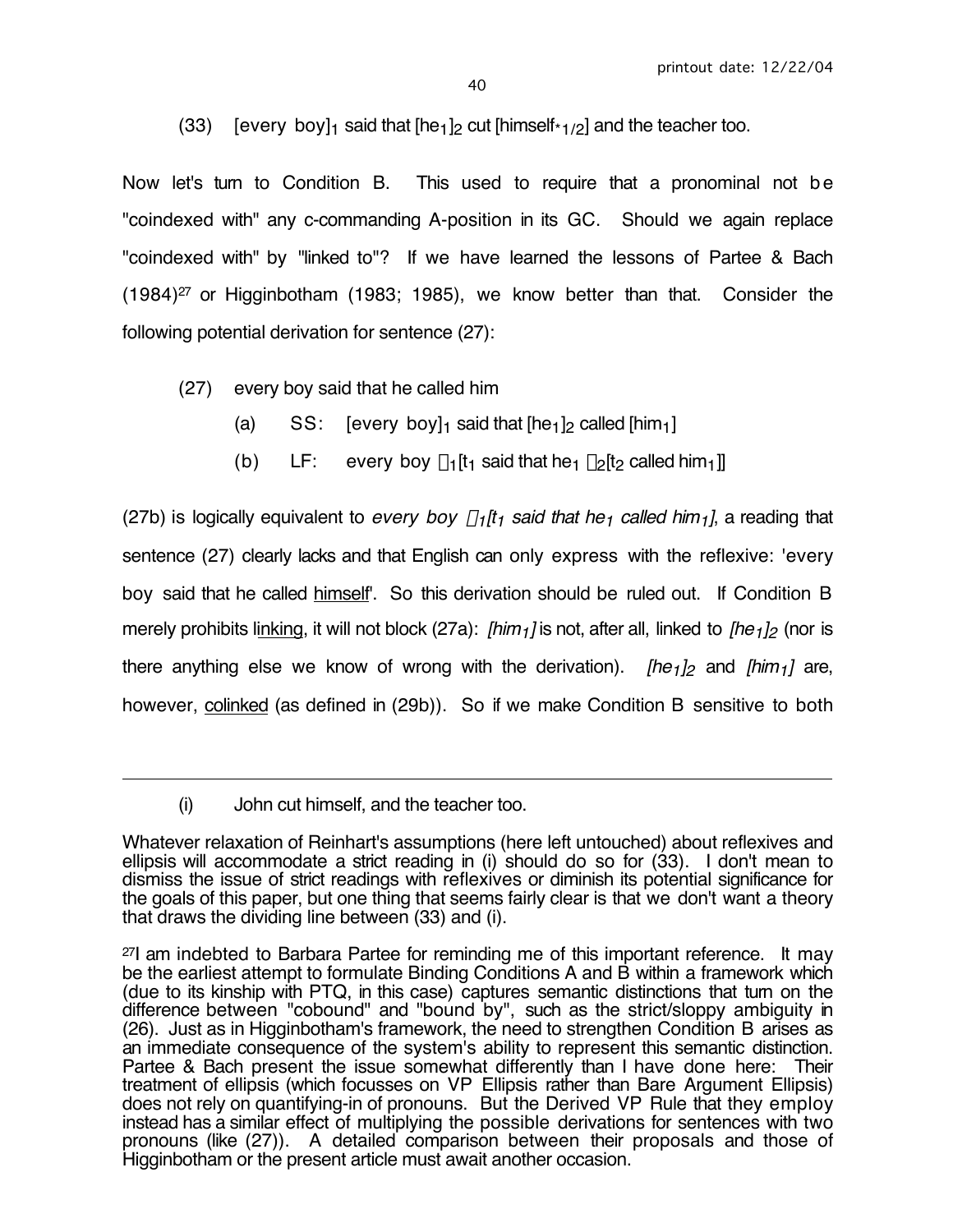linking and colinking, we would seem to solve our problem. This suggests the following formulation:

(35) Condition B, preliminary new version: A pronominal is neither linked to nor colinked with any c-commanding Aposition in its GC.

A noteworthy implication of such a conception of Condition B is that many indexing patterns cannot be realized with any lexical item at all. For instance, [he<sub>1</sub>] called  $\lceil \alpha_1 \rceil$  is illformed however we spell out  $\alpha$ , in particular for  $\alpha = \text{him}$  as well as  $\alpha = \text{himself}$ .

(35) is adequate to deal with (27), but it is known to be still too weak for similar examples with somewhat more complex indexing patterns, for instance (36).<sup>28</sup>

(36)  $*$  [every boy]<sub>1</sub> said [he<sub>1</sub>]<sub>2</sub> knew [he<sub>1</sub>] called [him<sub>2</sub>]

 $\overline{a}$ 

The LF that (36) gives rise to has the meaning of 'every boy said he knew he called himself', so this better not be a well-formed SS. Treading again in Higginbotham's footsteps29, I therefore define an even more inclusive relation of which linking and colinking are two, but not the only, special cases.

 $28$ This too was already seen clearly by Partee & Bach (1984). See especially their section 6.3, pp. 124 - 25, where they comment on the sentence Every man talked to himself by himself about a book that he gave to him and the need for a condition that is sensitive to global properties of the derivation.

<sup>29</sup>See especially the motivation for the "transitivity condition" in Higginbotham (1983: 406) and the refined conditions that replace it in (1985: 570 - 575) and (1991: 8 - 11). The following is an attempt to replicate his proposal that two elements in a Condition B configuration "cannot be determined by the structure in which they occur to share a value" (1985: 575).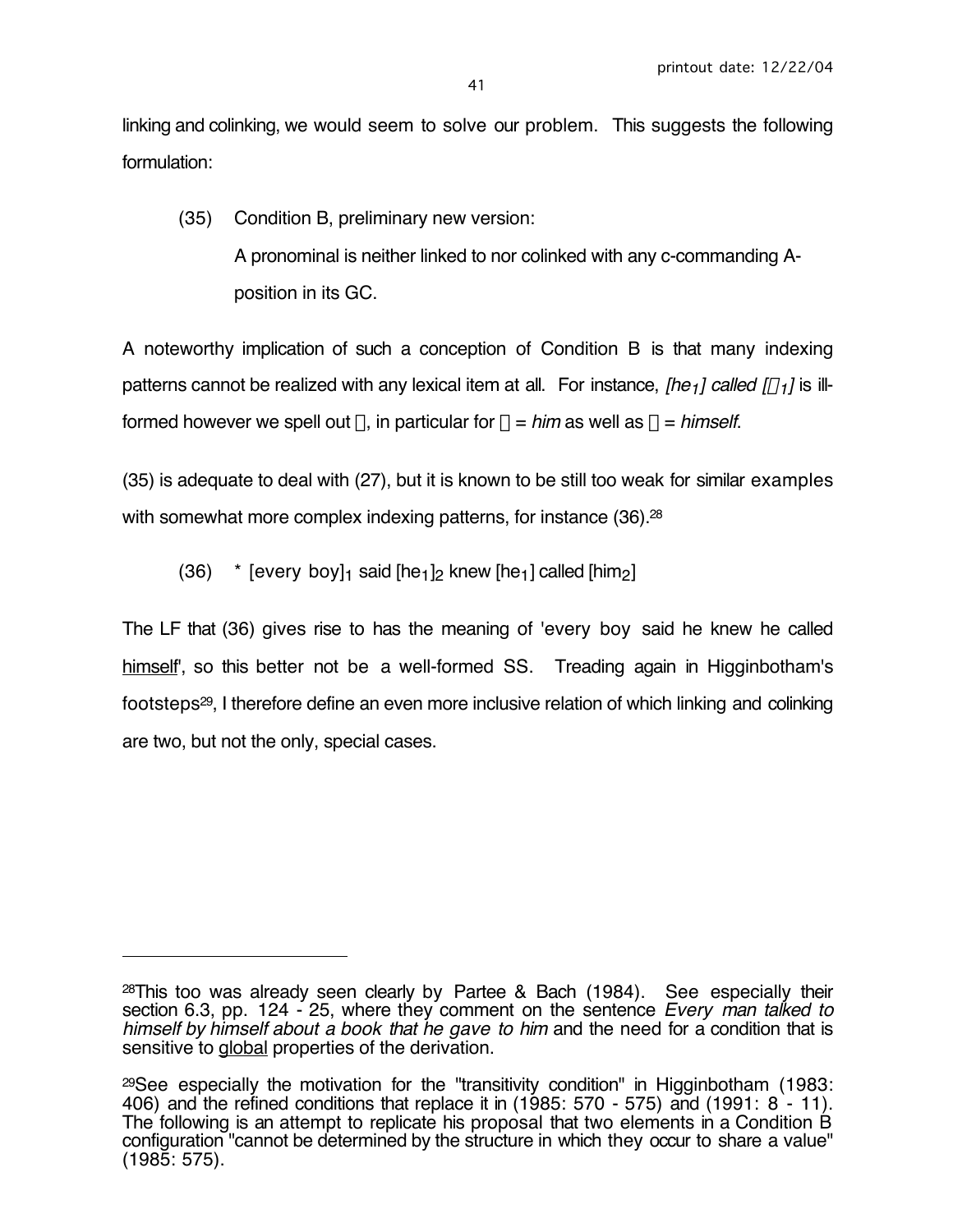(37) Definition30:

 $\overline{a}$ 

 $\alpha$  and  $\beta$  are codetermined iff

- (i)  $\alpha = \beta$ , or
- (ii) either one of  $\alpha$  or  $\beta$  is linked to the other, or
- (iii)  $\alpha$  and  $\beta$  are colinked, or
- (iv) for some  $\gamma$ ,  $\alpha$  and  $\gamma$  are codetermined and so are  $\gamma$  and  $\beta$ .

(38) Condition B, final new version:

A pronominal is not codetermined with any c-commanding A-position in its GC.

I leave it to the reader to check this against (36) and other even fancier cases suggested by the literature. For the remainder of this article, it is sufficient to remember that codetermination includes linking and colinking.

To sum up section 4, I started out with the question of how QR applies to bound variable pronouns and ended up with an endorsement of Higginbotham's Linking Theory, in particular of its non-parallel conceptions of Binding Conditions A and B. The overall indexing system appears more complex now, but it may be seen as a conservative extension of Reinhart's ideas. Notice in particular that, throughout my revisions, I have adhered to her assumption that there is a perfect correspondence between syntactic binding in the sense of Condition A and semantic binding (variable binding at LF). The newly introduced double indices serve, in effect, to express distinctions at SS that otherwise could only be brought out at LF. And the motivation for expressing them there is (as throughout Reinhart's work) the fact that syntactic Binding Conditions, which apply at SS, are sensitive to those distinctions.

<sup>&</sup>lt;sup>30</sup>This is an equivalence relation. In the present system, it happens to be coextensive with the reflexive, symmetrical, and transitive closure of the linked-to-relation. It will differ, however, after we reintroduce free variables in section 5.2 below. Two NPs with however, after we reintroduce free variables in section 5.2 below. matching free inner indices will then count as colinked by (29b), and hence as codetermined by (37iii), and this is intended.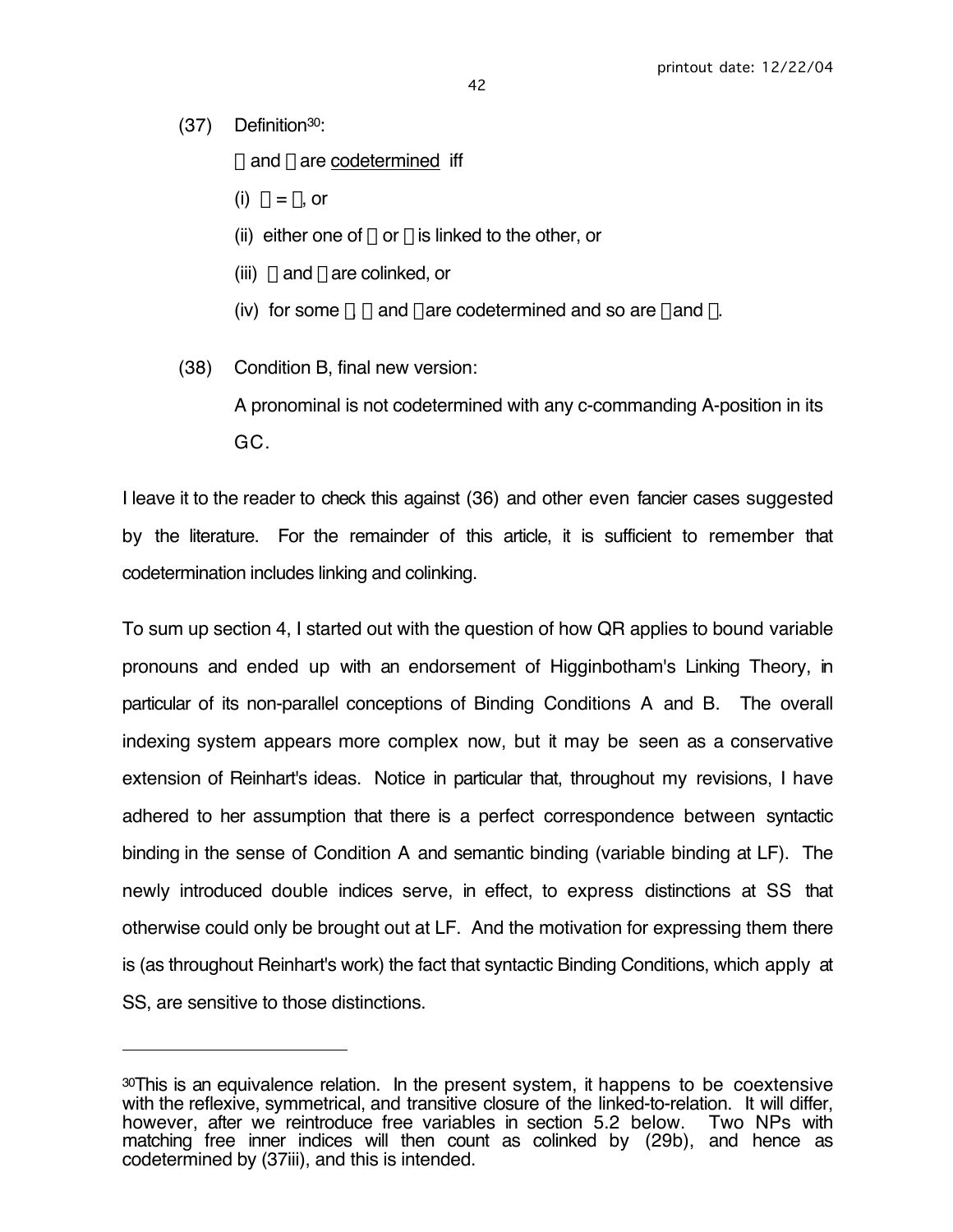## **5. Revised proposal**

 $\overline{a}$ 

## 5.1. The Exceptional Coindexing Rule

We are now ready to return to the central issue of this study, namely the status of the Coreference Rule. In the section 3 titled "reference isn't special", I suggested that whatever will survive of this rule should pertain not just to coreference possibilities but also to the possibility of cobinding two bound variable NPs. Consider again the derivation I gave above for the donkey sentence version of the logic tutor's utterance and which violated (the original version of) Condition B:

(19) (a)  $SS:$  \* if everyone hates [a man] $_1$ , [that man himself] $_1$  hates him $_1$ ] (b) LF:  $\forall$ <sub>1</sub> [ if [a man]<sub>1</sub> [everyone hates t<sub>1</sub>] ]

[ [that man himself] $_1$  hates him $_1$  ]

From our current perspective, the question arises whether the index on that man himself is supposed to be an inner or an outer index. Given that it encodes what this bound variable demonstrative is bound  $by$ , it makes sense to consider it an inner index, as in  $(19d,e).<sup>31</sup>$ 

- $(19)$   $(d)$  SS:  $*$  if everyone hates [a man<sub>1</sub>], [that man himself<sub>1</sub>] hates  $[him<sub>1</sub>]$ 
	- (e) LF:  $\forall$ <sub>1</sub> [ if a man<sub>1</sub> [everyone hates t<sub>1</sub>] ] [ that man himself<sub>1</sub> hates him<sub>1</sub> ]

<sup>&</sup>lt;sup>31</sup>The pertinent clauses in the definition of variables (cf. footnote 21) are accordingly reinterpreted as follows:

<sup>(</sup>iv) or the inner index of an indefinite in the restriction of a QAdv and A-barbound by it,

<sup>(</sup>v) or the inner index of a definite in the nuclear scope of a QAdv and A-barbound by it.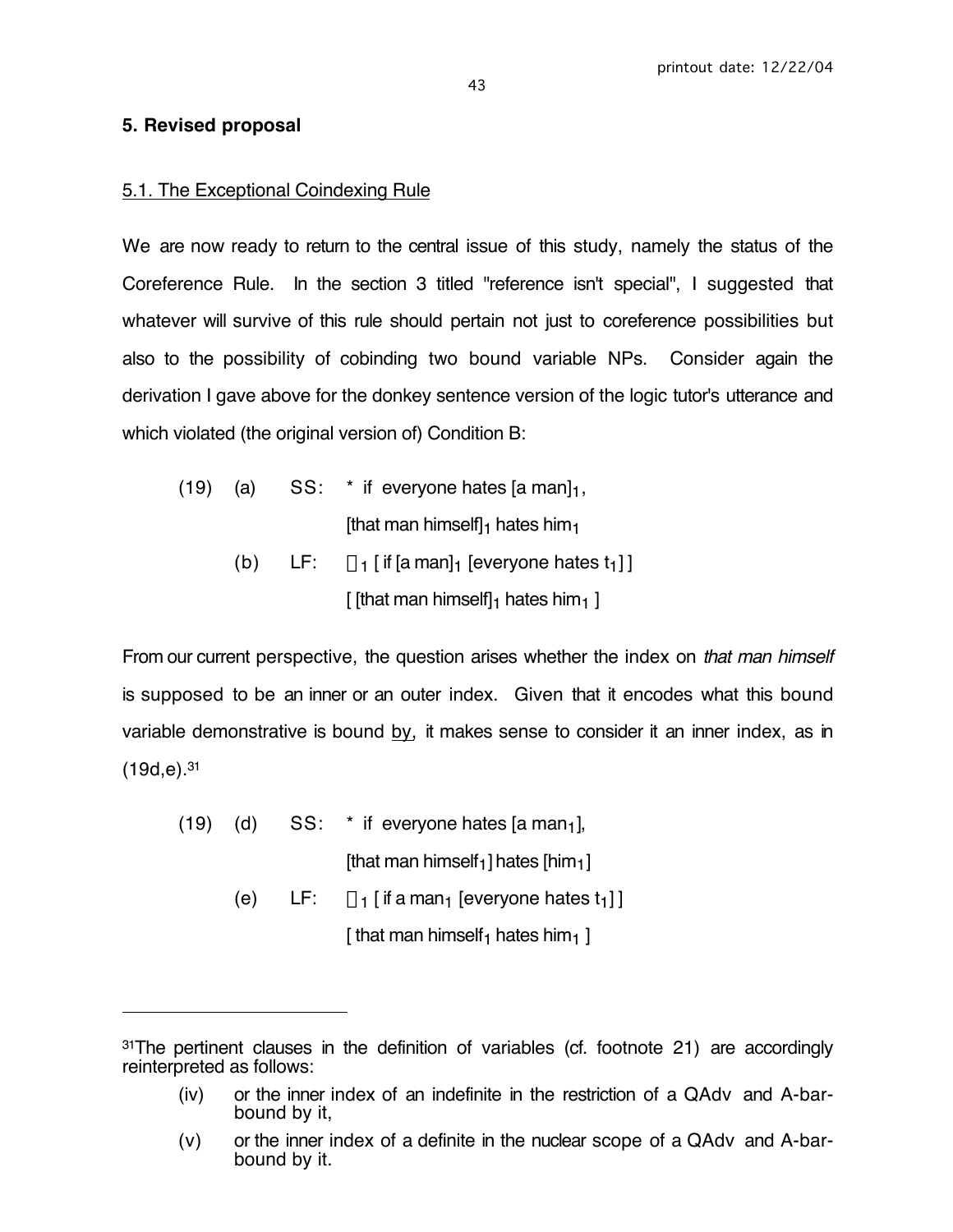This derivation, at any rate, seems appropriate to the intended reading. Notice how (19e) illustrates Universal Instantiation: under any given assignment, the predicates following *everyone* in the antecedent and *that man himself* in the consequent denote the same property.

Our worry above was that (19a) was excluded by Condition B. (19d) is still excluded by the new version of Condition B: [that man himself<sub>1</sub>] and [him<sub>1</sub>] are colinked. If we say nothing further, we are no better off than before. Suppose, however, we exploit the refined indexing system to draw a distinction between different types of Condition B violations: linking violations and mere codetermination violations. In the former, a pronominal is linked to a c-commanding A-position in its GC; in the latter, it is codetermined with one, but not linked to any. Notice that  $\lim_{t \to 1}$  in (19d) is codetermined with *[that man himself<sub>1</sub>]*, but not linked to it, so this is a mere codetermination violation. I speculate that this is significant. The general hypothesis is as follows: Linking violations of Condition B are disallowed under any circumstances. Mere codetermination violations are normally disallowed as well, and perhaps are never 100% perfect, but they can be much improved under suitable discourse conditions. Specifically, what makes (19) viable could be a principle like the following.

(39) Exceptional Coindexing Rule:

A pronominal  $\alpha$  is (marginally) allowed (at SS) to be codetermined with a c-commanding A-position  $\beta$  in its GC when the interpretation thus obtained needs to be distinguished from the one that would result if  $(\beta)$  were given an outer index and moved and)  $\alpha$  were replaced by a variable A-bound by the trace of  $\beta$ .

This is obviously a very close relative of Reinhart's Coreference Rule. Not only does it express her basic insight that we may sometimes say things we otherwise couldn't because that's the best way to get our communicative point across; it also retains almost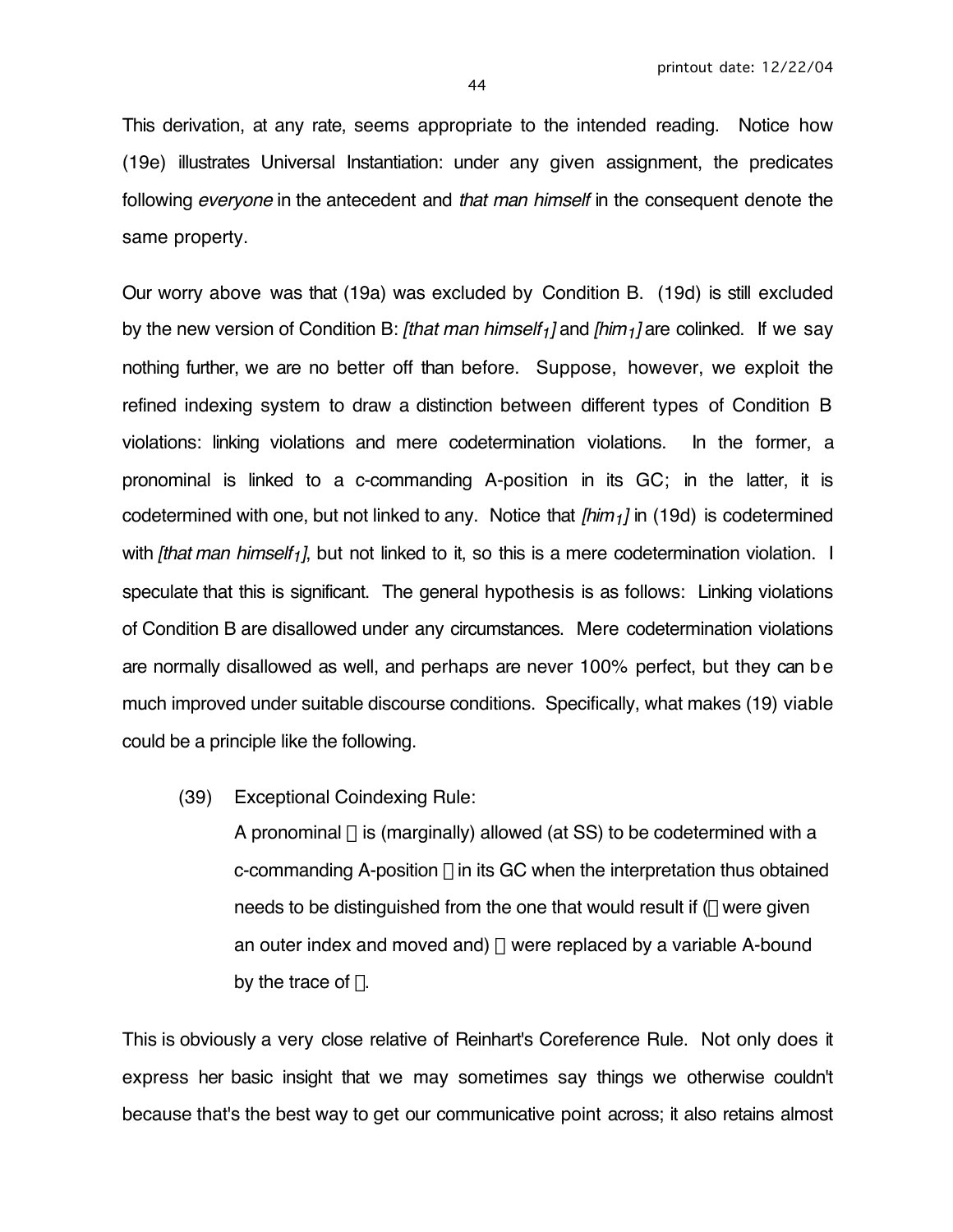all the concrete wording of (7). But one thing is different: (39) is about indices, not about referents.

(39) applies to sanction (19d,e), on the grounds that the meaning of the competing structure in (19f) would not have served the logic tutor's special communicative purpose:

(19) (f) 
$$
\forall_1
$$
 [ if a man<sub>1</sub> [everyone hates  $t_1$ ]]  
[ that man himself<sub>1</sub>  $\lambda_2$ [ $t_2$  hates him<sub>2</sub>]]

Though logically equivalent, the structured meaning of (19f) fails to illustrate pure Universal Instantiation.

Now it would be rather dissatisfying to have both the Coreference Rule (7) and the Exceptional Coindexing Rule (39) side by side in our system. They clearly concern different instances of the same phenomenon and we would like to collapse them somehow. But how is this possible? Under the present assumptions about syntactic representation which we took from Reinhart, there is a fundamental difference between (7) and (39): (39) deals with licensing certain indexing patterns, but (7) doesn't deal with any aspect of syntactic representation at all, but directly with interpretive choices. The reason for this is, of course, Reinhart's view that coreference relations, as opposed to variable binding relations, have no syntactic representation. If we want to unify (7) and (39), it seems advisable to give up this radical bifurcation. In particular, if we want to subsume the cases now dealt with by (7) under the scope of (39), we are driven back to the more conventional view of coindexing as a representational device that does double duty for coreference and variable binding. This is the line that I will pursue here, and it requires a couple of revisions in the basic syntactic and semantic system.

### 5.2. Free variables readmitted

If referring NPs are to bear indices and indices are semantically variables, then referring NPs correspond to free variables. Free variables were systematically excluded in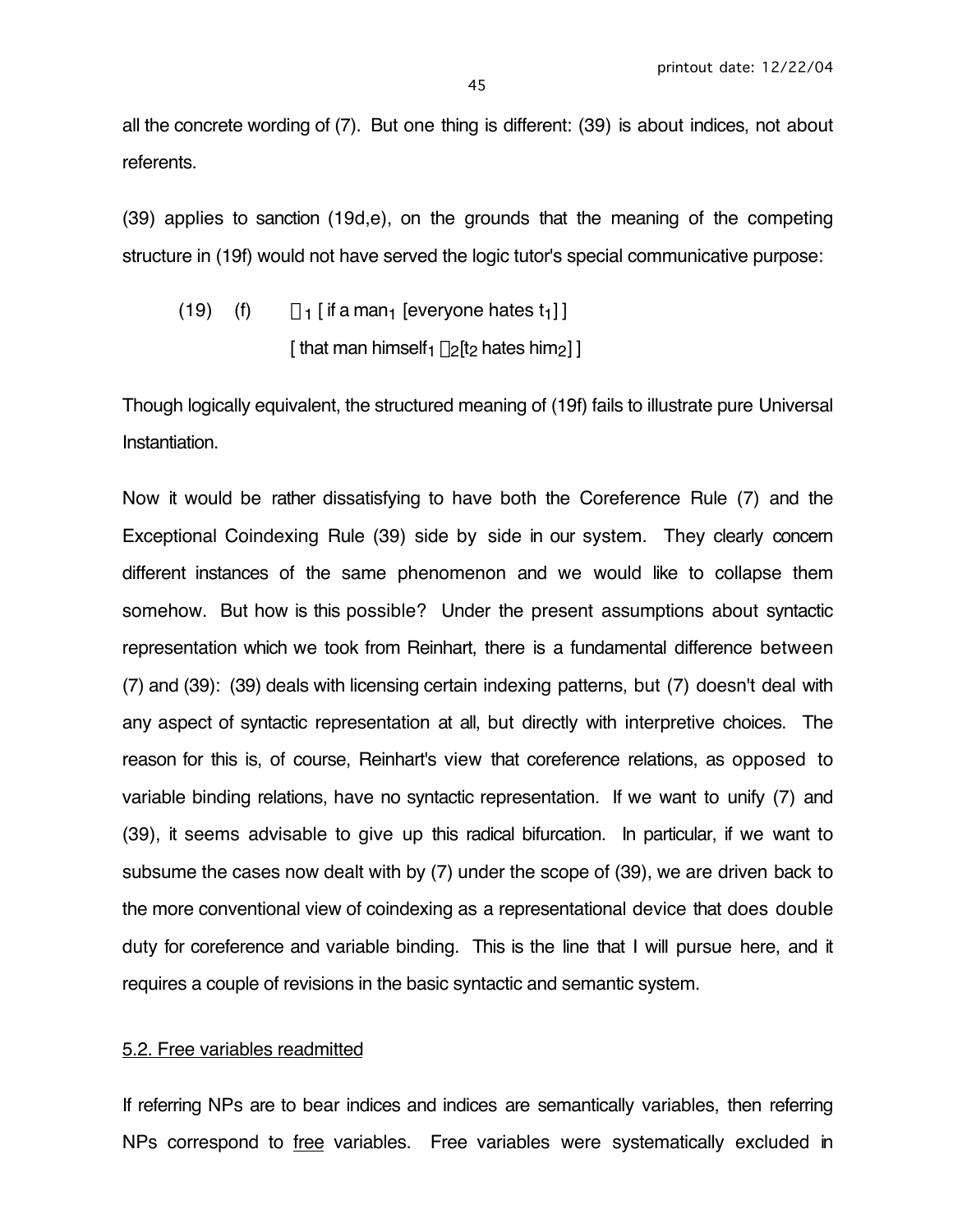Reinhart's system, so our first task is to permit free variables under the well-formedness conditions for LFs. The current definition of "variable" leaves no room for them, so we have to extend it.

(40) Definition of "variable", revised again:

An index is a variable only if it is

- (i) on a  $\lambda$ , or
- (ii) on a trace and bound by a  $\lambda$ , or
- (iii) the inner index of a pronominal or anaphor and A-bound, or
- (iv) the inner index of a definite NP and free.

Second, we must provide these free variables with some kind of semantic interpretation. Let's at first restrict our attention to the special case where we are dealing with free pronouns. These are, of course, the deictic pronouns (formerly unindexed) and they get their reference assigned by the context. Since we want to ensure that coindexed free pronouns are ipso facto coreferential, we should now think of the context as supplying a referent per index (rather than, as before, per pronoun occurrence). And mindful of our discussion of cognitive value in section 2.3, we assume that it is not really a referent that the context supplies, but a guise. So we add the following principle:

(41) Reference Assignment (1st version): An LF  $\phi$  is interpretable in an utterance context c only if for each index i free in  $\phi$ , c furnishes a guise  $F^c$ .

In the compositional semantic interpretation of the utterance, these contextually supplied guises provide values for the free variables. When we are calculating the proposition expressed by an LF  $\phi$  in a given context c, we assign to each free  $\alpha_i$  the individual  $Fc_i(w_c)$  that  $Fc_i$  picks out in the utterance world  $w_c$ . (To obtain the cognitive value, we first have to calculate the propositional concept that maps each world w in the context set of c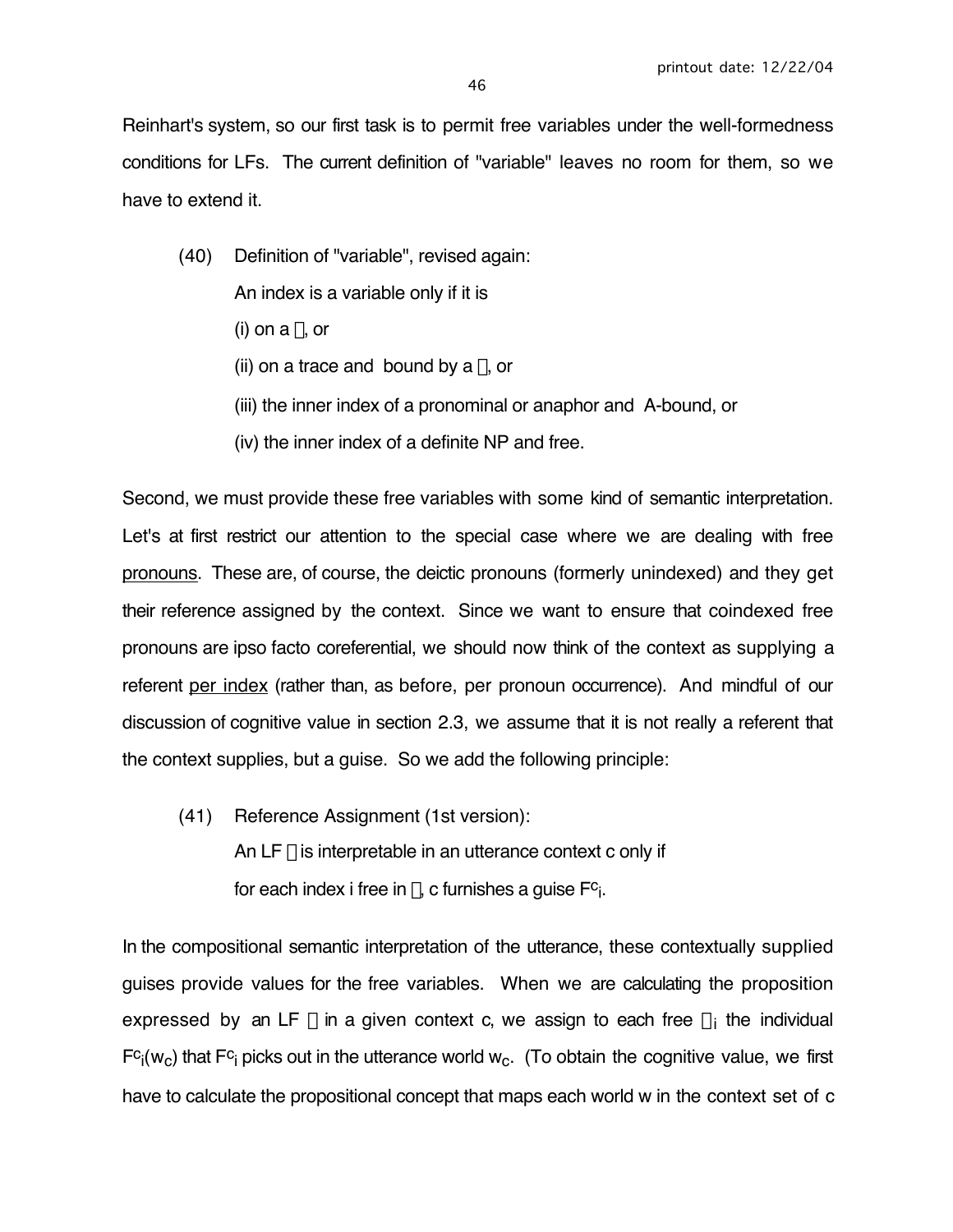to the proposition  $\phi$  would express if uttered in w, then diagonalize this; see Stalnaker (1979).)

As it stands, (41) ensures that coindexed free pronouns corefer. In fact, it ensures something even stronger, namely that they pick out the same referent under the same guise. How about two free pronouns with different indices? Could they still receive the same referent? Could they be assigned even the same guise? Nothing so far prevents it, and as far as mere coreference goes, that's just fine. But sameness of guises is something we have to disallow, for reasons that will quickly become clear. So we need an amendment:

(42) Reference Assignment (2nd version):

An LF  $\phi$  is interpretable in an utterance context c only if c furnishes a distinct quise  $F_c$  for each index i free in  $\phi$ .

With this much of the new system in place, the coverage of our Exceptional Coindexing Rule is no longer limited to bound variable examples like (19), but includes analogous cases with two coreferential pronouns, such as the following variant of (14).

(43) Look, if everyone hates Oscar, then it surely follows that he himself hates him.

Suppose the intended interpretation of this has the following derivation:

- (43) (a) SS: if everyone hates Oscar, ... [he himself<sub>2</sub>] hates [him<sub>2</sub>]
	- (b) LF: if everyone hates Oscar, ... he himself<sub>2</sub> hates him<sub>2</sub>

The utterance context c for (43b) is of course meant to be such that  $Fc_2(w_c) =$  Oscar. (Never mind what the complete appropriate guise of Oscar is.) So the consequent clause of (43b) in context c expresses the structured proposition that consists of Oscar and the property of hating Oscar. Now (43a) is a Condition B violation because *[he* himself<sub>2</sub>] is in the GC of and codeterrmined with  $|h/m_2|$ . But (39) allows it anyway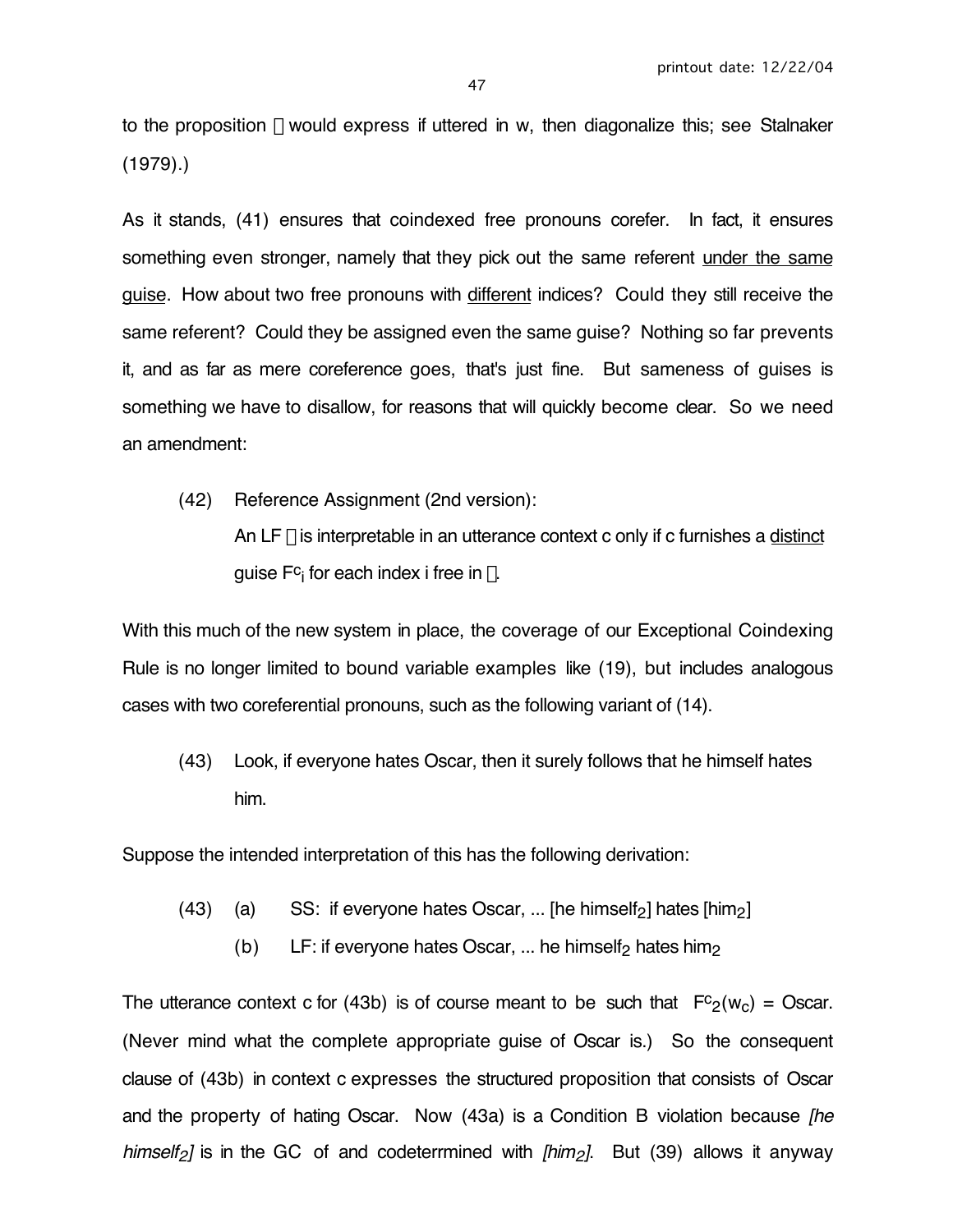because this is a context where structured meaning matters, and the alternative (43c) would express a different structured proposition in c, namely the one consisting of Oscar and the property of self-hating.

(43) (c) ... he himself<sub>2</sub>  $\lambda_3$ [t<sub>3</sub> hates him<sub>3</sub>]

So far, so good. Our account of this example is not complete, however, without a demonstration that (43a,b) is essentially the only derivation under which it gets the intended meaning (apart from trivial alphabetic variants, of course). In particular, we have to watch out for the following two potential rivals, in which he himself has either received no index at all, or a different one from him.

- $(43)$  (d) SS: if everyone hates Oscar, ... [he himself] hates [him<sub>2</sub>]
	- (e)  $LF:$  if everyone hates Oscar, ... he himself hates him<sub>2</sub>
- (43) (f) SS: if everyone hates Oscar, ... [he himself<sub>4</sub>] hates  $[\text{him}_2]$ 
	- (g) LF: if everyone hates Oscar, ... he himself<sub>4</sub> hates him<sub>2</sub>

Neither of these are even prima face Condition B violations, so any interpretations they represent should be fine quite regardless of the special discourse conditions that are required for clearance by the Exceptional Coindexing Rule. They better not be alternate representations of our intended interpretation, then, because that way we would lose our empirical prediction about (43). In other words, we would lose Reinhart's insight that this particular interpretation of this English sentence stands and falls with the presence of a context in which there is some special reason for structured meaning to matter.

As regards (43d,e), I will simply stipulate it away by a provision that pronouns bear an (inner) index as a lexical property (see right below). (43f,g), on the other hand, must certainly be allowed as a well-formed derivation for some reading of (43), for example one where he himself refers to Fred. But can it be set in a context c where it so happens that  $Fc_4(w_c) = Fc_2(w_c) = Oscar$ ? Well yes, it could so happen - for instance if we have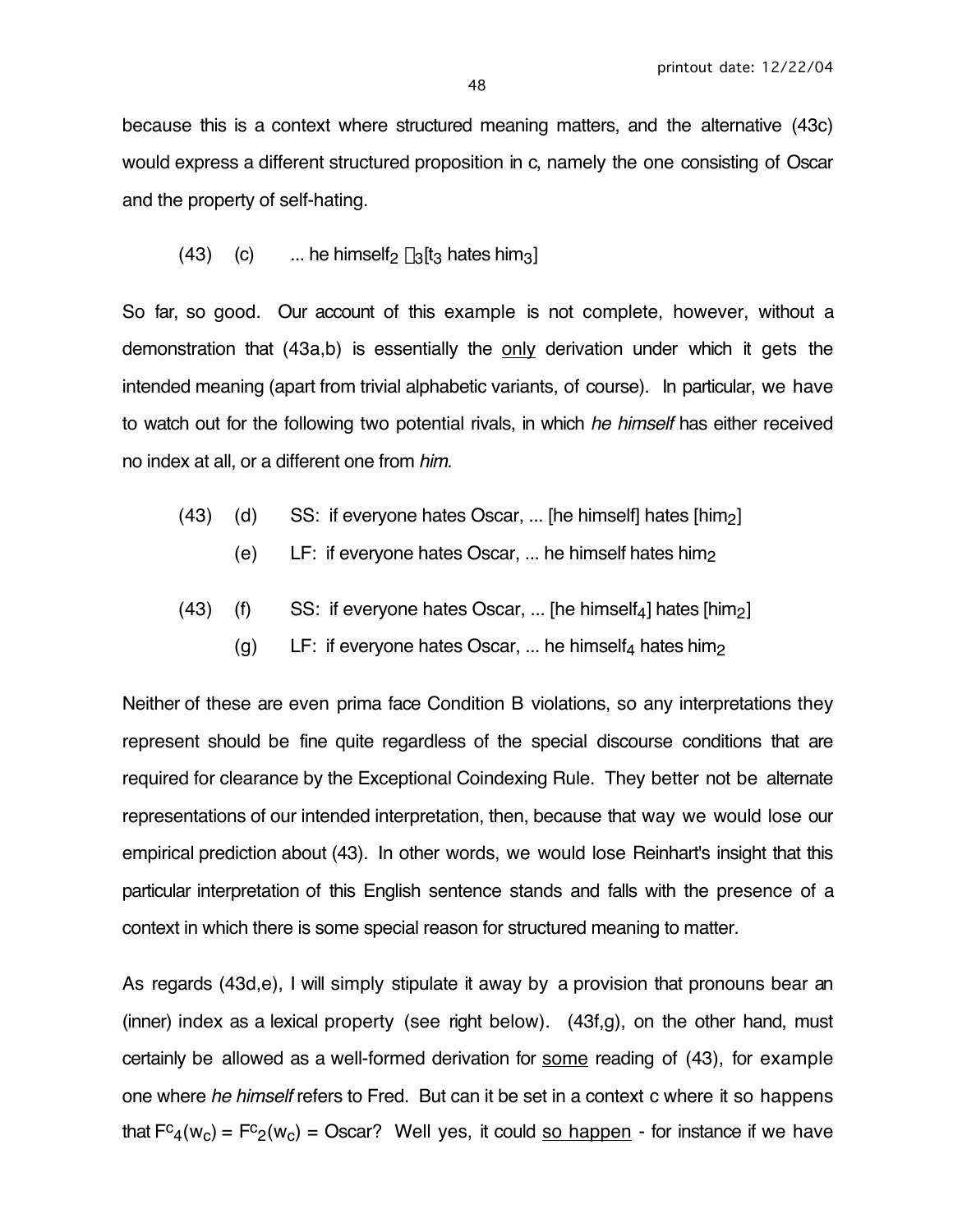been talking about a certain "Fred", he himself<sub>4</sub> connects anaphorically to an occurrence of that name Fred, and then Fred and Oscar turn out to be the same person. But in this case,  $Fc_4 \neq Fc_2$  (even though they concide on w<sub>c</sub>), and that's a different interpretation from the one we have been contemplating all along (and one that should be predicted okay without special excuses about the importance of structured meaning!). What our Reference Assignment principle doesn't allow is for he himself<sub>4</sub> and him<sub>2</sub> in (43g) to pick out Oscar through the same guise. (This was the purpose of the amendment in the 2nd version.) And this, I take it, suffices to disqualify (43f,g) as an alternative representation of the interpretation we associated with (43a,b). The logic tutorial setting that we have been

imagining just doesn't provide two separate guises of Oscar (much less appropriate clues to determine which pronoun goes with which guise).

So much for (43). But of course we also need to cover the original (14), with the proper name *Oscar (himself)* rather than a pronoun in the subject position. In order to do this, we must allow the name to bear an (inner) index and that index must represent the name's reference. What's more, we must not just allow, but force, names to bear indices. This is for the same reason that we wanted to exclude (43d,e) above: If we let a name be interpretable without the benefit of an index, we couldn't read off coreference relations between that name and some other NP from the syntactic representation. That way, we could always "sneak by" Condition B and the Exceptional Coindexing Rule b y suppressing potentially offending indices and still get equivalent readings. And then we would still need a separate Coreference Rule of Reinhart's kind to block those.

So we must go all the way and make sure that there is no reference without an index. Specifically, I stipulate that all pronouns, proper names, and other definites bear an inner index as part of their lexical entry and thus come automatically indexed when they are inserted in any syntactic structure. (The assignment of outer indices may be left free and optional as before.)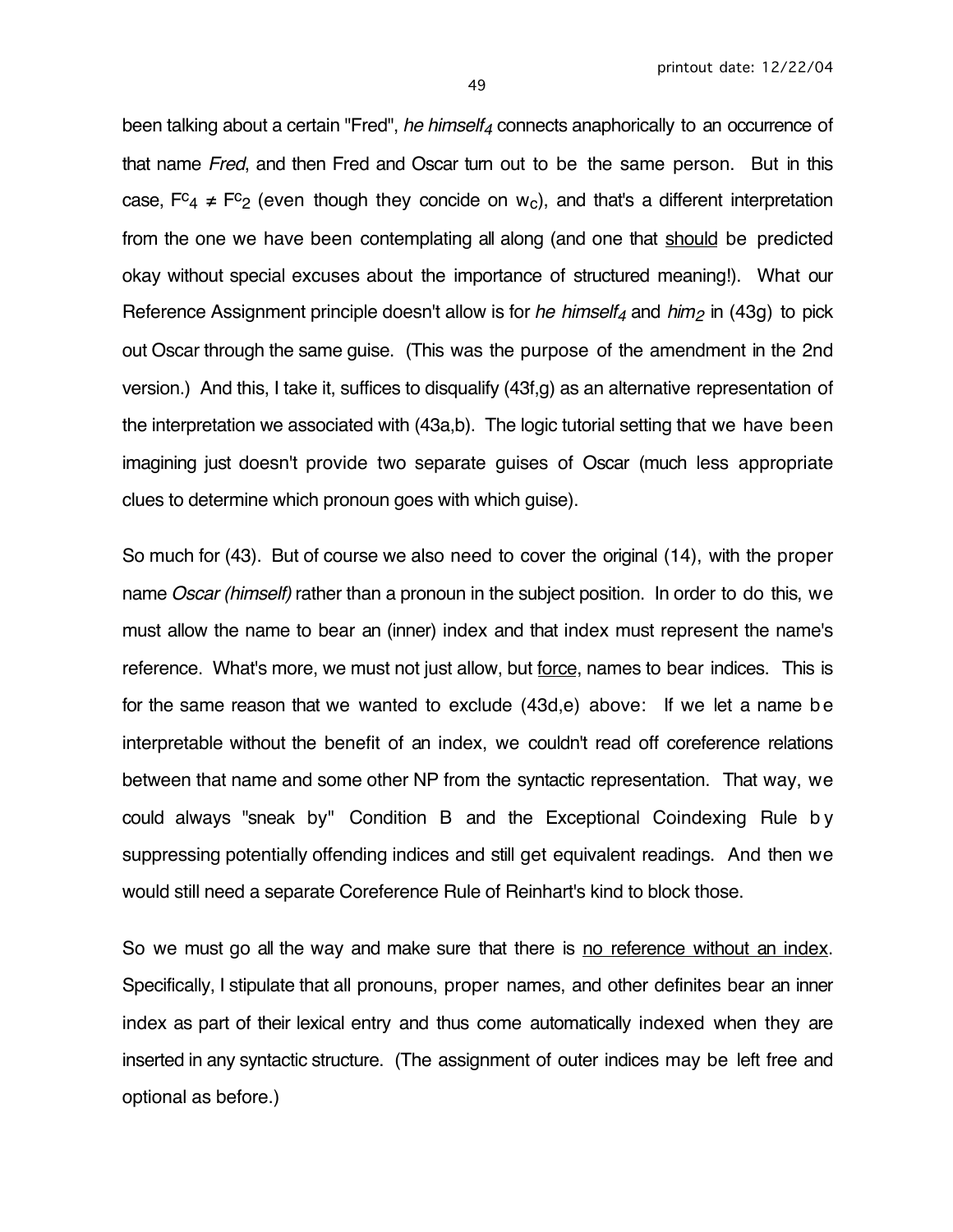Free indices still are assigned referents by the utterance context, but the NP's lexical content must now be made to constrain this assignment. Actually, to some extent this happens even with pronouns, which normally have gender, number, and person features that limit their choice of referent. Proper names are just a more extreme case of this phenomenon: he fits any male person or animal, John is specialized to those named "John". Since that's a common name, there is still considerable disambiguating work left to be done by the usual pragmatic factors; but the formulation below is also meant to cover the limiting case of a name unique enough to render the context's role trivial.

(44) Reference Assignment (3rd version): An LF  $\phi$  is interpretable in an utterance context c only if c furnishes a distinct guise F<sup>c</sup>i for each index i free in  $\phi$ such that it is presupposed in c that  $F_c$  picks out an individual which fits the features and lexical content of any NP indexed i occurring in  $\phi$ .

(44) is a bit vague, but that could be worked out.32

 $\overline{a}$ 

There is now no significant difference between (43) and the original (14). On our current assumptions, the latter's SS and LF are as follows:

- (14) (c) SS: if everyone hates  $[Oscar<sub>2</sub>]$ , ...  $[Oscar<sub>2</sub>]$  hates  $[him<sub>2</sub>]$ 
	- (d) LF: if everyone hates Oscar<sub>2</sub>, ... Oscar<sub>2</sub> hates him<sub>2</sub>

The context must match the free index 2 with some guise that is known to be of something named "Oscar" and a male human or animal. (If the second requirement, stemming from the features of the pronoun, is redundant given that "Oscar" is a familiar name for males, so much the better.) Presumably, this guise is the memory entry under

<sup>32</sup>For some pertinent discussion, especially regarding definite descriptions, see Heim (1988).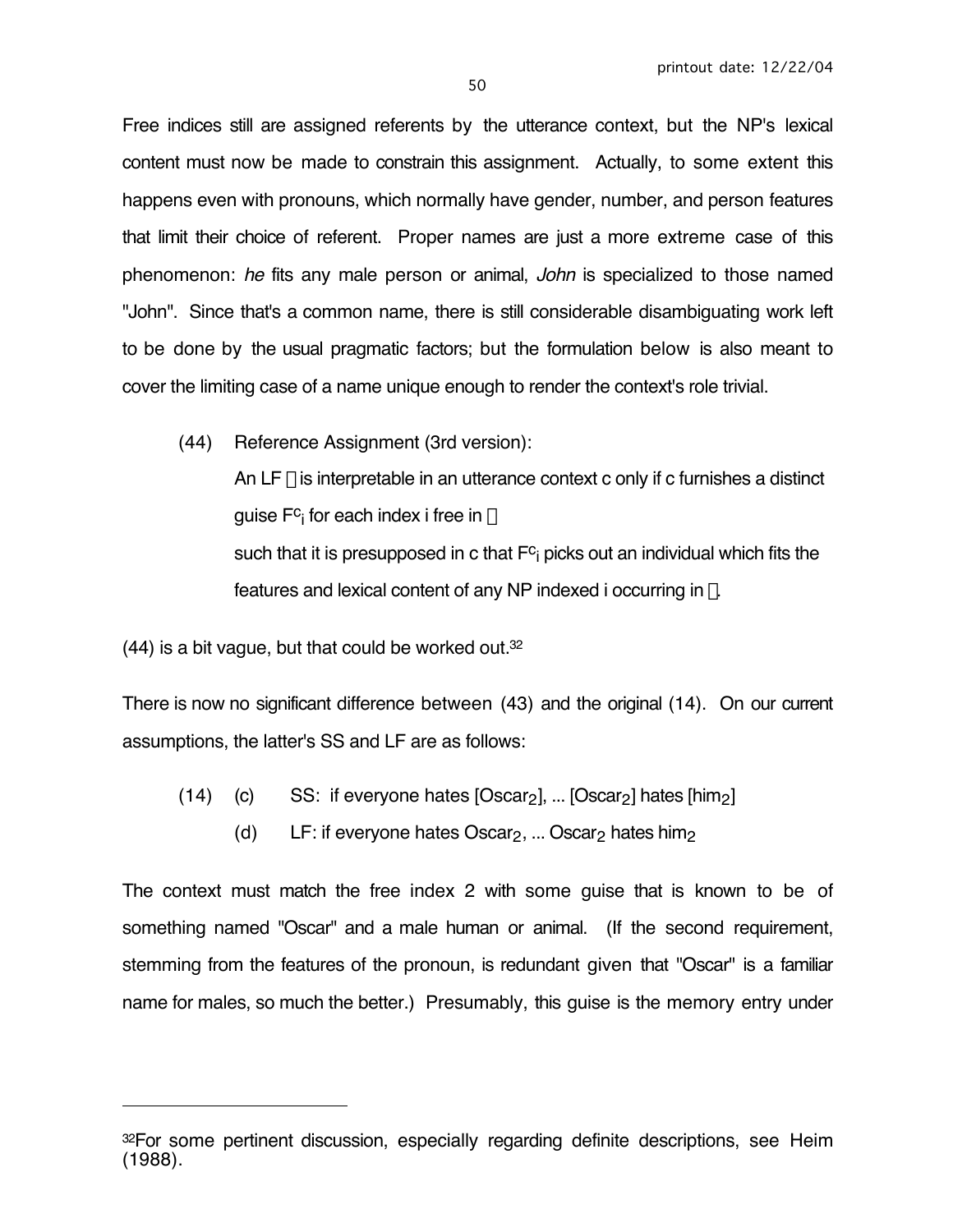the name "Oscar".33 The Exceptional Coindexing Rule applies to license this interpretation just as we showed above for (43a,b), and (for the reasons we went over there) we needn't worry about alternate derivations in which Oscar and him weren't coindexed.

## 5.3. Other examples in the revised analysis

In arguing that the Exceptional Coindexing Rule takes over the work of Reinhart's Coreference Rule, I have looked at only one type of example so far, the kind where structured meaning matters. What about the other types initially adduced in illustration of the Coreference Rule? Let's run through the list one more time. We will see that the revised account parallels G & R's original one for the *only* and Lakoff examples. On the other hand, due to fact that (39) doesn't apply unless there is a Condition B violation in the first place, the basic cases and debates about identity are now licensed independently of (39), simply because they have fully grammatical representations.

#### 5.3.1. Basic cases

 $\overline{a}$ 

Here is our initial trio again:

- (8) John saw him.
- (9) John saw his mother.
- (10) His mother saw John.

We can be brief on (8): A bound variable interpretation is out as before, as it would be a linking violation of Condition B. A corefential interpretation, with the common referent picked out under the same guise, would have to be represented by matching inner indices on John and him and thus would be a mere codetermination violation of B. It is

<sup>&</sup>lt;sup>33</sup>In the logic tutorial setting, there may be no reference to any particular real-life Oscar. But let's abstract away from this bit of make-believe.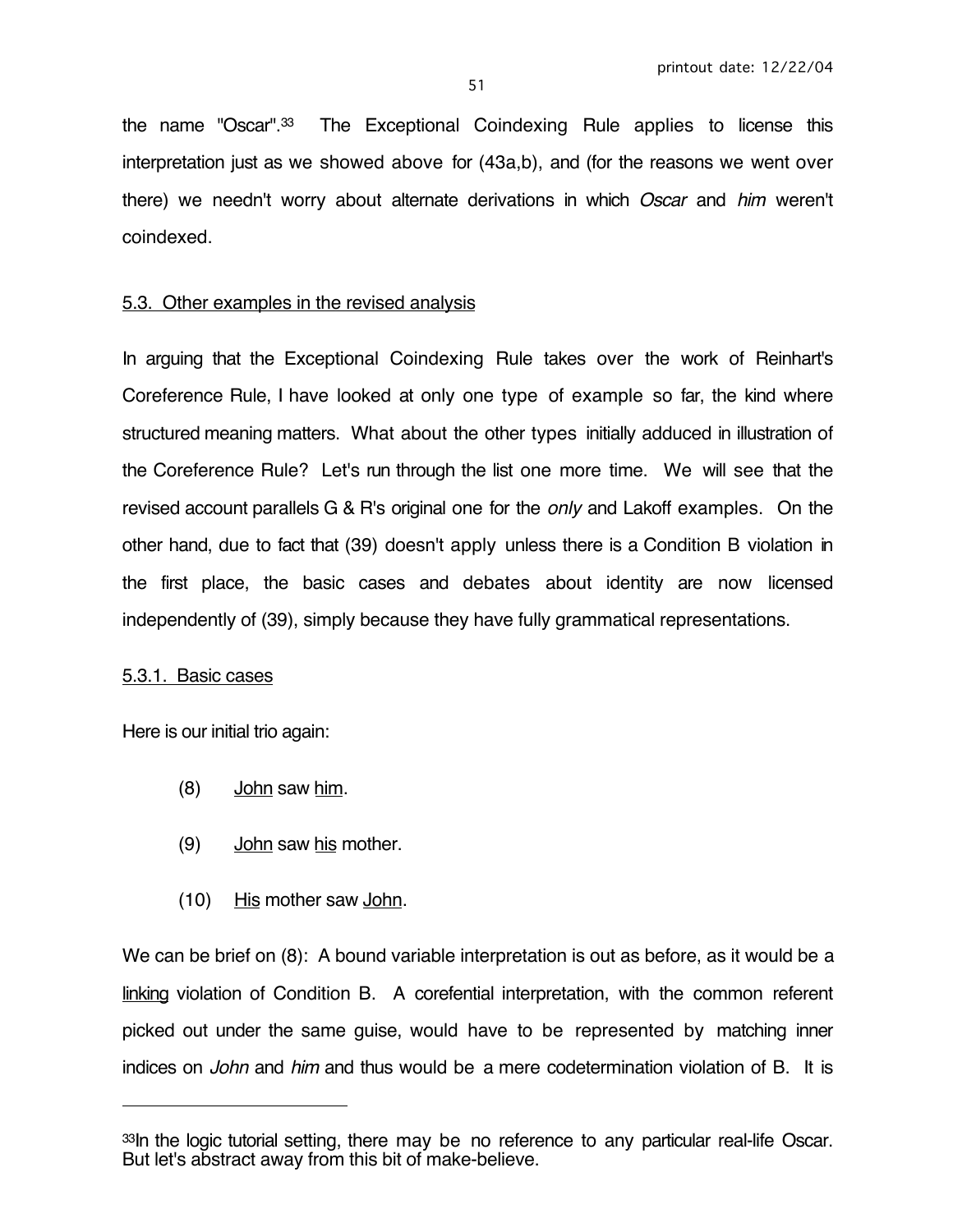therefore also out, except in special contexts where structured meaning matters. Finally, coreference via distinct guises is okay, but requires the sort of context where distinct guises are readily available.

With (9), Condition B does not apply since John is beyond the GC of his. Both linking and colinking are therefore permitted. The former represents the bound variable reading, the latter the coreferential one. Here we see the benefit of restricting (39) to prima facie illformed structures (as opposed to haveing it apply everywhere, as did (7) and (23)). As G & R point out in their footnote 13, there is reason to believe that (10) is inherently ambiguous. Otherwise one would have to say that it allows a coreferential interpretation in continuations like John saw his mother, and so did Bill only because this yields a manifestly distinct interpretation for the continuation. But this is problematic for two reasons. First, as noted in Lasnik (1989: 166), it doesn't straightforwardly cover the case where the elliptical continuation is uttered by a different speaker. Second, there is independent reason to doubt that the Coreference Rule "looks ahead" that far in the discourse: if it did, John saw him, and Bill did too, should likewise permit coreference between John and him. G & R show that these problems disappear if the Coreference Rule is restricted to prima facie Condition B violations, and I have taken up a version of that idea in my  $(39)$ .  $34$ 

In (10), variable binding continues to be out for the same reason as before: Locally Abar-bound pronouns still fall through the cracks of the definition of "variable". But nothing whatsoever interferes with coreference, which would be represented by matching inner indices on *his* and *John.* (Again, I mean coreference via a common guise.)

#### 5.3.2. Identity debates

 $\overline{a}$ 

Let's turn to example (12).

<sup>&</sup>lt;sup>34</sup>G & R actually don't commit themselves to this particular solution, they just spell it out as one possibility among others.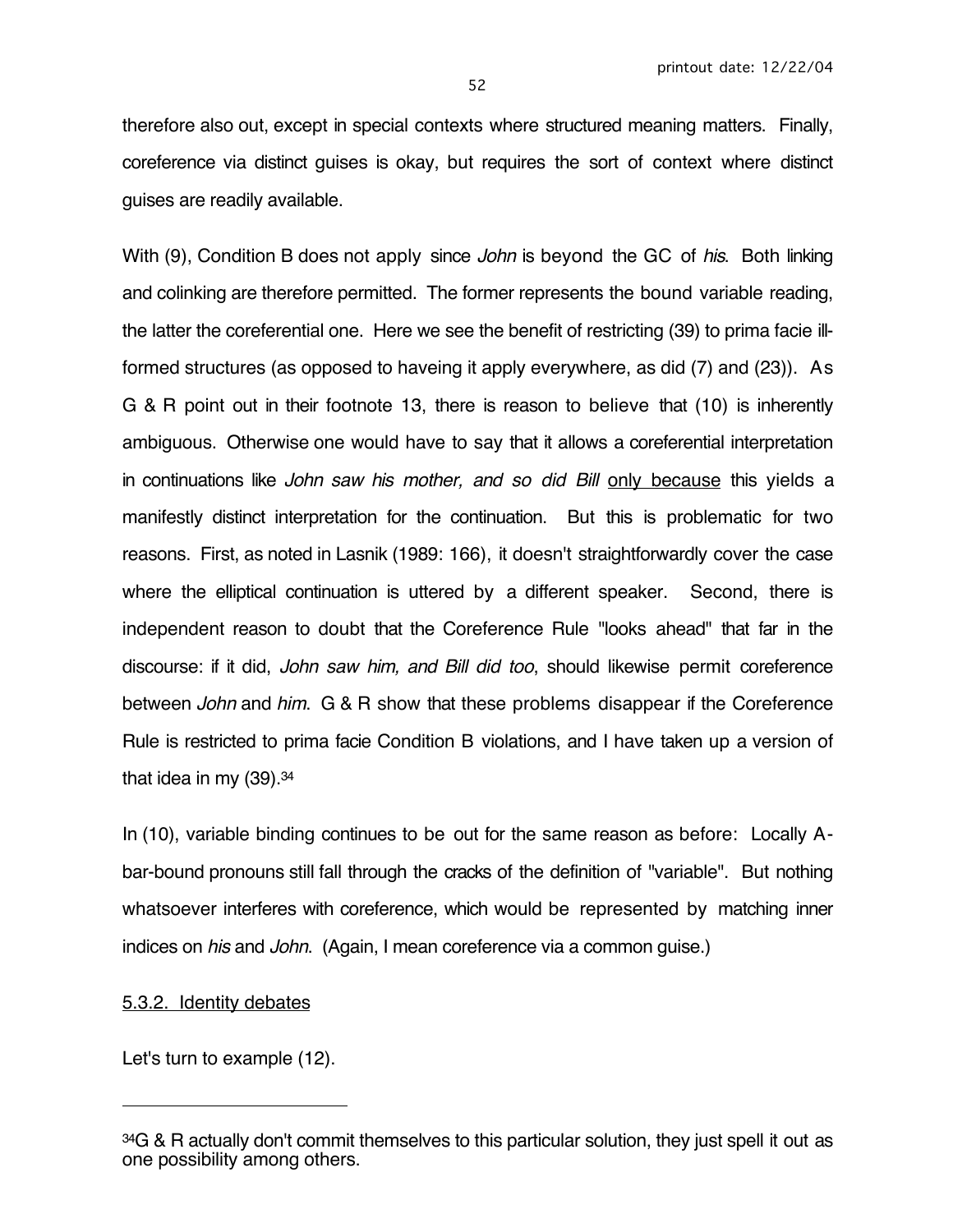53

- (12) A: Is this speaker Zelda?
	- B: How can you doubt it? She praises her to the sky. No competing candidate would do that.

In a way, I have already said everything I have to say about this one. Without being mentioned explicitly at that point, this type of example was my guide in setting up the Reference Assignment principle in such a way that it imposes a one-to-one match of indices and guises (and not of indices and actual referents). So whether or not party B turns out to be right and the speaker is Zelda, the syntactic representation of the pertinent reading of this example will have distinct inner indices on *she* and *her*, and so, once again, Condition B doesn't even get a shot at it.

Here the present analysis actually takes a different view than G & R, even in the version of their footnote 13, which restricts (7) to prima facie Condition B violations. (12) does qualify as such a prima facie violation in their sense, but it isn't a violation of any kind in the present system. This is welcome insofar as this type of case has none of the marginal flavor of the other types (as G & R also concede in their footnote 10).

## 5.3.3. only examples

Here is the example about Lucifer once more:

(11) (Everybody hates Lucifer.) Only he himself pities him.

Recall that there was a murky point in G & R's original account of this example, a kind of equivocation between "the trace of only he himself" and "the trace of he himself". Let us see what shape this takes in the present system. The derivation of (11) on the intended reading ought to be (11c,d).

- (11) (c)  $SS:$  [only [he himself<sub>1</sub>]]<sub>2</sub> pities [him<sub>1</sub>]
	- (d) LF: only [he himself<sub>1</sub>]  $\lambda$ <sub>2</sub> [t<sub>2</sub> pities him<sub>1</sub>]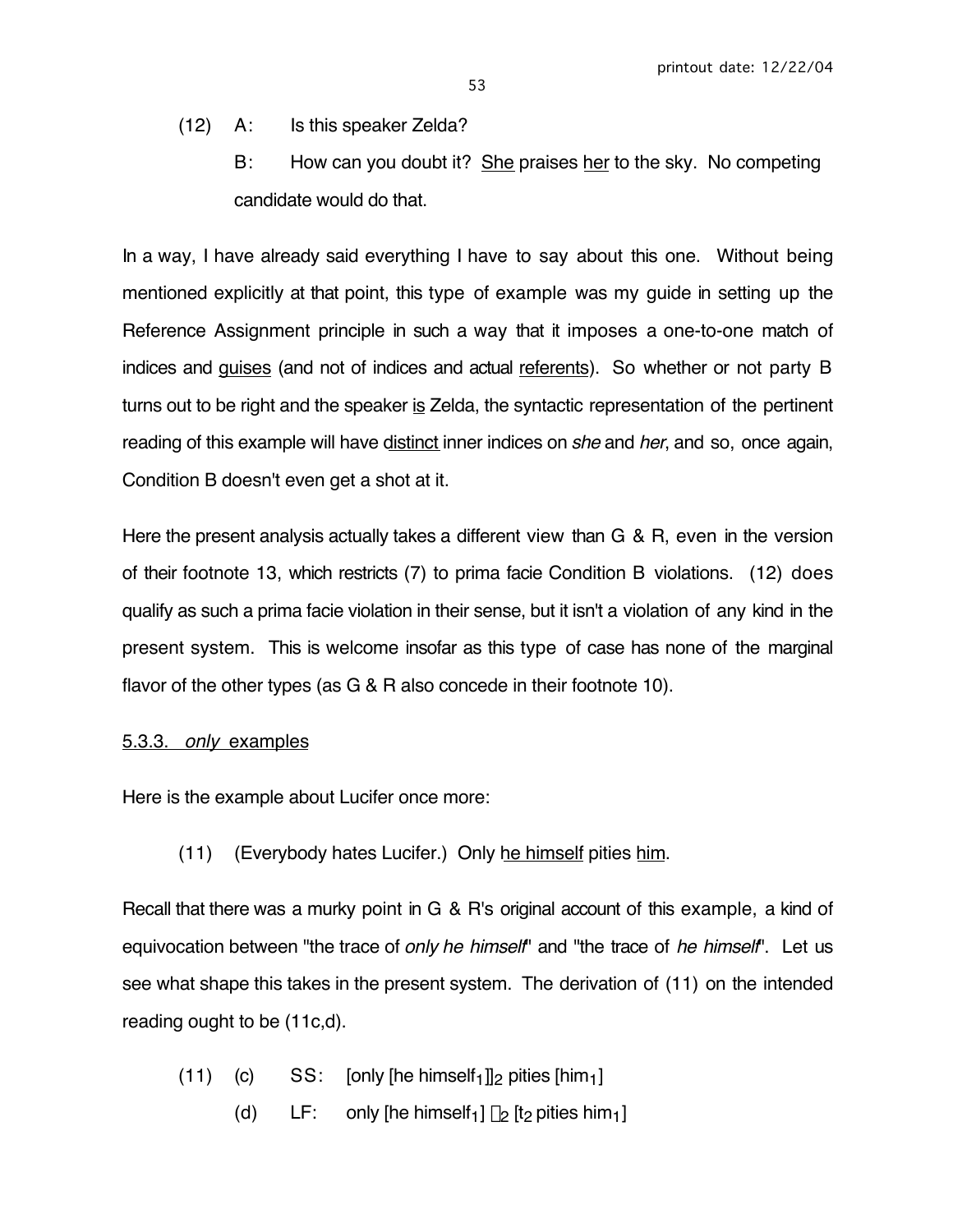As indicated, 1 in (11c) is an inner index on the smaller NP, and 2 an outer index on the larger NP. If this is indeed the situation, then (11c) is not in violation of Condition B, not even a codetermination violation: the larger NP is in a c-commanding A-position w.r.t.  $\lim_{1}$  but doesn't share any index with it, and the smaller one is colinked with  $\lim_{1}$  but not in a c-commanding A-position.

If we are only concerned with allowing this interpretation of (11), we can live with this result. But the intuitive status of this type of example is like that of others we have classified as weak Condition B violations in need of sanctioning by the Exceptional Coindexing Rule. So a better prediction would be that the subject and object in the S S of (11) do count as codetermined, and that therefore (39) has to step in to license (11d) on the grounds that its truth-conditions differ from those of (11e):

(11) (e) only [he himself<sub>1</sub>]  $\lambda_2$  [t<sub>2</sub> pities him<sub>2</sub>]

At this point, our options are not unlike G & R's: For instance, we can just stipulate that adjunction structures of this sort count as one NP rather than two. (This implies, among other things, that such structures never have room for more than a total of two indices; they couldn't have up to four, as we'd expect in a genuine instance of two nested NPs.) The indices 1 and 2 on he himself and only he himself then just are the inner and outer index of this one NP, which thereby qualifies as colinked with the object. As it stands, this is just as hokey as the equivocation implicit in G & R's original story. But perhaps it can be improved upon when future research gives us a deeper understanding of both the syntax and the semantics of double indexing.35

 $\overline{a}$ 

<sup>&</sup>lt;sup>35</sup>In a related type of example that is likely to be relevant in this connection, *only* does not form a constituent with the focus it associates with:

<sup>(</sup>i) I could only see that [he himself]  $\models$  pities him.

As shown by Rooth (1985: 72 - 72, 76 - 79), an index on a focussed phrase may be inside or outside the focus-marker, with non-equivalent semantic results. In the present setting, we face the question whether the phrase including the F and the one that excludes it should be treated as two separate, nested NPs (each with potentially an inner and an outer index), or whether there is just one NP, whose inner index is interpreted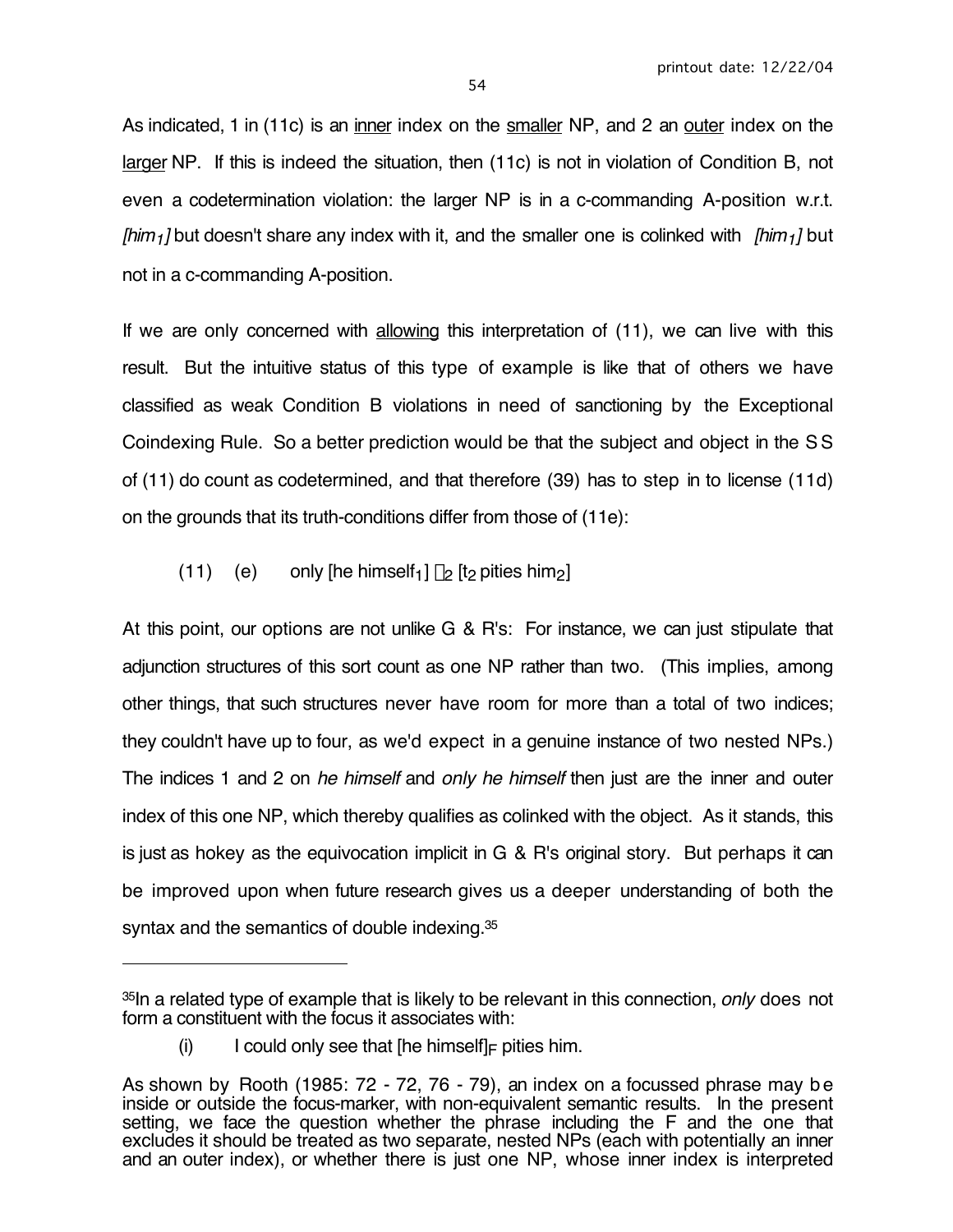In other words, our analysis of (11) remains essentially Reinhart's - except that it now extends automatically to (21), which receives the derivation below:

| (21) |  | (d) $SS:$ [every devil] knows that                                                                                                                                                                                                   |
|------|--|--------------------------------------------------------------------------------------------------------------------------------------------------------------------------------------------------------------------------------------|
|      |  | [only [he himself <sub>1</sub> ]] <sub>2</sub> pities [him <sub>1</sub> ]                                                                                                                                                            |
|      |  | $\blacksquare$ . The state of the state of the state of the state of the state of the state of the state of the state of the state of the state of the state of the state of the state of the state of the state of the state of the |

(e) LF: every devil  $\lambda_1$ [t<sub>1</sub> knows that  $\int$  only [he himself<sub>1</sub>]  $\lambda$ <sub>2</sub>[t<sub>2</sub> pities him<sub>1</sub>] ] ]

The fine-structure of the *only*-NP in (21d) is whatever it is in (11c), and thus (11) and (21) are alike from the standpoint of both Condition B and the Exceptional Coindexing Rule. The potential preempting alternative to (21e), which however has different truthconditions, is (21f).

(21) (f) every devil 
$$
\lambda_1[t_1]
$$
 knows that  
[ only [he himself<sub>1</sub>]  $\lambda_2[t_2$  pities him<sub>2</sub>]]]

# 5.3.4. Lakoff's example

G & R's account of (15) likewise carries over in full and now generalizes to (22). The derivations speak for themselves.

- (15) (i)  $SS: [I_2]$  dreamt  $[I_2]_1$  kissed  $[me_2]$ 
	- (i) LF:  $\vert \rho \vert$  dreamt  $\lambda_1$  [ t<sub>1</sub> kissed me<sub>2</sub> ] [  $\vert \rho \vert$ ]
	- (k) potential preemptor:  $I_2$  dreamt  $\lambda_1$  [ t<sub>1</sub> kissed me<sub>1</sub> ] [  $I_2$  ]
- (22) (b) SS:  $[not only [l_3]]_2$  dreamt  $[l_2]_1$  kissed  $[me_2]$ 
	- (c) LF: not only  $\begin{bmatrix} 1_3 \\ 2 \end{bmatrix}$  is dreamt  $\lambda_1$  [  $t_1$  kissed me<sub>2</sub> ] [  $\begin{bmatrix} 1_2 \\ 1 \end{bmatrix}$ ]
	- (d) potential preemptor:

not only  $\begin{bmatrix} 1_3 \\ 2 \end{bmatrix}$   $\lambda_2$   $\begin{bmatrix} t_2 \end{bmatrix}$  dreamt  $\lambda_1$   $\begin{bmatrix} t_1 \end{bmatrix}$  kissed me<sub>1</sub>  $\begin{bmatrix} 1 \\ 2 \end{bmatrix}$ 

 $\overline{a}$ below the F and whose outer index above it. The latter choice is preferable in light of the fact that the relevant coreferential readings for such sentences have the same intuitive status as analogous cases in which only and its focus form a constituent. -- The discussion of anaphora with focussed antecedents in Higginbotham (1989) also points in this direction.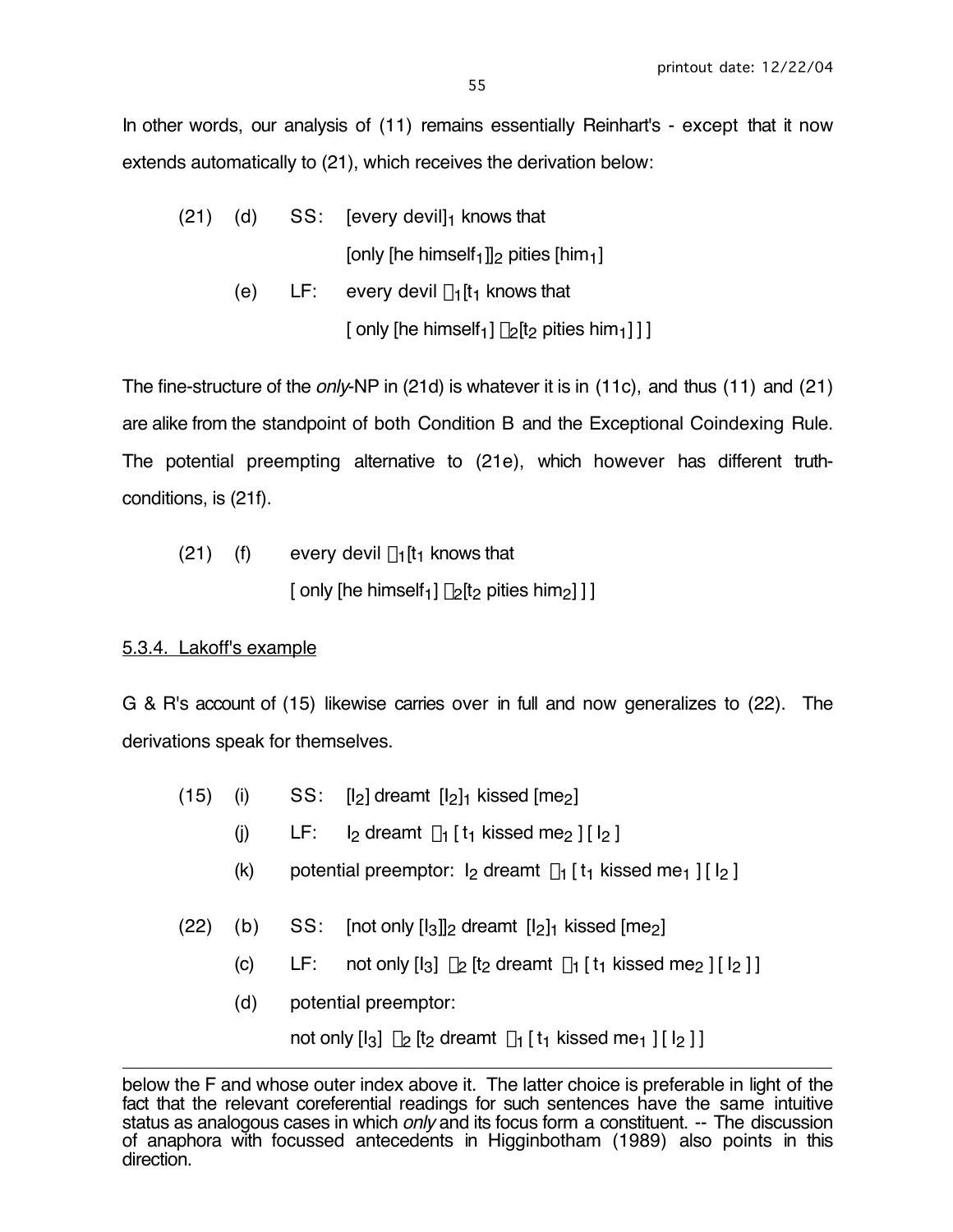#### **6. Concluding remark**

I have pointed out plenty of loose ends along the way. Let me just note one more respect in which the present account might need revision. My proposal, as it stands, actually has two separate parts. One claim is that there are two different types of Condition B violation, and that one of these types, the mere codetermination violations, can be rescued under suitable discourse conditions. The second claim specifies more concretely what these discourse conditions are; in close agreement with Reinhart, it implies that an interpretive difference between the LF to be licensed and its bindingalternative is a sufficient licensing factor.

Now it could conceivably turn out that the first claim is right, but the second is wrong. Specifically, there may be additional discourse factors, besides or even instead of the one that Reinhart identified. For instance, Evans (1980) and others have conjectured that prima facie Condition B violations improve when the previous discourse provides an antecedent that both potentially offending NPs can be anaphorically linked to. G & R (p. 14) correctly observe that this is not a sufficient condition for such violations to become acceptable. But a possibility that has not been explicitly considered so far is that it might be a necessary factor in addition to the requirement stated in (7) or (39). There is something to be said for this possibility. All the relevant examples I have used in this article actually happen to have this property; see, in particular, (11), (14), (15), and their variants, all of which contained a suitable common antecedent for the two NPs in the Condition B configuration. As Hans Kamp (p.c.) pointed out to me, this appears to be crucial. For instance, if we have not been talking about Lucifer before, an utterance of Only Lucifer pities him (or of Only he pities him, using the first pronoun with a demonstrative reference to Lucifer) is quite bad under a coreferential reading. So the condition identified by Reinhart and carried over into my Exceptional Coindexing Rule is not by itself sufficient, and a common antecedent seems to be required on top of it. This needs further exploration.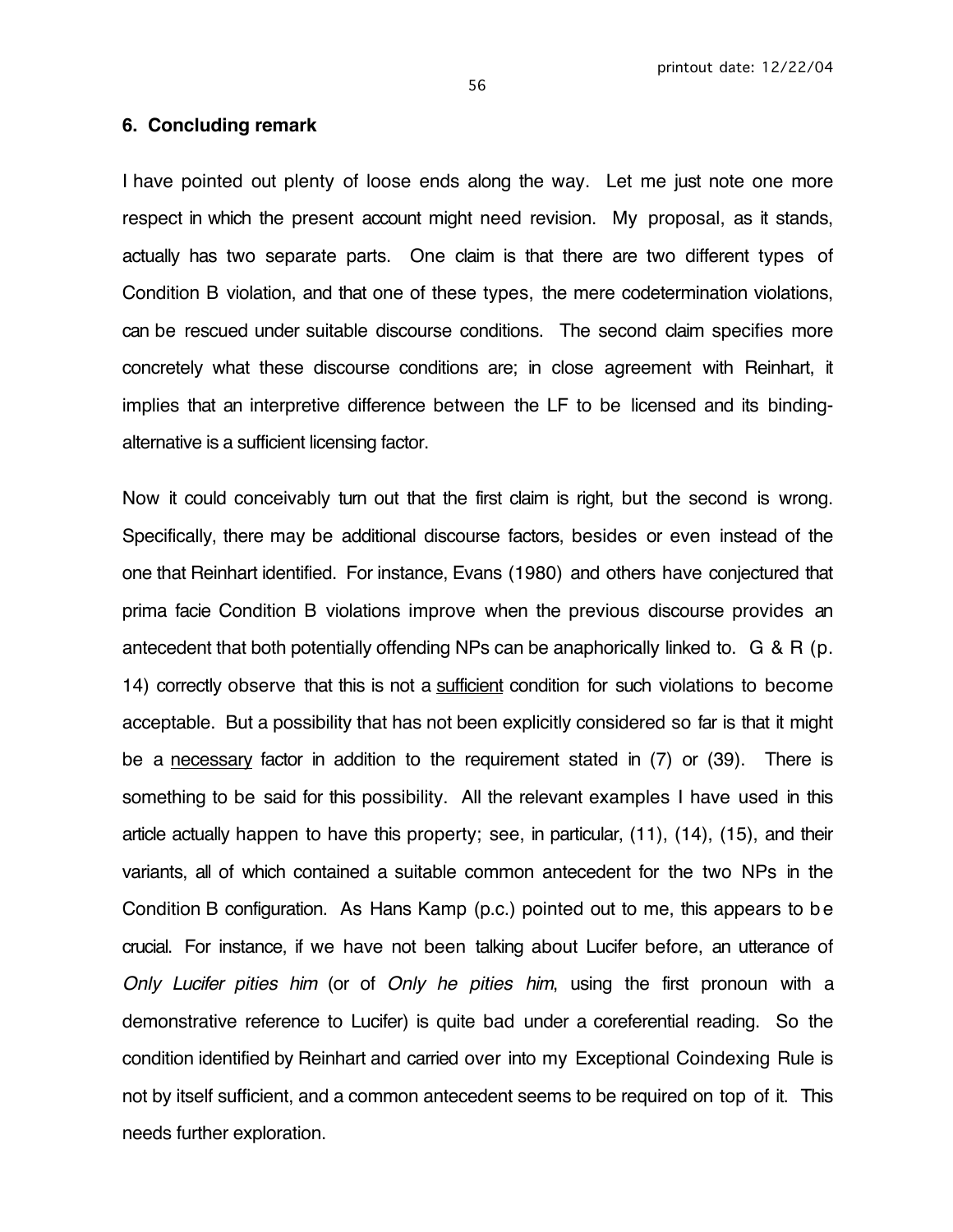## **Bibliography**

- Black, Max and Peter Geach eds. (1952) Translations from the Philosophical Writings of Gottlob Frege, Oxford: Blackwell.
- Chierchia, Gennaro (1991) "Anaphors and Attitudes De Se," in R. Bartsch, J. van Benthem, P. van Emde Boas eds. Language in Context, Dordrecht: Foris.
- Cresswell, Maxwell and Arnim Stechow (1982) "De Re Belief Generalized," Linguistics and Philosophy 5.4, 503 -535.
- Dalrymple, Mary, Stuart Schieber, Fernando Pereira (1991), "Ellipsis and Higher-Order Unification," Linguistics and Philosophy 14.4, 399 - 452.
- Evans, Gareth (1980) "Pronouns," Linguistic Inquiry 11, 337 362.
- Fiengo, Robert and Robert May (1994) Indices and Identity, MIT Press, Cambridge.
- Frege, Gottlob (1892) "Über Sinn und Bedeutung," Zeitschrift für Philosophie und philosophische Kritik 100, 25 - 50.
- Grodzinsky, Yosef and Tanya Reinhart (1993) "The Innateness of Binding and Coreference: A Reply to Grimshaw and Rosen," Linguistic Inquiry 24, pp. 69 - 102.
- Haas-Spohn, Ulrike (1995) Versteckte Indexikalität und subjektive Bedeutung, Berlin, Akademie-Verlag, Studia Grammatica 38.
- Haïk, Isabelle (1984) "Indirect Binding," Linguistic Inquiry 15.2, 185 223.
- Heim, Irene (1988) The Semantics of Definite and Indefinite Noun Phrases, New York: Garland Press. [reprinted from 1982 Ph.D. thesis, Univ. of Massachusetts, Amherst]
- Heim, Irene (1990) "E-Type Pronouns and Donkey Anaphora," Linguistics and Philosophy 13, 137 - 177.
- Higginbotham, James (1980) "Anaphora and GB: Some Preliminary Remarks," in J. Jensen ed. Cahiers Linguistiques d'Ottawa: Proceedings of NELS 10, Univ. of Ottawa.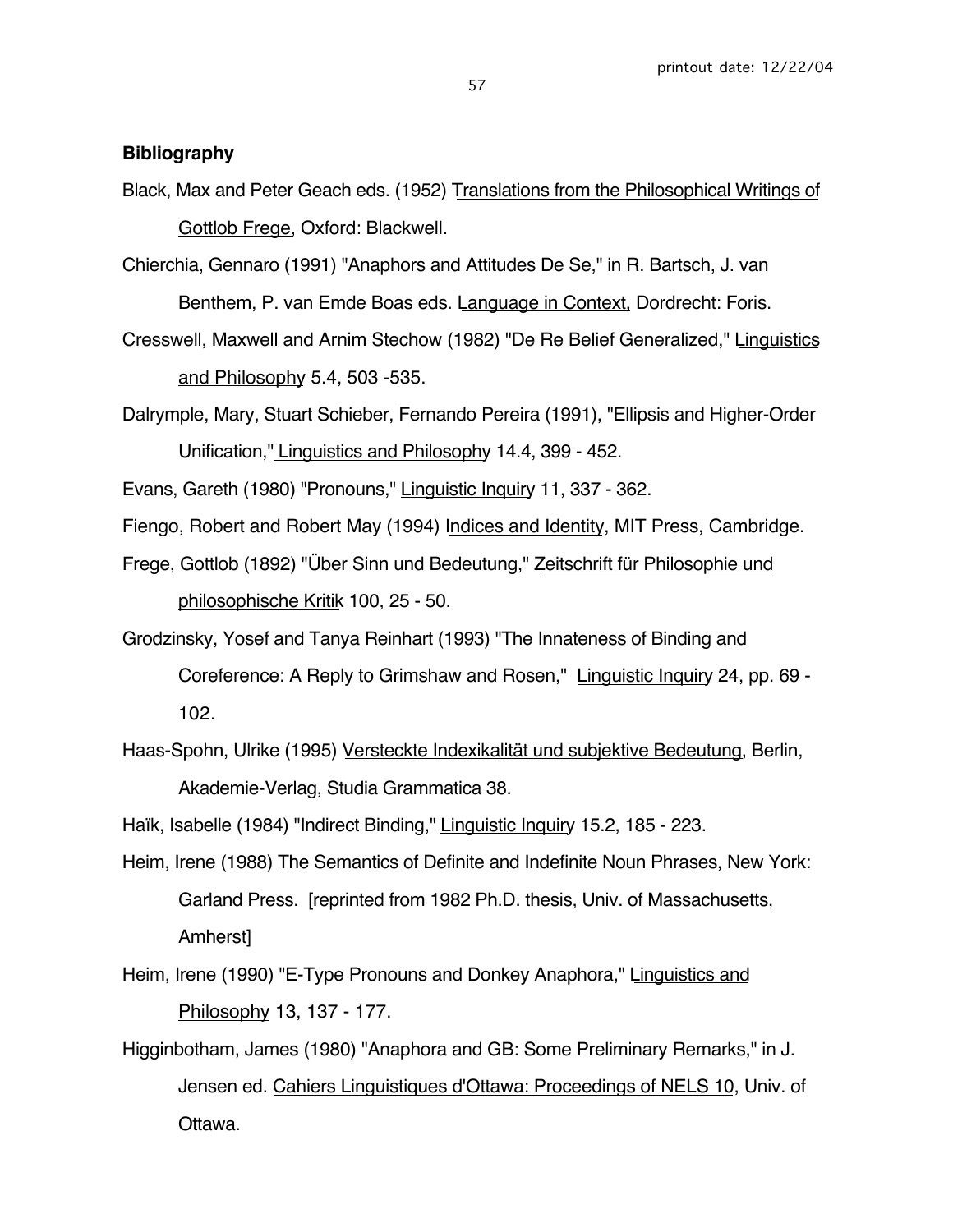14, 395 - 420.

Higginbotham, James (1985) "On Semantics," Linguistic Inquiry 16, 547 - 593.

- Higginbotham, James (1987) "On the Varieties of Cross-Reference," in GLOW X Proceedings, Annali di Ca'Foscari, Venice, 123 - 142.
- Higginbotham, James (1989) "Reference and Control," Rivista di Linguistica 1.2, 301 326.
- Higginbotham, James (1994) "Anaphoric Reference and Common Reference," Linguistic Inquiry.
- Kaplan, David (1989) "Demonstratives," in J. Almog, J. Perry, H. Wettstein eds. Themes from Kaplan, Oxford: Oxford Univ. Press. [circulated in manuscript form since 1977]
- Kitagawa, Yoshihisa (1991) "Copying Identity," Natural Language and Linguistic Theory 9.3, 497 - 536.
- Lakoff, George (1972) "Linguistics and Natural Logic," in D. Davidson and G. Harman eds. Semantics of Natural Language, Dordrecht: Reidel, 545 - 665.
- Landman, Fred (1986) Towards a Theory of Information, Dordrecht: Foris.

Lasnik, Howard (1989) Essays on Anaphora, Dordrecht: Kluwer.

- Lewis, David (1979) "Attitudes De Dicto and De Se," The Philosophical Review 88, 513 - 543.
- Lewis, David (1984) "Individuation by Acquaintance and by Stipulation," in F. Landman and F. Veltman eds. Varieties of Formal Semantics, Dordrecht: Foris, 219 - 243.
- McKay, Thomas (1991) "Representing De Re Beliefs," Linguistics and Philosophy 14.6, 711 - 739.

Montague, Richard (1974) "The Proper Treatment of Quantification in Ordinary English," in

R. Thomason ed. Formal Philosophy, New York: Academic Press, 247 - 270. Neale, Stephen (1990) Descriptions, Cambridge: M.I.T. Press.